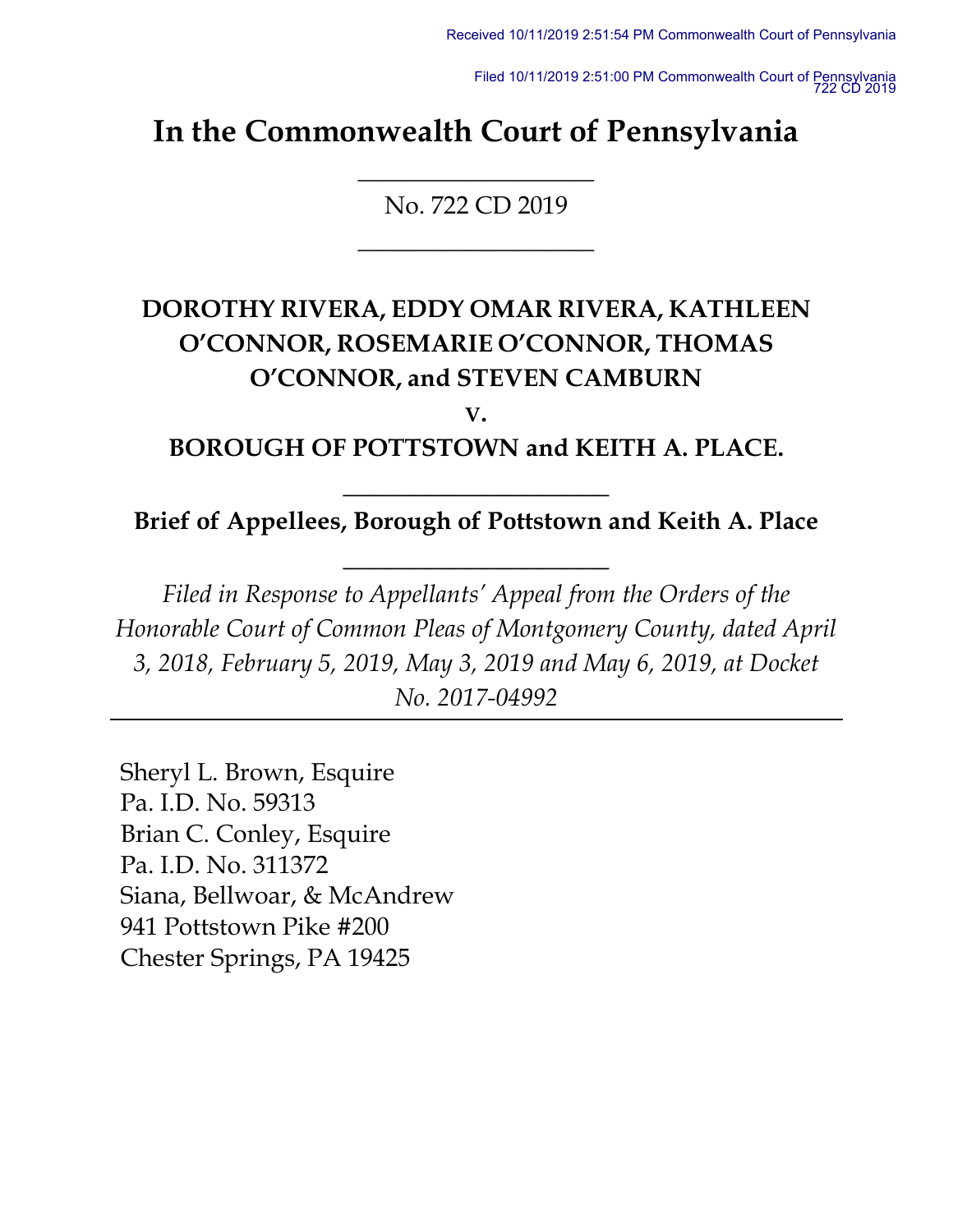# **TABLE OF CONTENTS**

 $P$ <sup>*ACE* $(s)$ </sup>

|                                                                      | r verial |
|----------------------------------------------------------------------|----------|
|                                                                      |          |
|                                                                      |          |
| COUNTER-STATEMENT OF THE QUESTIONS INVOLVED 2                        |          |
|                                                                      |          |
| A.                                                                   |          |
| 1.                                                                   |          |
| 2.                                                                   |          |
|                                                                      |          |
| The Borough of Pottstown Rental Licensing and Inspection<br>1.       |          |
|                                                                      |          |
|                                                                      |          |
| 3.                                                                   |          |
| C. Trial Court Order on Motion for Judgment on the Pleadings9        |          |
|                                                                      |          |
|                                                                      |          |
| This Court has Jurisdiction to Address All Issues14<br>А.            |          |
| 1.                                                                   |          |
| The Pottstown Ordinances are Not Unconstitutional. 14<br>2.          |          |
|                                                                      |          |
| C. Pottstown's Ordinance Need not be Supported by Individualized     |          |
|                                                                      | .20      |
| The Pottstown Ordinance is Legally Consistent with Article I,<br>D.  |          |
|                                                                      |          |
| E. The Edmunds Factors Do Not Require Greater Protection for Rental- |          |
|                                                                      |          |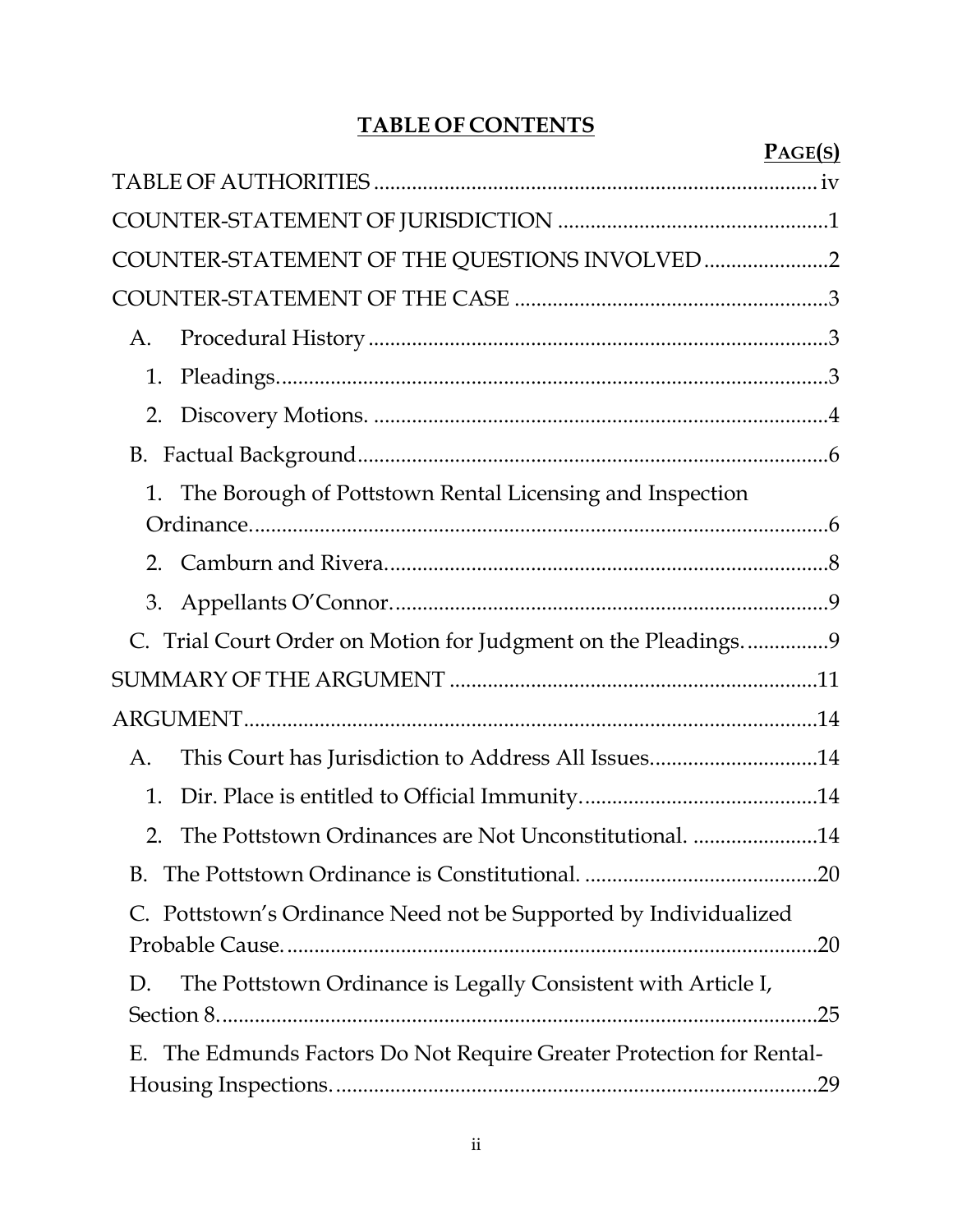| Discovery is Not Necessary to Determine the Merits46<br>G.          |  |
|---------------------------------------------------------------------|--|
| 1. The Constitutionality of the Ordinance is a Question of Law, not |  |
| 2. The Discovery Issues Must not be Conflated with the Substantive  |  |
|                                                                     |  |
|                                                                     |  |
|                                                                     |  |
|                                                                     |  |
|                                                                     |  |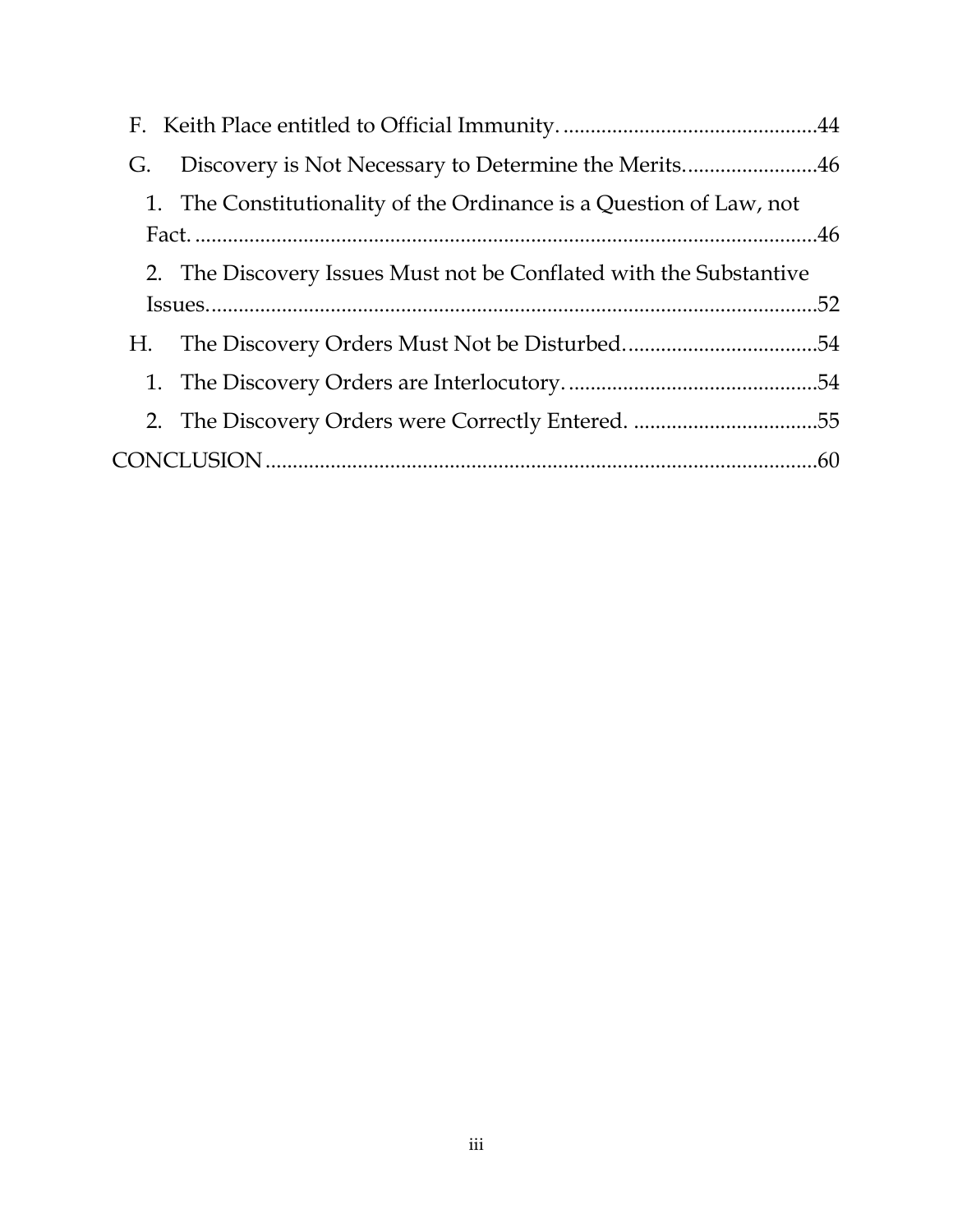# **TABLE OF AUTHORITIES**

# **PAGE(S)**

# <span id="page-3-0"></span>**Cases**

| Adams Sanitation Co., Inc. v. Com. Dept. of Environmental Protection, 715    |
|------------------------------------------------------------------------------|
|                                                                              |
|                                                                              |
| Ashworth v. City of Moberly, 53 S.W.3d 564 (W.D. Mo. App. 2001)39            |
| Berkeyheiser v. A-Plus Investigations, Inc., 936 A.2d 1117 (Pa.Super.2007)54 |
| Berwick Area Landlord Ass'n v. Borough of Berwick, 48 A.3d 524               |
|                                                                              |
| Bill v. Noonan, No. 437 M.D. 2017, 2019 WL 2400676 (Pa.Cmwlth., May 16,      |
| $2019)$                                                                      |
| Board of Cnty. Comm'rs v. Grant, 954 P.2d 695 (Kan. 1998)39                  |
|                                                                              |
|                                                                              |
| Camara v. Municipal Court of San Franciso, 387 U.S. 523 (1967) passim        |
| City and County of San Francisco v. Mun. Court, 167 Cal. App. 3d 712         |
| .39                                                                          |
| City of Golden Valley v. Wiebesick, 881 N.W.2d. 143 (Minn. Ct. App. 2016)    |
|                                                                              |
|                                                                              |
|                                                                              |
|                                                                              |
|                                                                              |
| Com. v. Crouse, 729 A.2d 588, 594 (Pa. Super. 1999), appeal denied, 747      |
| 30                                                                           |
| Com. v. DeLuca, Nos. 8095-07 and 8101-07, 2008 WL 5691584, 6 Pa. D&C.        |
|                                                                              |
|                                                                              |
|                                                                              |
|                                                                              |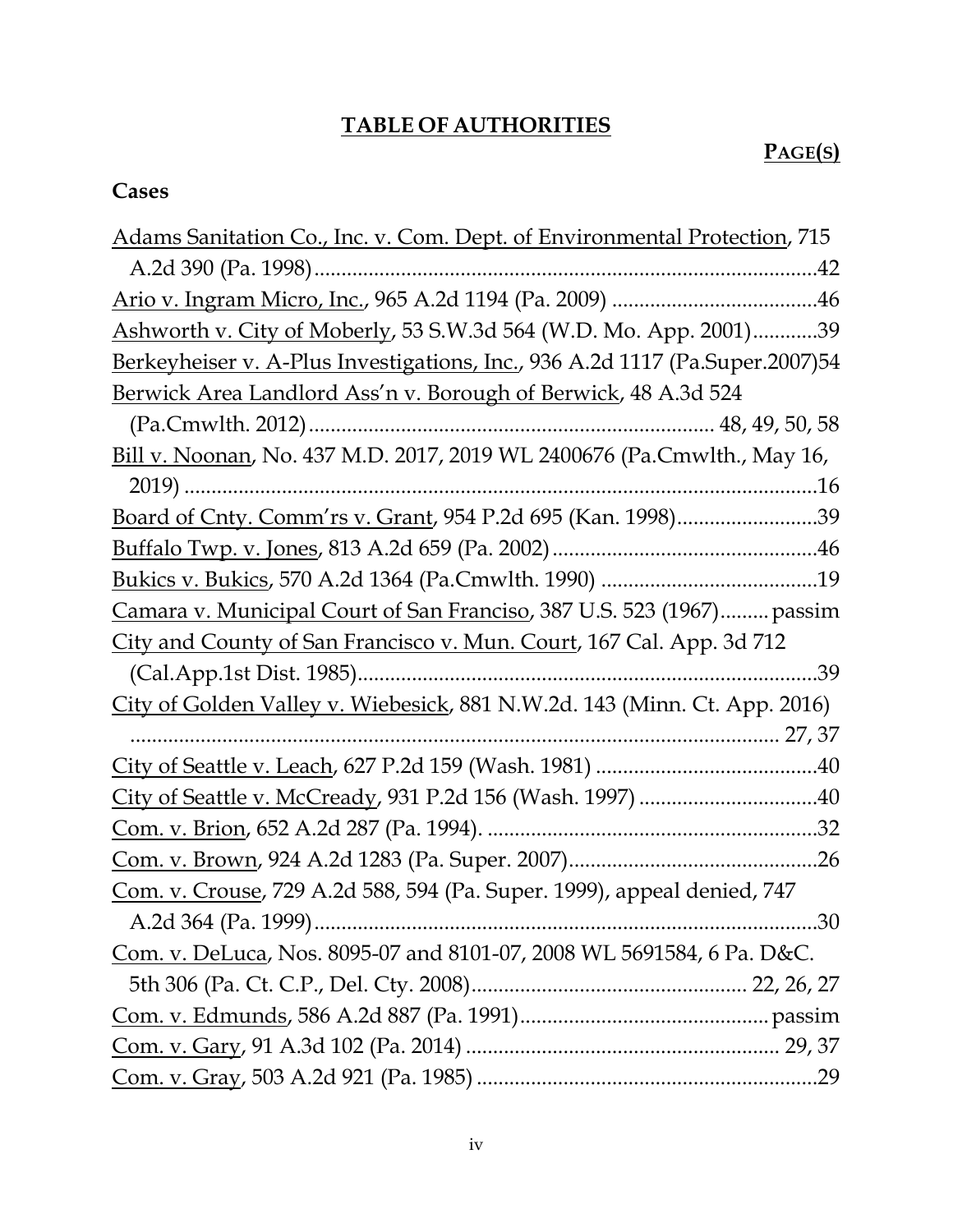| Com. v. Moore, 928 A.2d 1092 (Pa. Super. 2007) 16, 23, 29                  |     |
|----------------------------------------------------------------------------|-----|
|                                                                            |     |
|                                                                            |     |
|                                                                            |     |
| Commonwealth v. Ackley, 58 A.3d 1284 (Pa.Super.2012)15                     |     |
| Commonwealth v. Harris, 176. A.3d 1009 (Pa.Super. 2017) 29, 37             |     |
| <u>Commonwealth v. Perez</u> , 97 A.3d 747 (Pa.Super.2014) 15              |     |
|                                                                            |     |
| Commonwealth v. Taylor, 451 A.2d 1360 (Pa.Super.1982)44                    |     |
|                                                                            |     |
|                                                                            |     |
| Derry Township School District v. Suburban Roofing, 517 A.2d 225           |     |
|                                                                            | .19 |
|                                                                            |     |
| Dougherty v. Pennsylvania State Police, 138 A.3d 152 (Pa.Cmwlth. 2016) .16 |     |
|                                                                            |     |
| <b>Estate of Kinert v. Pennsylvania Dept. of Revenue, 693 A.2d 643</b>     |     |
|                                                                            |     |
|                                                                            |     |
| Florida Dept. of Agriculture and Consumer Services v. Haire, 836 So.2d     |     |
|                                                                            |     |
| Greenacres Apts., Inc. v. Bristol Twp., 482 A.2d 1356 (Pa. Cmwlth. 1984)   |     |
|                                                                            |     |
|                                                                            |     |
| Griffith v. City of Santa Cruz, 207 Cal. App. 4th 982 (Cal. App. 6th Dist. |     |
| $2012$ )                                                                   |     |
|                                                                            |     |
| In re Search Warrant of Columbia Heights v. Rozman, 586 N.W.2d 273         |     |
|                                                                            |     |
|                                                                            |     |
| Lehman v. Pennsylvania State Police, 839 A.2d 265 (Pa. 2003)47             |     |
|                                                                            |     |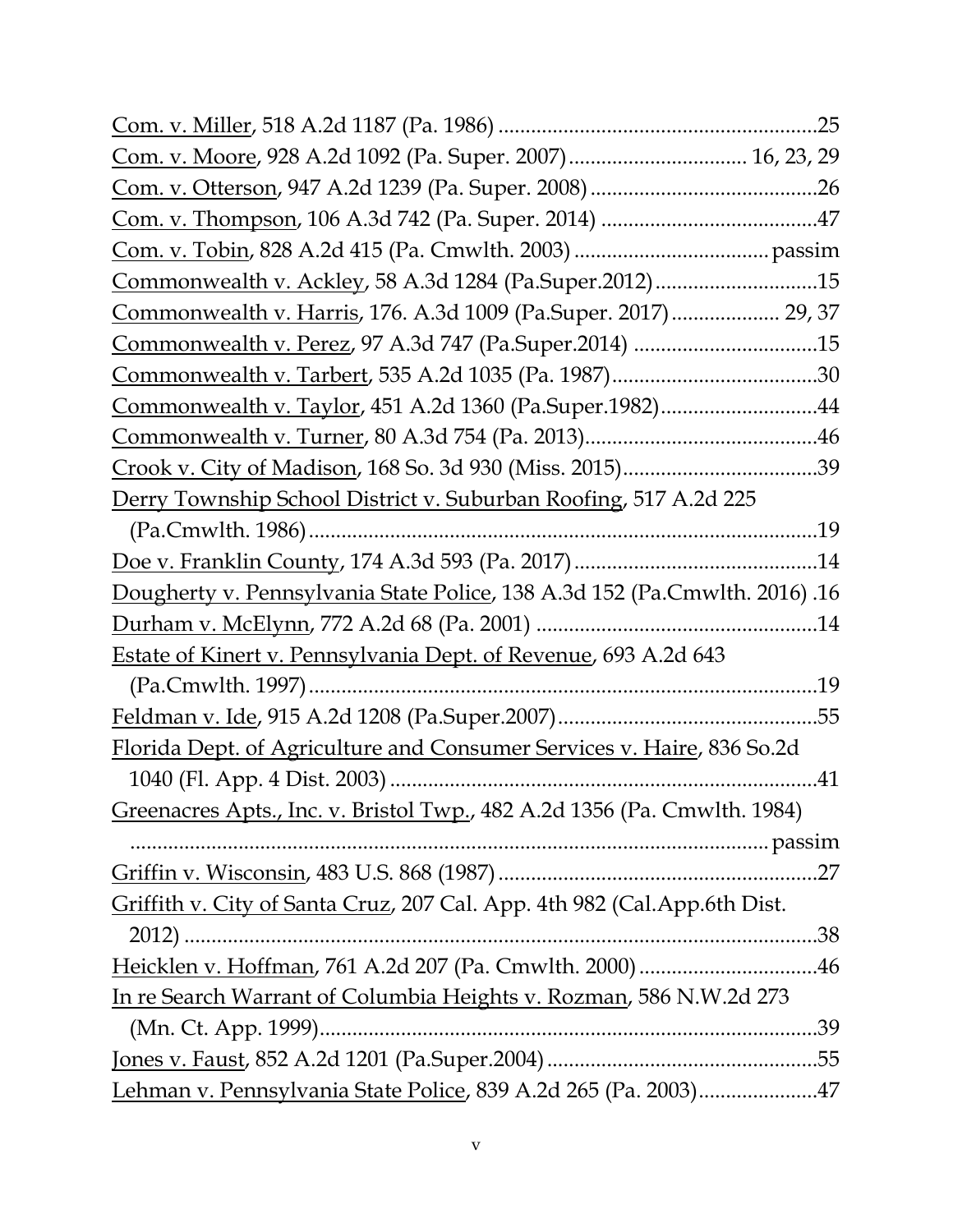| Lewis v. Erie Insurance Exchange, 753 A.2d 839 (Pa.Super.2000) 52, 53           |
|---------------------------------------------------------------------------------|
|                                                                                 |
| Louisville Bd. of Realtors v. Louisville, 634 S.W.2d 163 (Ky. Ct. App. 1982)    |
| .39                                                                             |
|                                                                                 |
| Malone v. Pennsylvania State Police, No. 577 M.D. 2015, 2017 WL 1533870         |
|                                                                                 |
|                                                                                 |
| Nigro v. City of Philadelphia, 174 A.3d 693 (Pa. Cmwlth. 2017) 47, 50           |
| Owens v. City of North Las Vegas, 450 P.2d 784 (Nev. 1969)40                    |
| Paustian v. Pennsylvania Convention Center Authority, 561 A.2d 1337             |
|                                                                                 |
| Phila. Entm't & Dev. Partners v. City of Phila., 937 A.2d 385 (Pa. 2007) 48, 51 |
| Platteville Area Apartment Assoc. v. City of Platteville, 179 F.3d 574 (7th     |
|                                                                                 |
| Simpson v. City of New Castle, 740 A.2d 287 (Pa. Cmwlth. 1999) passim           |
|                                                                                 |
|                                                                                 |
|                                                                                 |
|                                                                                 |
|                                                                                 |
| Taylor v. Pa. State Police, 132 A.3d 590 (Pa. Cmwlth. 2016) 15, 16              |

# **Statutes**

# **Other Authorities**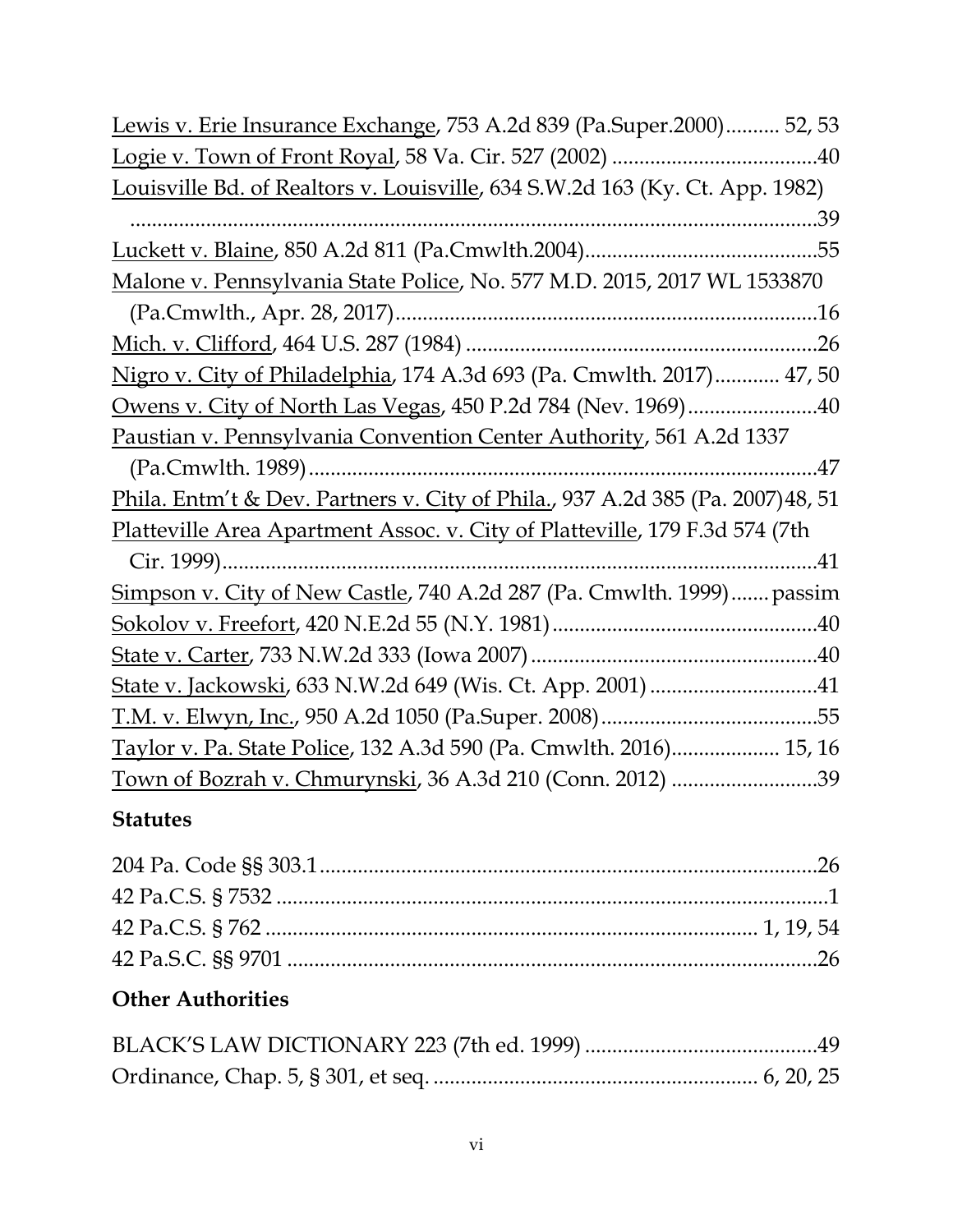# Rules

# **Constitutional Provisions**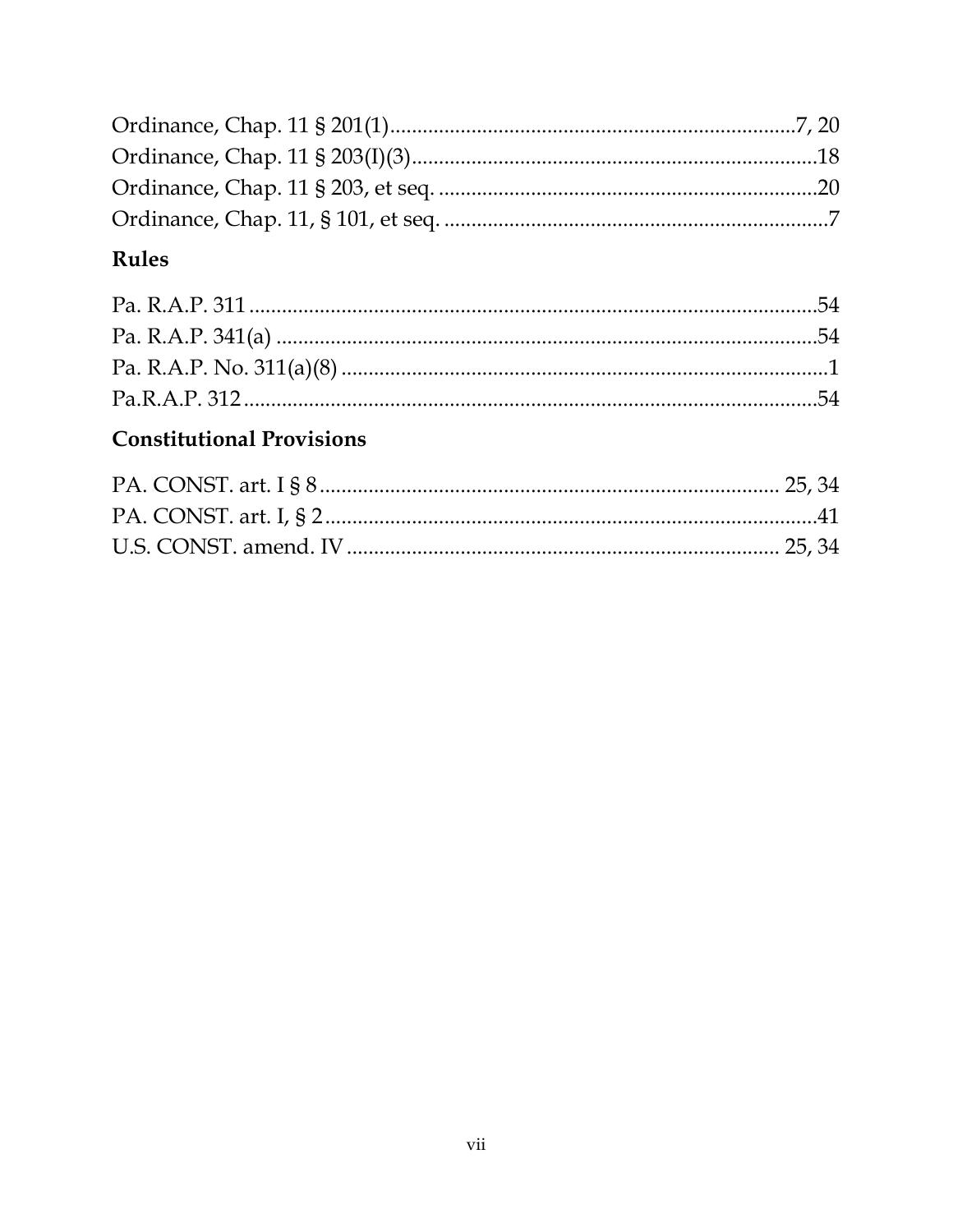#### **COUNTER-STATEMENT OF JURISDICTION**

<span id="page-7-0"></span>This Honorable Court has jurisdiction over this appeal under Pa. R.A.P. No. 341(a) and 42 Pa.C.S. §  $762(a)(4)(i)(B)$ , as it relates to the final order dated May 6, 2019. Despite the Trial Court's request that jurisdiction be relinquished, and the matter be remanded, Appellees assert the granting of the Motion for Judgment on the Pleadings was proper and not based upon a novel constitutional claim. (Applt. Brief, Appendix E, p. 4). Even assuming a novel issue, Appellees request that this Court maintain jurisdiction.

If this matter is remanded to the Trial Court, it is asserted that the discovery Orders dated April 3, 2018, February 5, 2019 and May 3, 2019 (R. 400a, 693a, 1003a) constitute interlocutory orders outside this Court's jurisdiction.

As it relates to the Trial Court's dismissal of Appellee Keith Place, the legal issues supporting his dismissal do not stem from a novel constitutional claim, requiring this Court to maintain jurisdiction in accordance with Pa. R.A.P. No. 341(a) and 42 Pa.C.S. § 762(a)(4)(i)(B).

1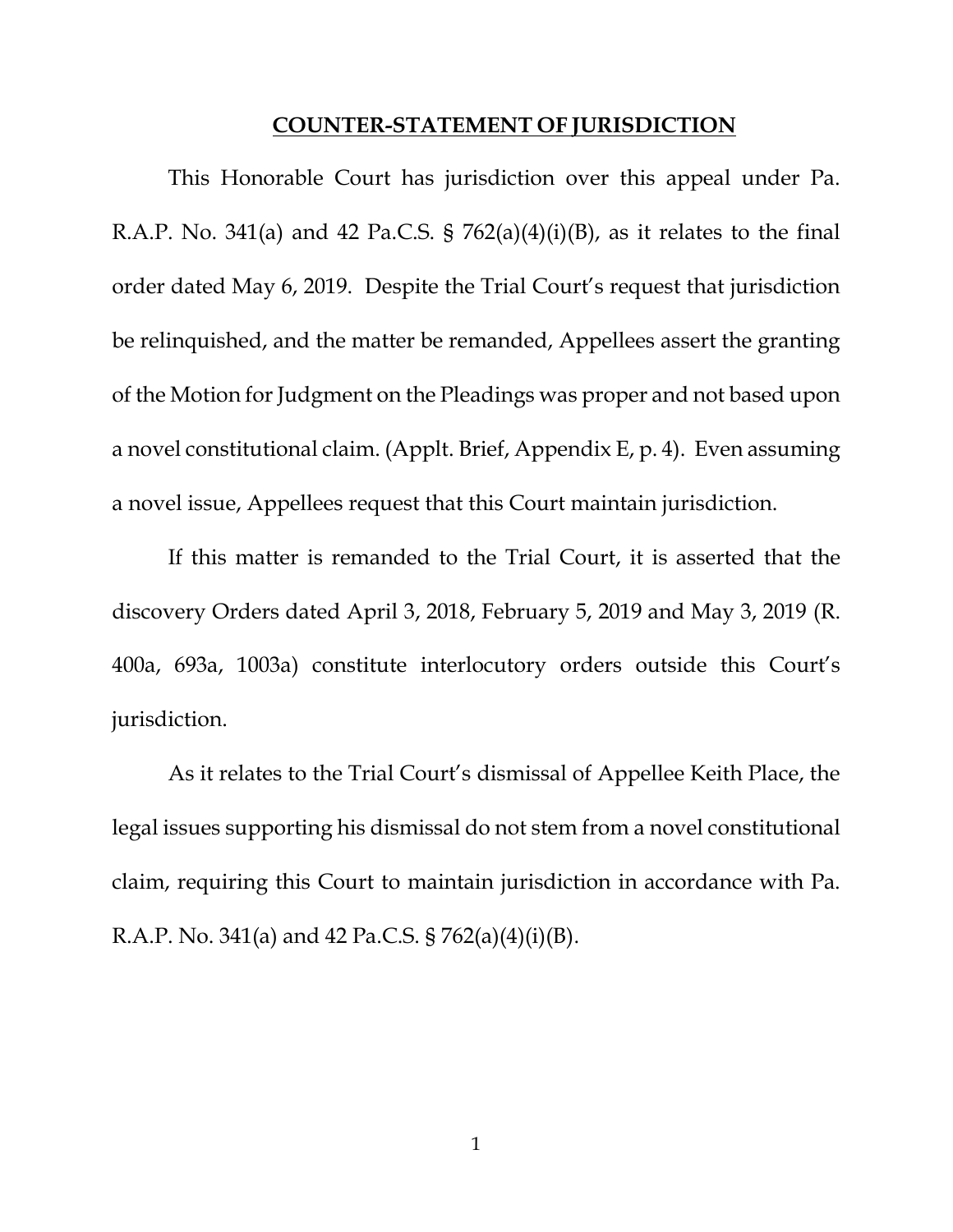# <span id="page-8-0"></span>**COUNTER-STATEMENT OF THE QUESTIONS INVOLVED**

1. Whether this Court should retain jurisdiction over this matter and decide the issue as a matter of law on the merits?

*Suggested Answer*: Yes.

2. Whether the Trial Court's Order should be affirmed where the Pottstown Ordinances comply with Art. I § 8?

 *Suggested Answer*: Yes.

3. Whether the Trial Court's Order dismissing Keith Place should be affirmed where he is entitled to Official Immunity?

*Suggested Answer: Yes.*

4. Whether the Trial Court's discovery Orders (3) should be upheld where and no discovery was relevant as Appellants are precluded from pursing an "as applied" constitutional challenge?

*Suggested Answer: Yes.*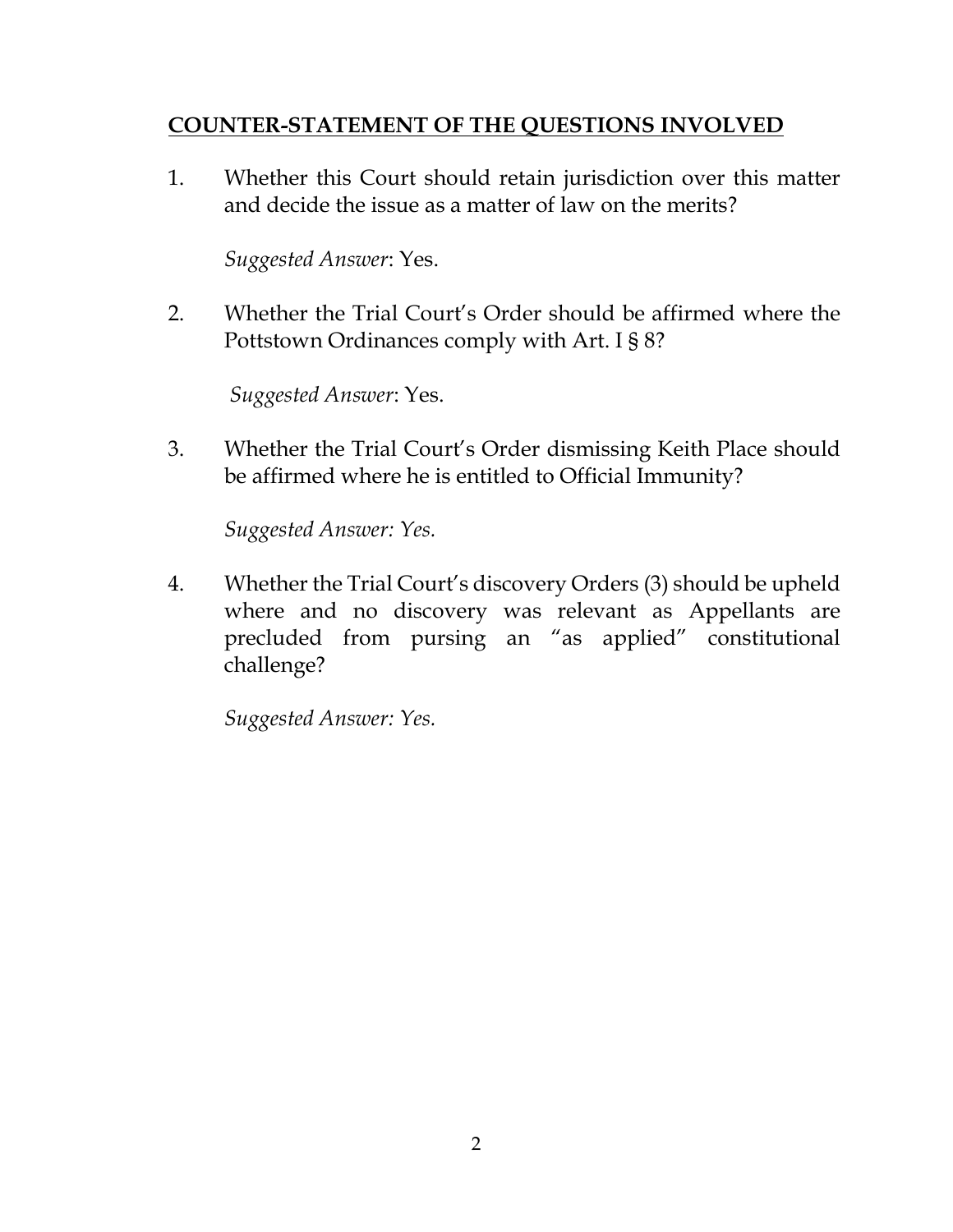#### **COUNTER-STATEMENT OF THE CASE**

#### <span id="page-9-1"></span><span id="page-9-0"></span>**A. Procedural History**

*1. Pleadings.*

<span id="page-9-2"></span>On March 13, 2017, Dorothy Rivera, Eddy Omar Rivera, and Steven Camburn, ("Landlord/Tenants") filed a Declaratory Judgment action in the Court of Common Pleas for Montgomery County seeking a determination that the Borough of Pottstown's rental-inspection ordinance (Chapter 11, Housing, § 201 *et seq.*) is unconstitutional pursuant to Article I, Section 8 of the Pennsylvania Constitution. (R. 1a).

On July 26, 2017, pursuant to a Stipulation, Landlord/Tenants filed an Amended Complaint adding factual allegations and Thomas O'Connor, Kathleen O'Connor and Rosemarie O'Connor (Appellants collectively referred to as "Landlord/Tenants"). (R. 23a). Named as defendants therein were the Borough of Pottstown ("Pottstown") and Keith Place, Director of Licenses and Inspections ("Dir. Place") named in his official capacity, only. On August 15, 2017, Preliminary Objections to the Landlord/Tenants' Amended Complaint were filed, and, denied on December 14, 2017. (R. 48a; R. 158a). An Answer to the Amended Complaint with New Matter was filed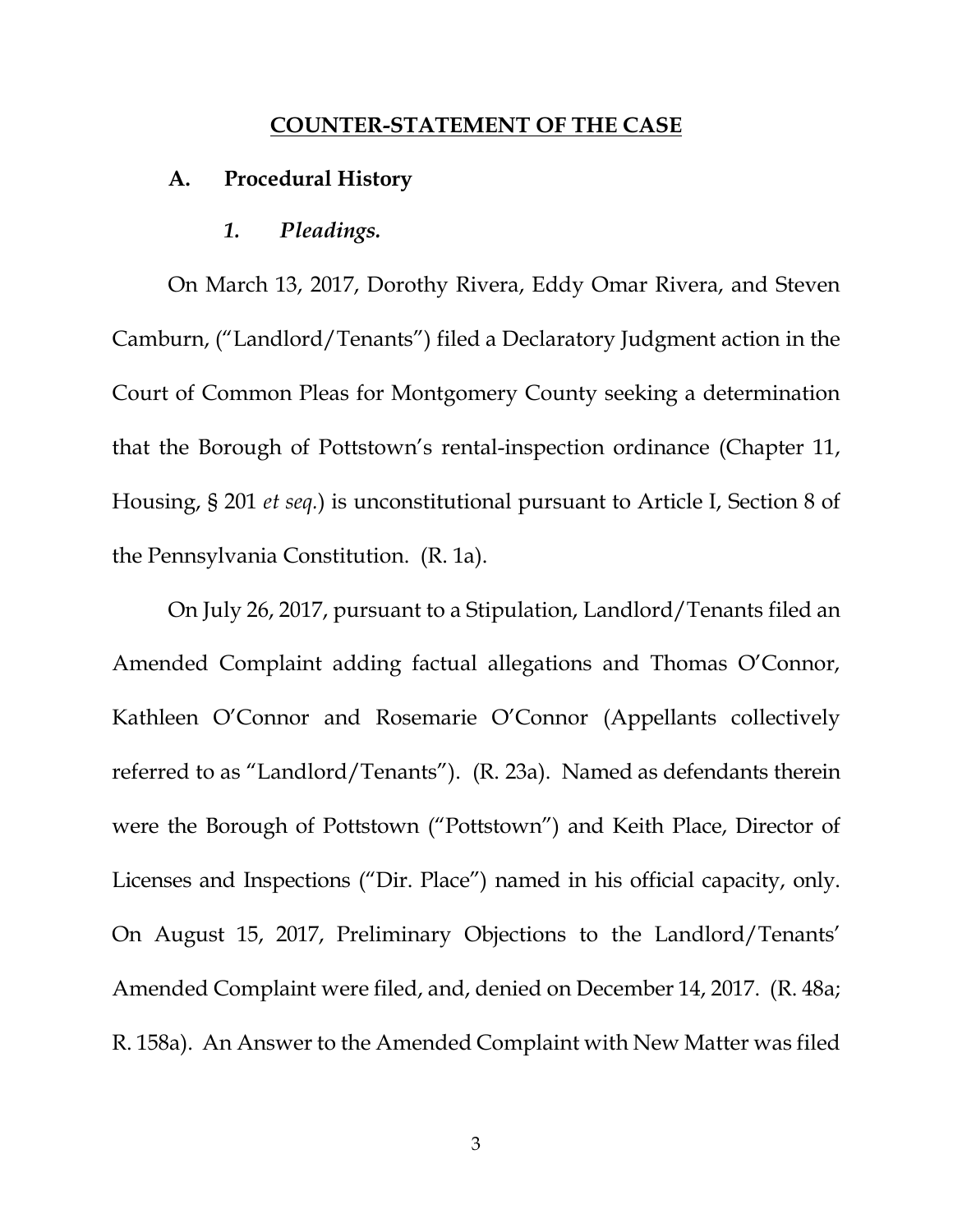(R. 159a); and on January 15, 2018, Landlord/Tenants filed an Answer to Defendants' New Matter. (R. 319a).

Pottstown and Dir. Place filed a Motion for Judgment on the Pleadings seeking dismissal of the Landlord/Tenants' Amended Complaint. (R. 401a). An Answer and Memorandum of Law in Opposition to the Motion for Judgment on the Pleadings was thereafter filed by Landlord/Tenants. (R. 434a). A Reply Brief in Support of the Motion for Judgment on the Pleadings was filed on September 26, 2018 (R. 497a); and on February 5, 2019, Landlord/Tenants filed a Sur-Reply in Opposition to the Motion for Judgment on the Pleadings. (R. 683a).

### *2. Discovery Motions.*

<span id="page-10-0"></span>On January 15, 2018, after Pottstown and Dir. Place served timely and proper objections to Landlord/Tenants' first set of Interrogatories and Requests for Production of Documents, Landlord/Tenants' filed a Motion to Compel.<sup>1</sup> Following briefing and oral argument, the Trial Court entered an Order limiting discovery to a start date of June 2014 and to "information and

<sup>1</sup> Landlord/Tenants admit in their Motion to Compel that they only sought discovery "in connection with their single constitutional claim – that Article I, Section 8 of the Pennsylvania Constitution mandates a higher level of probable cause than the federal constitution for so-called 'administrative warrants' the Borough obtains to inspect rental housing." (R. 214a).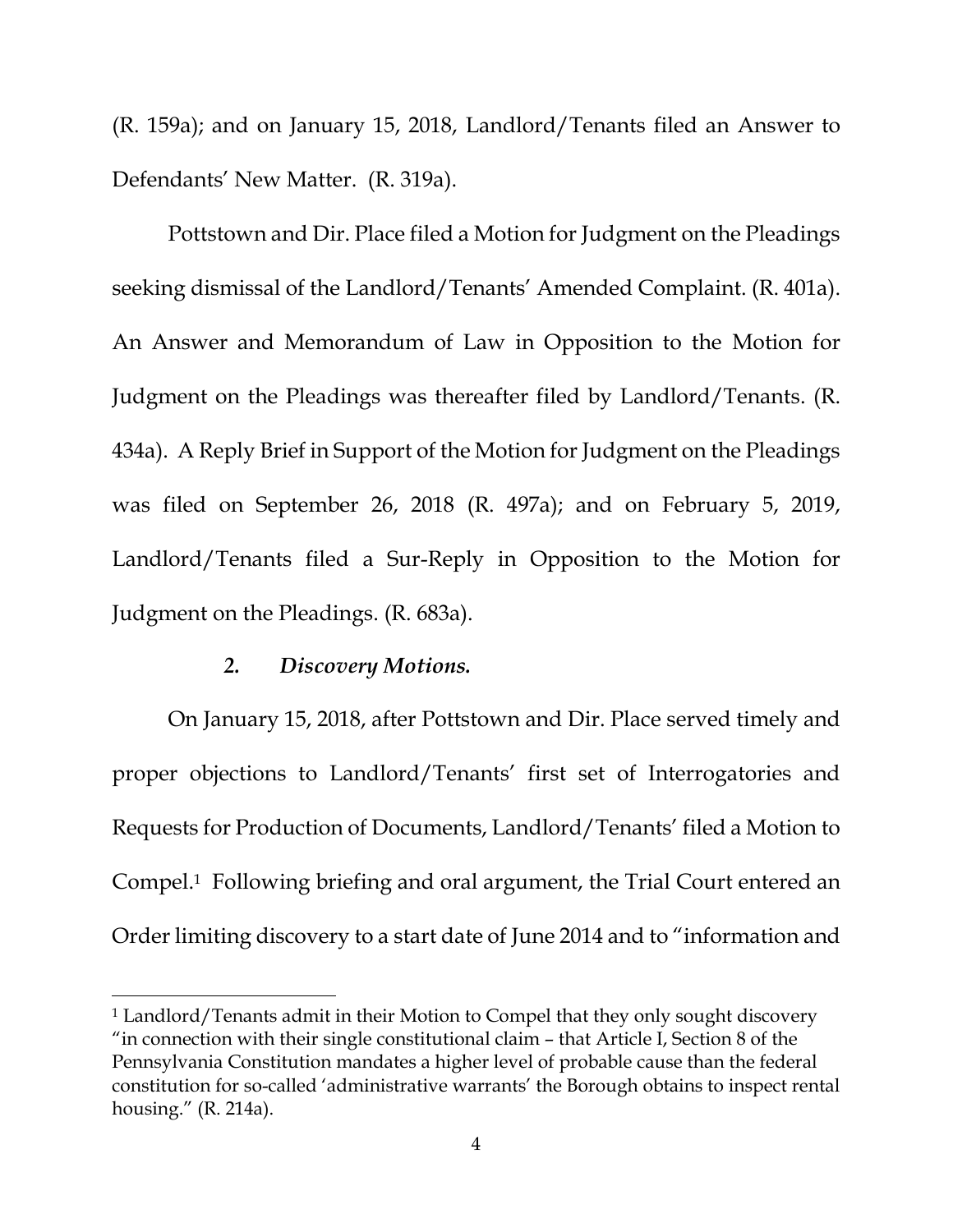documents related to the named plaintiffs in this action, as plaintiffs lack standing to pursue an "as applied" constitutional challenge regarding landlords, tenants and citizens who are not parties to this case." (R. 400a).

On November 16, 2018, after conducting two depositions of Dir. Place, one in his official capacity, and one as the Pottstown's Designee, the Landlord/Tenants filed a Second Motion to Compel, seeking a second deposition of a Pottstown Designee and the production of additional documents. (R. 515a). On February 6, 2019, the Trial Court entered an order denying the Landlord/Tenants' request for documents, but granted a second corporate designee deposition with the scope of questioning limited to "questions relating to the Borough of Pottstown's policy in enforcement of its Code of Ordinances, Residential Rental Licensing and Registration and Licensing of Residential Rental Units." (R. 693a). The Court did not grant Landlord/Tenants' request for specific responses as noted in the voluminous discovery motion. (R. 515a).

Dir. Place was deposed a second time as Pottstown's designee – his third overall deposition. (R. 699a). Landlord/Tenants' thereafter served five (5) additional Notices of Deposition, unilaterally scheduling depositions for a Pottstown designee on the same scope of discovery established in the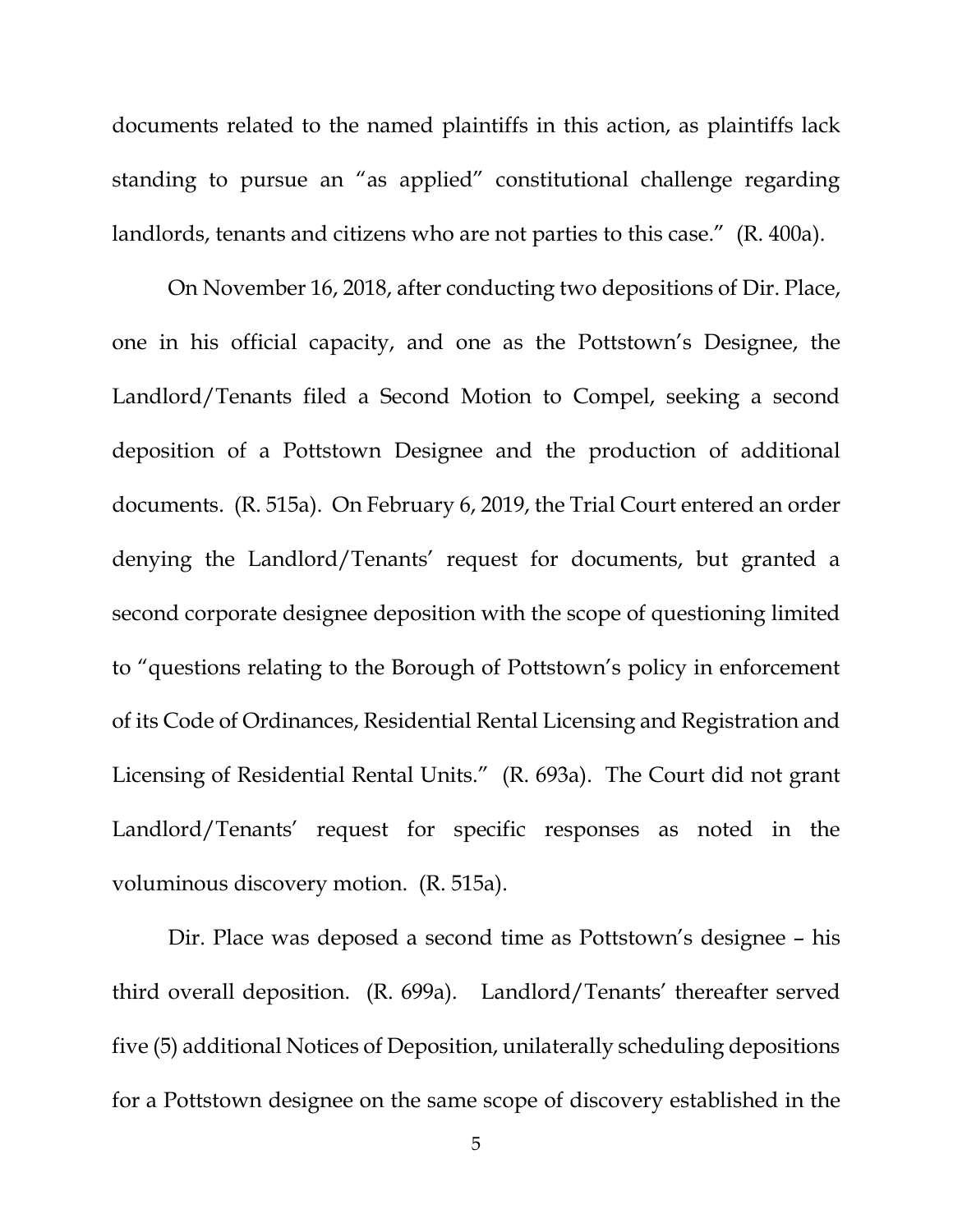Trial Court's February 6, 2019 Order and four (4) individual code inspectors. (R. 699a).

Pottstown and Dir. Place thereafter filed a Motion for Protective Order seeking to preclude the recently noticed depositions as the information sought was outside the scope of discovery as established by the Trial Court's orders. (R. 694a). On May 3, 2019, the Trial Court, granted, in part and denied, in part, the Motion for Protective Order, directing Pottstown to produce one (1) code inspector to answer questions limited to the same scope established in the February 6, 2019 Order. (R. 1003a). The deposition did not occur as the Trial Court granted the Motion for Judgment on the Pleadings. (R. 1004a).

#### <span id="page-12-1"></span><span id="page-12-0"></span>**B. Factual Background**

## *1. The Borough of Pottstown Rental Licensing and Inspection Ordinance.*

Pottstown has lawfully promulgated and adopted "The Code of Ordinances, Borough of Pottstown," (hereinafter the "Ordinance"), which includes, but is not limited to Chapter 5, Code Enforcement and Chapter 11,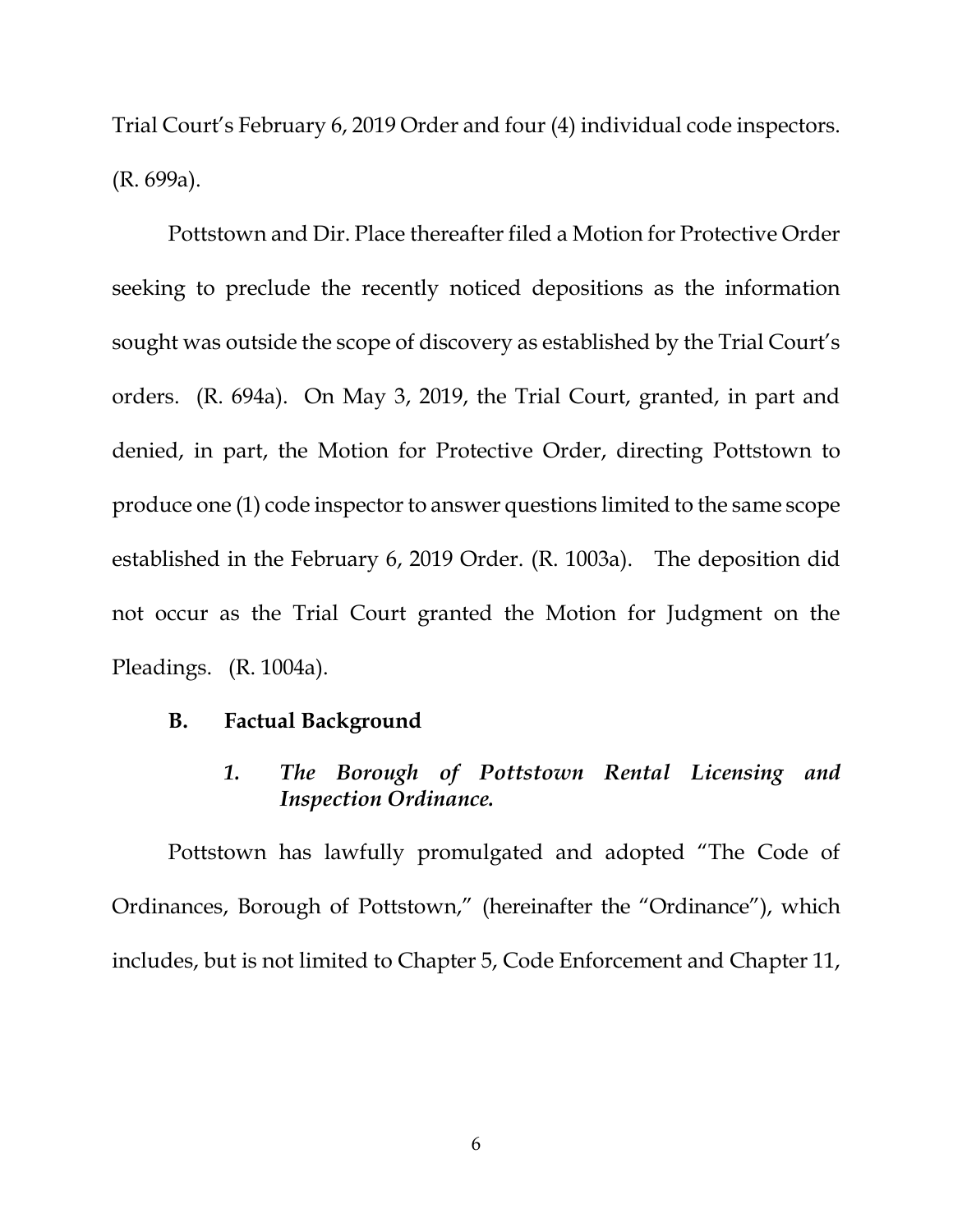Housing.<sup>2</sup> (R. 29a; R. 162a). The purpose of the Ordinance is to "protect and promote the public health, safety, and welfare of its citizens, to establish rights and obligations to owners and occupants relating to residential rental units in the Borough and to encourage owners and occupants to maintain and improve the quality of life and quality of rental housing within the community." (R. 166a; *see* Ordinance, Chap. 11 § 201(1), R. 86a). The Ordinance "provides for a systematic inspection program, registration and licensing of residential rental units and penalties." (R. 34a; R. 162-163a, 166a).

All residential rental units in the Borough are subject to registration, licensing, and a systematic inspection for lawful rentals to third parties and occupancy by third parties unless the residential rental unit is exempt from the licensing provisions. (R. 160-161a, 163a, 171-172a; R. 80-94a). An owner shall permit an inspection by the Borough's Licensing and Inspections Officer at a reasonable time with reasonable notice. (R. 167-168a). If the owner does not permit such inspection, an application for administrative search warrant is permitted. (R. 35a; R. 167a, 171a, 173a; R. 91a). Failure to

<sup>2</sup> While portions of the Ordinance are included in the record and attached to Preliminary Objections, the Ordinance is likewise a public document.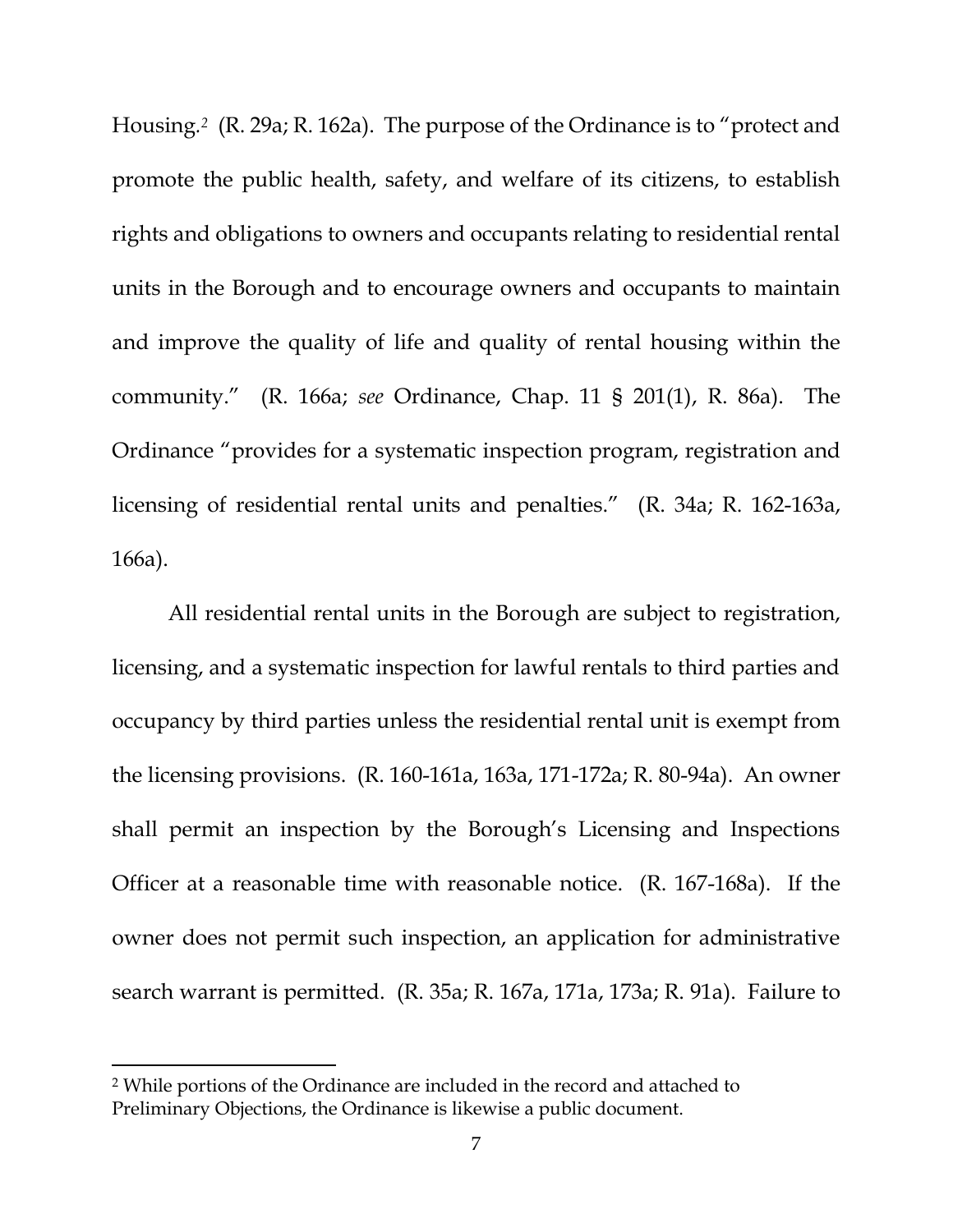comply with the biennial inspection may result in the suspension and revocation of the residential license. (R.167-168a; R. 94a).

### *2. Camburn and Rivera.*

<span id="page-14-0"></span>Steven Camburn owns and operates rental properties in the Borough of Pottstown, including the property located at 326 Jefferson Avenue. (R. 27- 28a; R. 160-161a; R. 80-85a). Dorothy Rivera and Eddy Omar Rivera, h/w, live in and rent the Jefferson Avenue property from Camburn. (R. 27-28a; R. 160-161a). In accordance with the Pottstown Ordinance, the Jefferson Avenue property was scheduled for a routine inspection on March 13, 2017 at 11:00 a.m., for which with notice was provided. (R. 30a; R. 163a). On March 8, 2017, five (5) days before the scheduled inspection, Camburn and tenants Rivera wrote to the Borough objecting to a voluntary inspection, requesting that a warrant to inspect be obtained. (R. 31a; R. 163a).

On March 13, 2017, the Borough applied for and was issued an administrative warrant to inspect the Jefferson Avenue property by Magistrate Judge Scott T. Pallidino. (R. 31a; R. 163a). On the same date, the Magisterial District Court stayed the execution of the administrative warrant upon Landlord/Tenants'request. Id. To date, no inspection has taken place.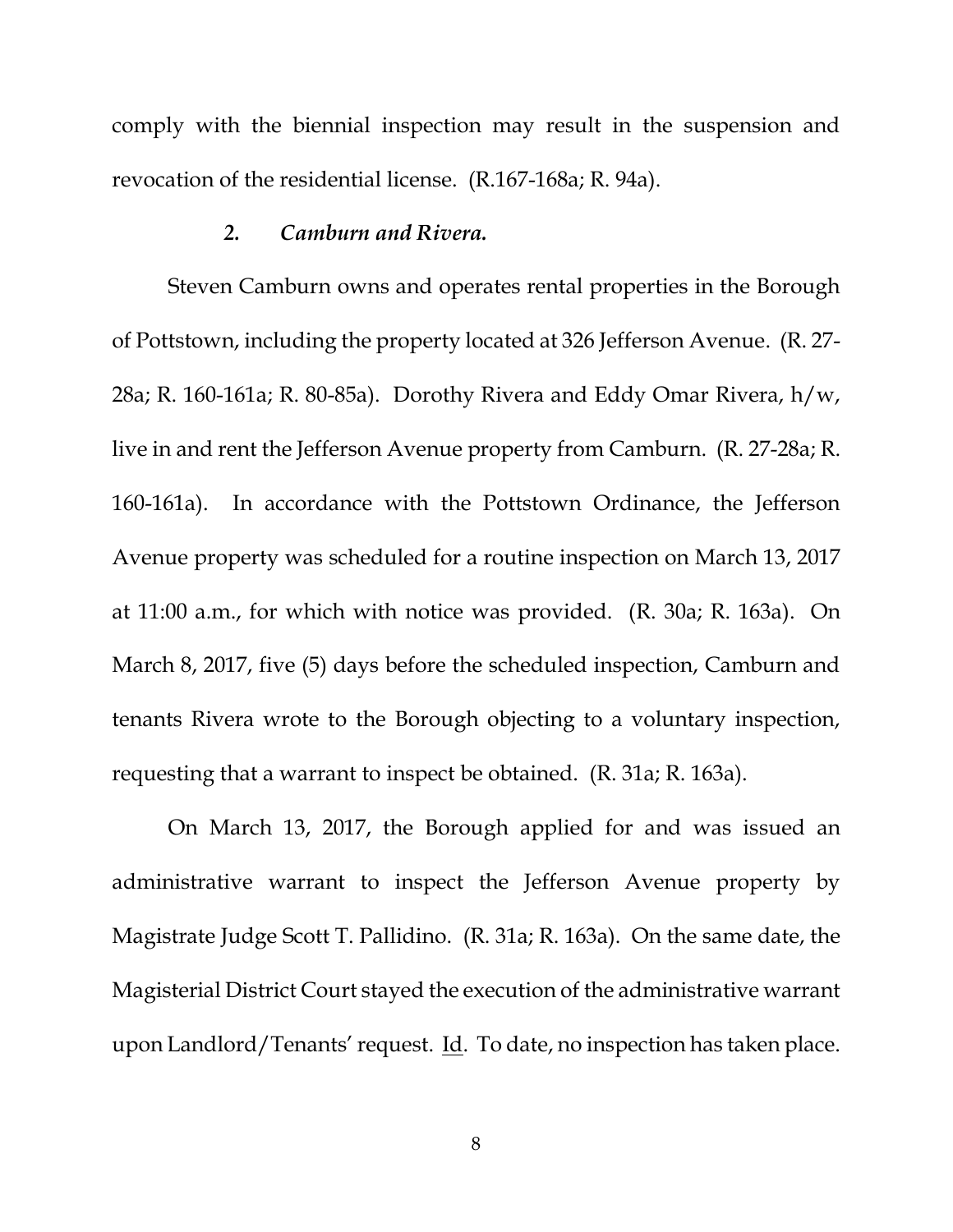## *3. Appellants O'Connor.*

<span id="page-15-0"></span>Thomas O'Connor owns the property located at 466 N. Franklin Street. (R. 33a; R. 165a). His daughters, Kathleen and Rosemarie O'Connor reside in one of the apartments at Franklin Street. Id*.* On March 3, 2017, Pottstown informed T. O'Connor that the Franklin Street property was due for an inspection pursuant to the Borough Ordinance and proposed the inspection occur on April 10, 2017, which was rescheduled for July 6, 2017. (R. 33-34a; R. 165-166a). The O'Connors objected to a voluntary inspection without a warrant and informed the Borough of their intent to join this litigation. (R. 34a; R. 166a). No inspection has taken place to date.

### **C. Trial Court Order on Motion for Judgment on the Pleadings.**

<span id="page-15-1"></span>On May 6. 2019, the Trial Court Granted Pottstown and Dir. Place's Motion for Judgment on the Pleadings dismissing both Pottstown and Dir. Place. (R. 1004a). On July 11, 2019 following the filing of the Notice of Appeal, and Landlord/Tenants' Statement of Matters Complained of (R. 1015a) the Trial Court entered an Opinion, "conced[ing] that the claim should not have been dismissed on the pleadings as Appellants present a novel constitutional claim" and respectfully requested the Commonwealth Court to relinquish jurisdiction and remand the matter to the Trial Court. (R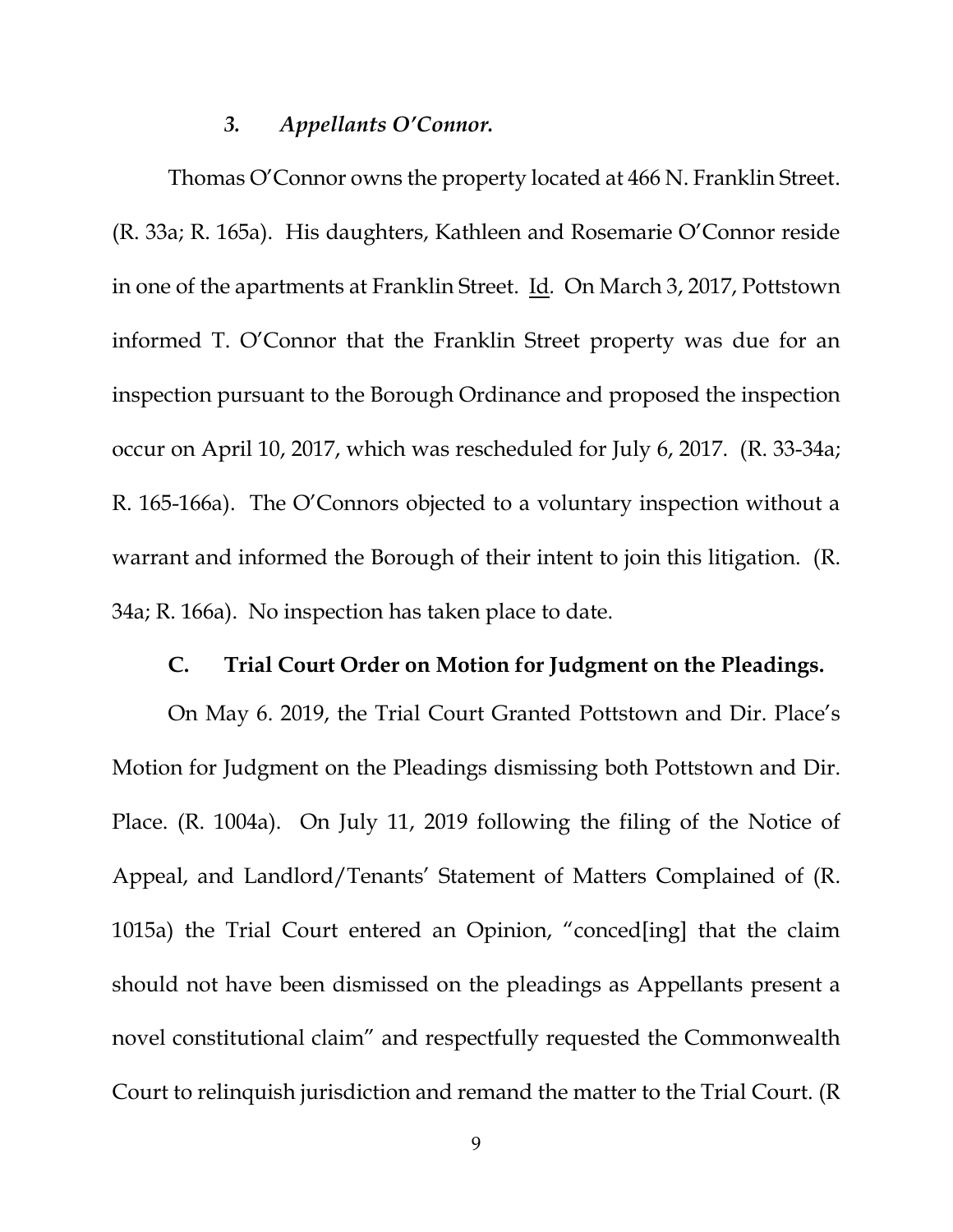1023a, Landlord/Tenant Bf., Appendix E, p. 4). Landlord/Tenants proceeded to brief their appeal asserting the Trial Court "entered final judgment in a matter involving the application, interpretation, and enforcement of a local ordinance." (Landlord/Tenants Bf., p. 3).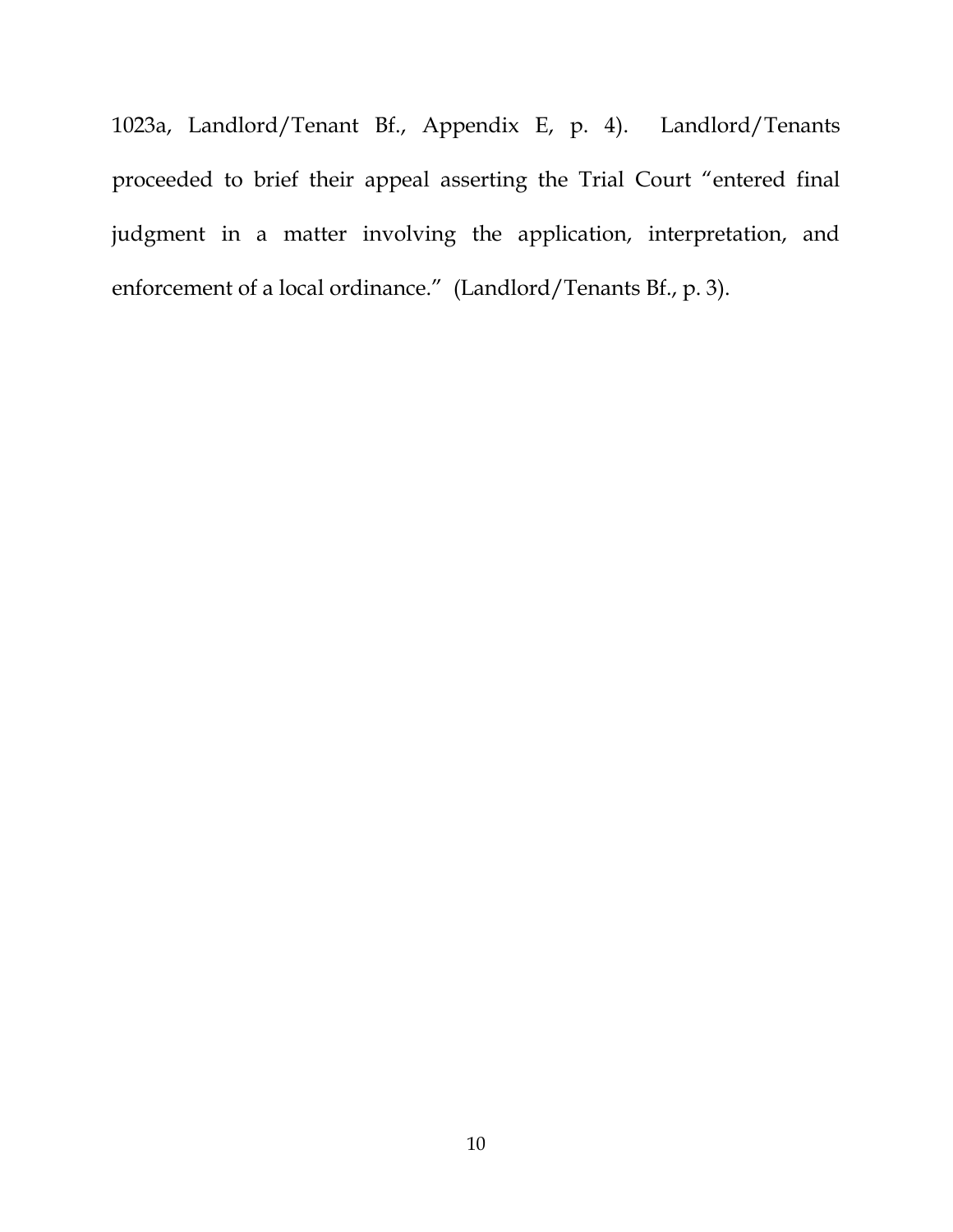### **SUMMARY OF THE ARGUMENT**

<span id="page-17-0"></span>The Trial Court appropriately granted judgment on the pleadings in favor of Pottstown and Dir. Place.

First, Pottstown and Dir. Place assert that the constitutional claim involving the interpretation of the Pennsylvania Constitution, Art. I §8 is not a novel constitutional claim that precluded the Trial Court from rendering an opinion on the merits. The Pennsylvania Supreme Court has previously addressed the issue determining that a requirement to inspect subject to constitutional restrictions, is adequate to protect against unreasonable searches and seizures as protected by Art. I § 8 of the Pennsylvania Constitution.

Additionally, this Court must necessarily review the merits of this matter to determine if the issue is indeed a novel constitutional claim. Considering that a review of the merits is necessary, Pottstown and Dir. Place request that the Court retain jurisdiction to decide the constitutional issue. This is especially true where the Landlord/Tenants' claim an interpretation of the Pennsylvania Constitution, Art. I § 8, a purely legal question. Applying the appropriate legal analysis, the Pottstown Ordinance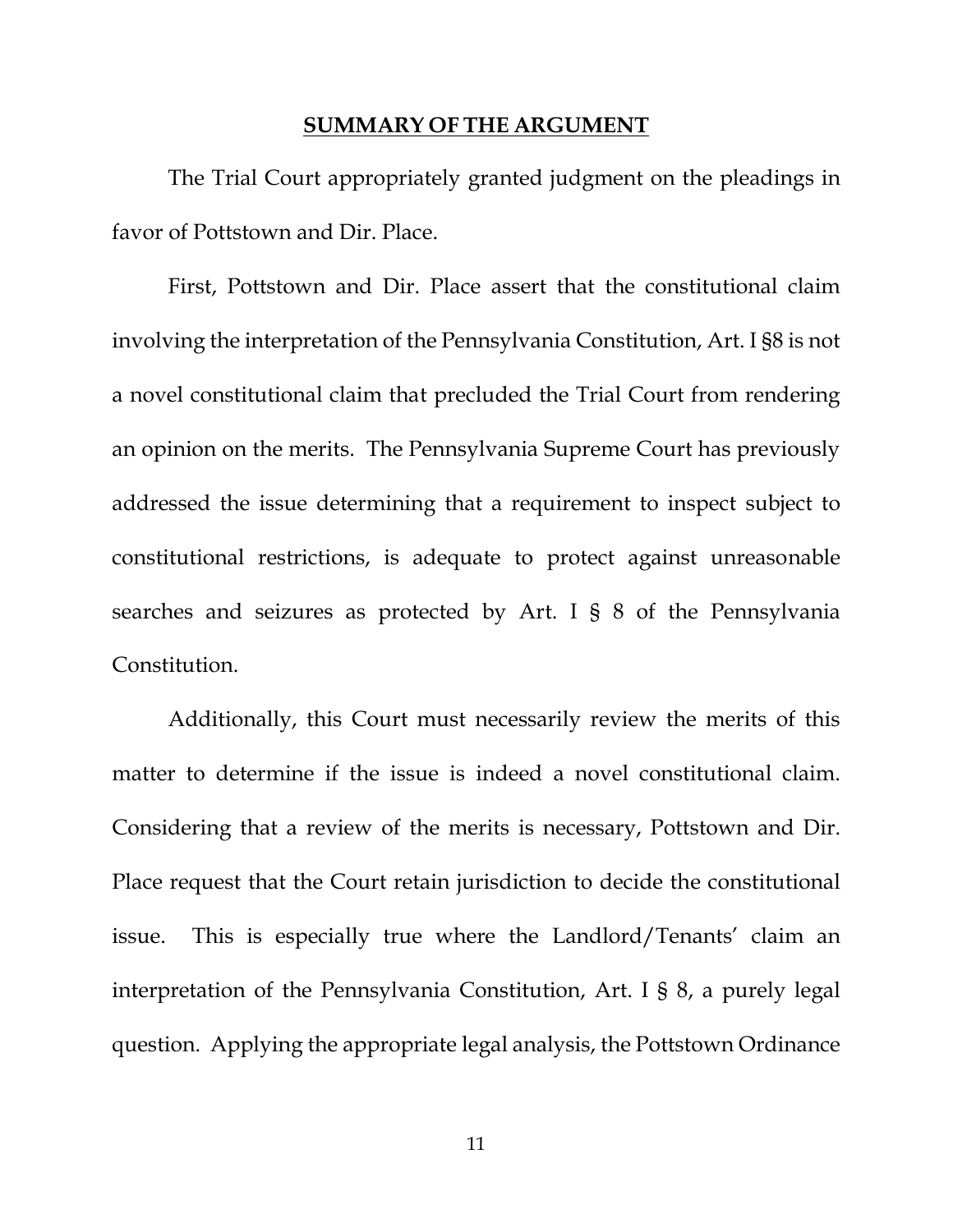does not violate Article I, Section 8 of the Pennsylvania Constitution and Landlord/Tenants' Complaint was correctly dismissed.

Second, Landlord/Tenants assert a facial challenge to the Constitutionality of the Pottstown Ordinance, which can be determined without a factual record, and which the Trial Court correctly disposed of on the pleadings alone. To the extent that the Landlord/Tenants argue that they presented an "as-applied" Constitutional challenge as to the named Landlord/Tenants only, **the Ordinance was not applied to any of the named parties as no inspections occurred.**

Third, the Pottstown Ordinance is an administrative search warrant that need not be supported by individualized probable cause. As the subject ordinance is subject to constitutional restrictions, it is protected by Art. I §8 of the Pennsylvania Constitution. Simpson v. City of New Castle*,* 740 A.2d 287, 291 (Pa. Cmwlth. 1999). Additionally, Pennsylvania Courts have relied upon Camara v. Municipal Court of San Francisco, 387 U.S. 523, 538 (1967) for decades to uphold the constitutionality of administrative search warrants to conduct rental inspections in the interests of the health, safety and welfare of citizens where reasonable legislative or administrative standards are in place. *See, e.g.*, Com. v. Tobin*,* 828 A.2d 415 (Pa. Cmwlth. 2003); Simpson*,* 740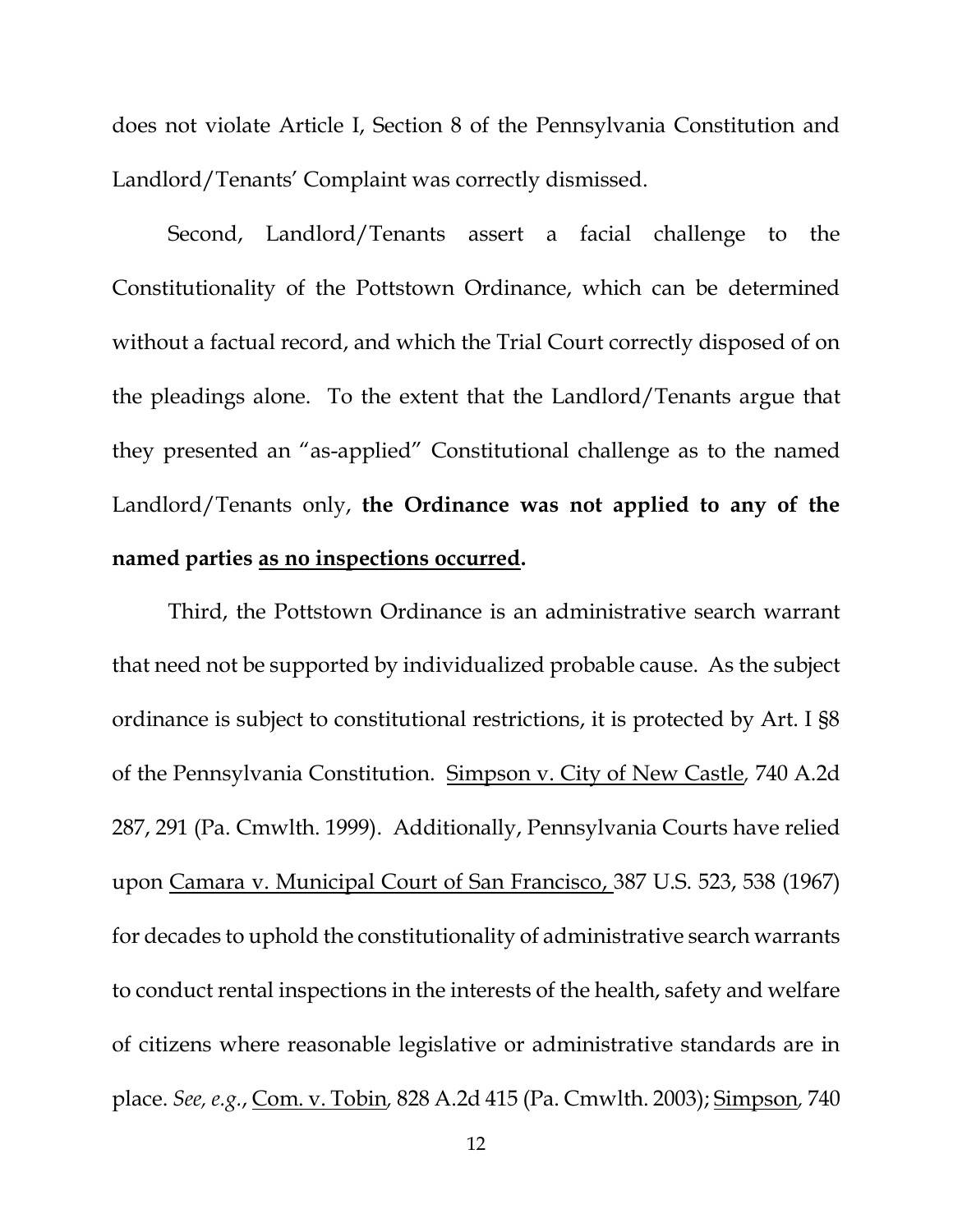A.2d 287 (Pa. Cmwlth. 1999); Greenacres Apts., Inc. v. Bristol Twp., 482 A.2d 1356 (Pa. Cmwlth. 1984); Com. v. DeLuca, Nos. 8095-07 and 8101-07, 2008 WL 5691584, 6 Pa. D&C. 5th 306, 318 (Pa. Ct. C.P., Del. Cty. 2008), *aff'd without opinion* at 981 A.2d 309 (Pa.Super.2009).

Likewise, applying the factors set forth in Com. v. Edmunds, 586 A.2d 887, 895 (Pa. 1991), it is clear that the Pennsylvania Constitution does not confer more rights than the Fourth Amendment in the context of administrative search warrants, despite Landlord/Tenants' protestations of the same.

Fourth, the dismissal of Dir. Place, named in the lawsuit in his official capacity, only, is entitled to Official Immunity. This is not a novel constitutional issue and his dismissal should be affirmed.

Finally, this Court should not disturb the Trial Court's discovery orders where they are interlocutory in nature and were determined within the Trial Court's discretion. Additionally, the discovery orders are moot should this Court affirm the Trial Court's dismissal of the lawsuit.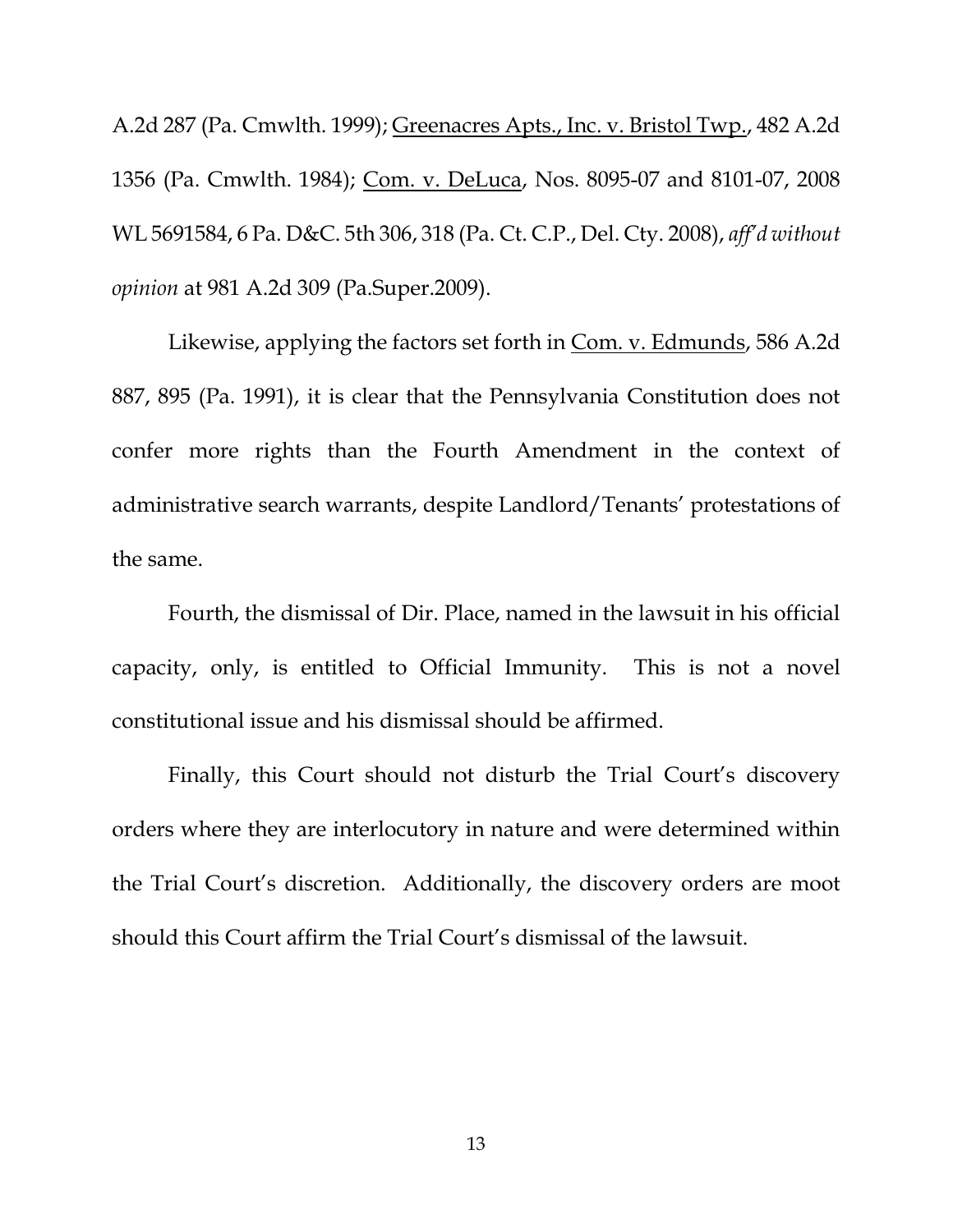#### **ARGUMENT**

#### <span id="page-20-0"></span>**A. This Court has Jurisdiction to Address All Issues.**

<span id="page-20-1"></span>Although the Trial Court requested this jurisdiction be relinquished and the matter be remanded (R. 1023a; Landlord/Tenants Bf., Appendix E, p. 4) Pottstown and Dir. Place assert that this Court has jurisdiction as to both the Constitutional claim and the dismissal of Dir. Place.

## **1. Dir. Place is entitled to Official Immunity.**

<span id="page-20-2"></span>Dir. Place is entitled to Official Immunity, which is not a novel constitutional issue. The entitlement to Official immunity has been specifically addressed by the Pennsylvania Supreme Court and codified in statute. *See* 42 Pa.C.S.A. § 8546(2); *see also* Doe v. Franklin County, 174 A.3d 593 (Pa. 2017), Durham v. McElynn, 772 A.2d 68 (Pa. 2001). Therefore, Dir. Place's dismissal is properly before this Court.

### **2. The Pottstown Ordinances are Not Unconstitutional.**

#### **i. Taylor does not control.**

<span id="page-20-3"></span>As it relates to the application of Art. I § 8 to the claims presented, Landlord/Tenants' cite to a sole Commonwealth Court decision that when there are no clear answers in case law and the trial court is presented with novel issues, judgment on the pleadings is inappropriate. Taylor v. Pa. State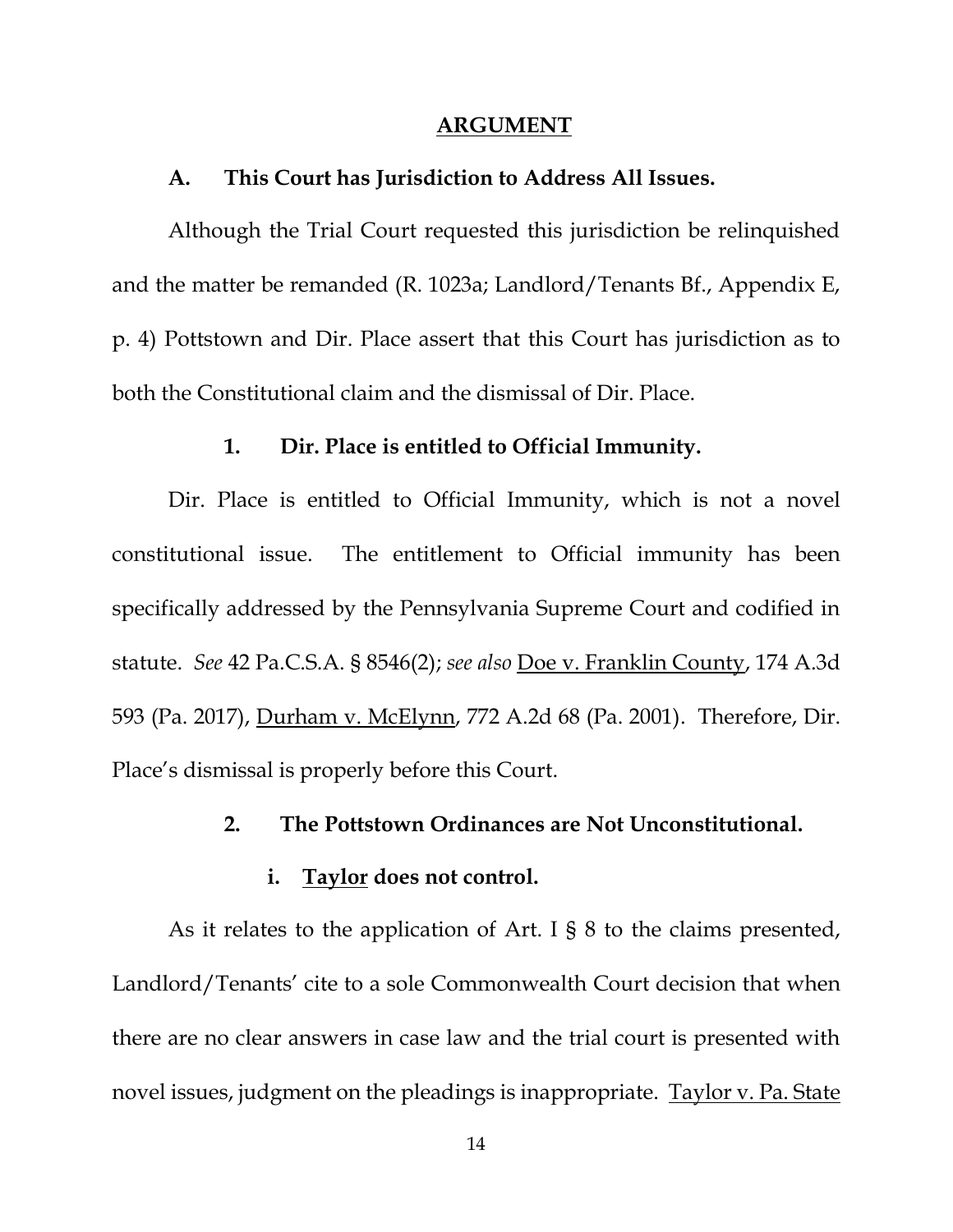Police, 132 A.3d 590, 604 (Pa. Cmwlth. 2016). Taylor, however, was limited to the circumstances presented. Specifically, the Taylor court, in ruling upon preliminary objections, was to determine whether the Ex Post Facto Clause in the Pennsylvania Constitution provided more protection than the Ex Post Facto Clause in the United States Constitution as they applied to the internet notification provisions of Pennsylvania Sexual Offender Registration and Notification Act ("SORNA"). Id. at 597-98.

The only cases that were available for the court's examination were distinguishable from the matter before it. Id. at 602-04. One case addressed the internet notification provisions of a *previous version* of SORNA, known as Megan's Law III (less expansive than SORNA's internet notification provision),<sup>3</sup> while the other addressed the *registration requirements* of SORNA under the Federal Constitution but not the Pennsylvania Constitution.<sup>4</sup> Id. at 603-604. Accordingly, the court found, based on the specific issue it was presented with, it was not certain that the Pennsylvania Constitution did not provide greater protection than its Federal counterpart. Id. at 604.

<sup>&</sup>lt;sup>3</sup> Commonwealth v. Ackley, 58 A.3d 1284, 1287 (Pa.Super.2012).

<sup>4</sup> Commonwealth v. Perez, 97 A.3d 747, 759 (Pa.Super.2014).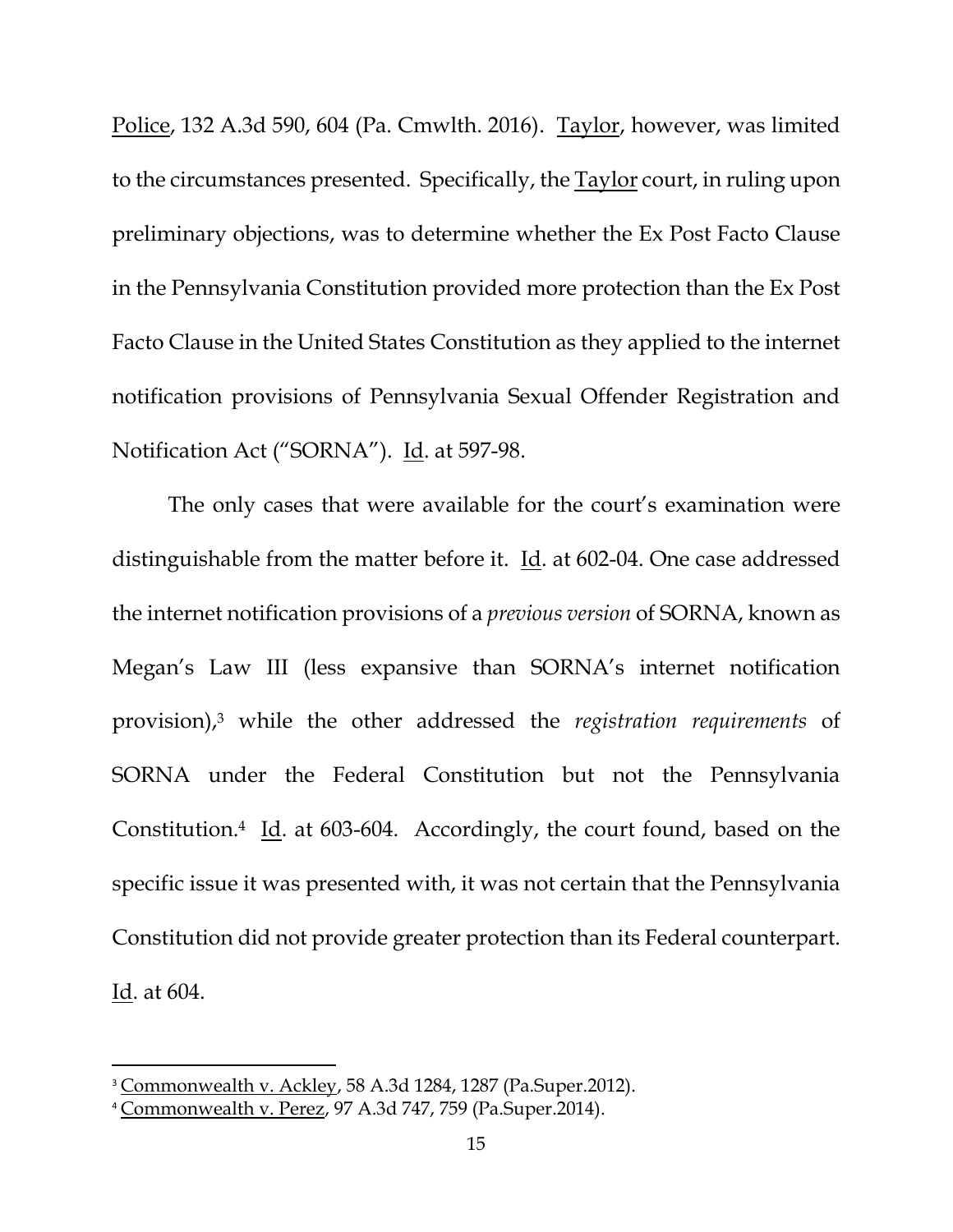Significantly, no other cases have cited to **Taylor** for the broad proposition that Landlord/Tenants assert. Rather, the cases citing Taylor are limited to addressing SORNA. *See*, *e.g.*, Dougherty v. Pennsylvania State Police, 138 A.3d 152 (Pa.Cmwlth. 2016); Bill v. Noonan, No. 437 M.D. 2017, 2019 WL 2400676 (Pa.Cmwlth., May 16, 2019); Malone v. Pennsylvania State Police, No. 577 M.D. 2015, 2017 WL 1533870 (Pa.Cmwlth., Apr. 28, 2017). Similarly, Taylor cites to no precedent for its holding that because case law provided no clear answers, and because of the early stage of the proceedings, it could not say with certainty whether the Pennsylvania Constitution provided more protection than the Federal Constitution. Taylor, 132 A.3d at 604.

Finally, Taylor does not address whether there was a "compelling reason" to interpret the Pennsylvania Constitution as providing greater protection than the U.S. Constitution, so its applicability to the instant matter is, at best, tangential. *See* Com. v. Moore, 928 A.2d 1092, 1101 (Pa. Super. 2007).

#### **ii. The Constitutional Question is Not Novel.**

Likewise, the issues presented are not a novel constitutional question. The primary issue presented by the Landlord/Tenants is whether the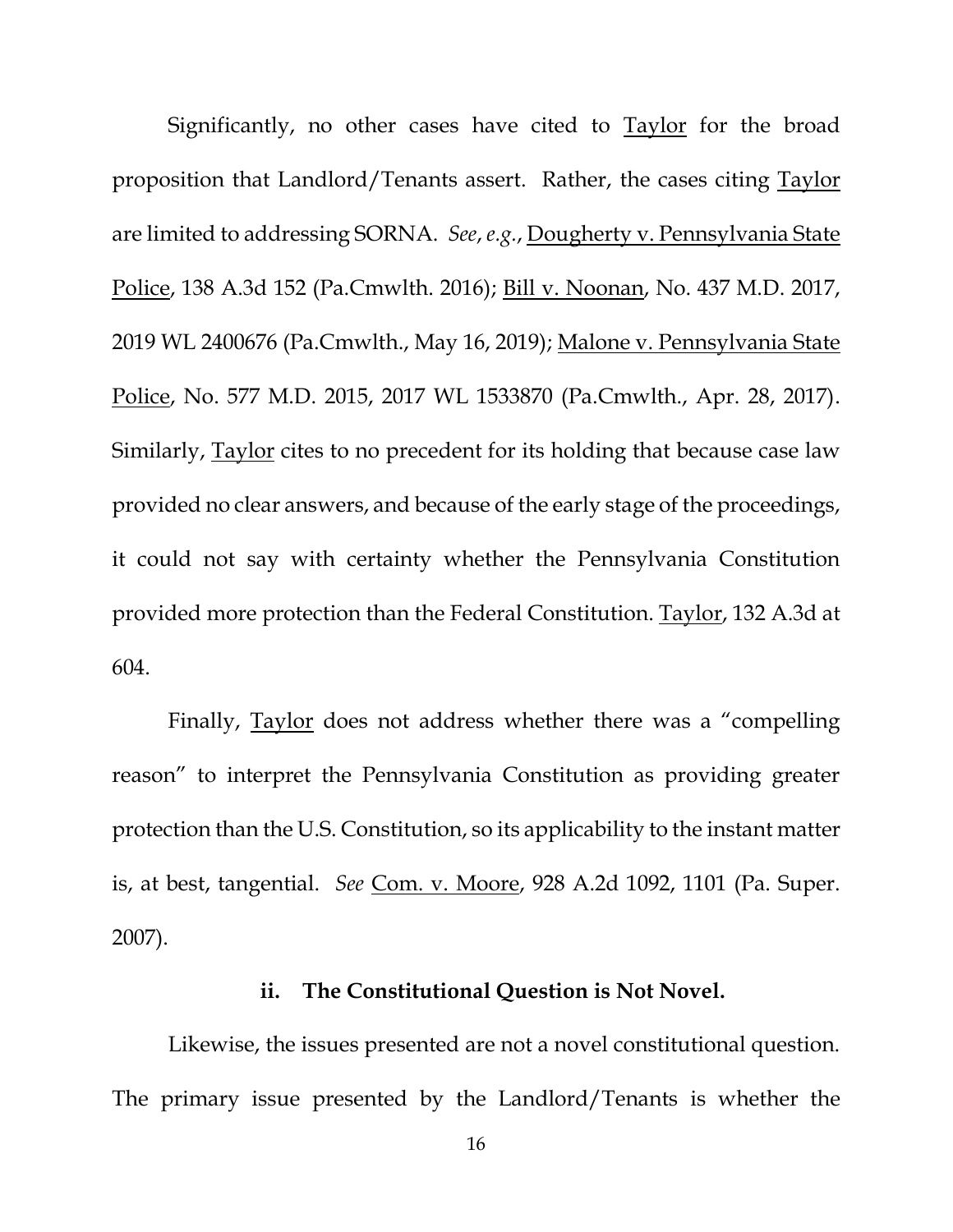Pottstown Ordinance, which permits the issuance of an administrative search complies with Art. I §8 of the Pennsylvania Constitution. (See, Am. Cmplt. Request for Relief requesting that the Court "Declare unconstitutional the mandatory inspection requirements of…Pottstown Code of Ordinances…" (R. 44a)). A further review of caselaw reveals that when this Court was previously called upon to determine if a municipal inspection ordinance similar to Pottstown's Ordinance violated the Pennsylvania Constitution, Art. I §8, it determined it did not. *See*, Simpson, 740 A.2d at 291.

Plaintiff therein, Brian Simpson, a landlord filed a complaint in equity claiming his Pa. Constitutional rights a landlord were violated stemming from an ordinance requiring that all landlords register their property and submit to a bi-annual mandatory inspection, pay a fee and obtain a permit for the property. The court therein determined that:

Because Section PM-105.3<sup>5</sup> imposes on code officials the requirement to inspect subject to constitutional restrictions, it is adequate protection against unreasonable searches and seizures as protected by the Fourth Amendment to the United States

<sup>5</sup> PM-105.3 of the BOCA Code provides that a search warrant must be obtained: The code official is authorized to enter the structure or premises at reasonable times to inspect subject to constitutional restrictions on unreasonable searches and seizures. If entry is refused or not obtained, the code official is authorized to pursue recourse as provided by law.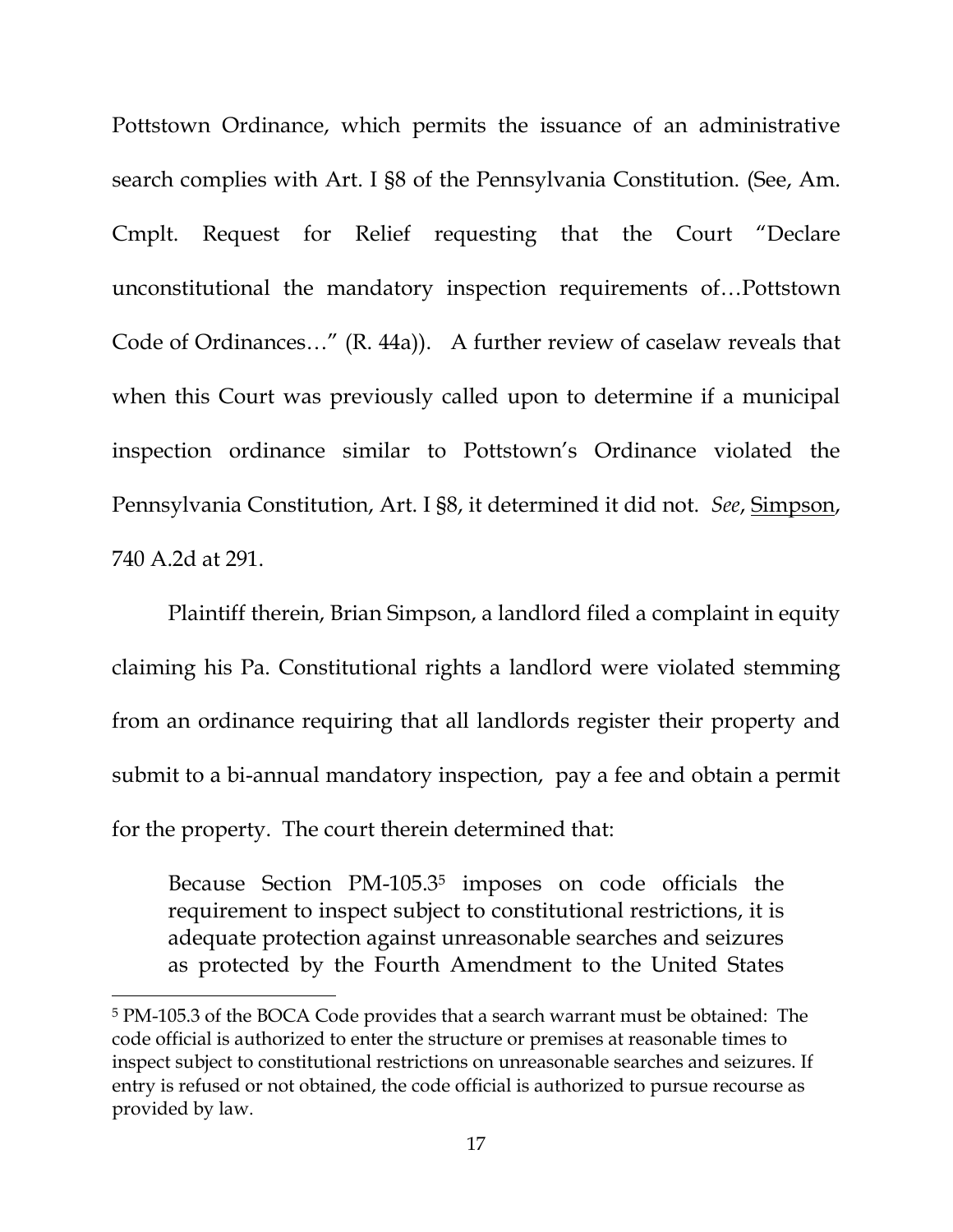Constitution and Article One, Section Eight of the Pennsylvania Constitution. As such, Landlord's claim is without merit.

Id.

The Pottstown Ordinance provides that an owner shall permit inspections by the Licensing and Inspections Officer "at reasonable times upon reasonable notice. If the owner does not permit such inspection of the premises…the Licensing and Inspection Officer may apply [for] a administrative warrant to inspect the premises." (Ordinance, Chap. 11 § 203(I)(3), R. 242a).

As the Pottstown Ordinance also provides constitutional protections, it complies with the Pennsylvania Constitution, Article I, § 8, and is not a novel issue. Simpson, 740 A.2d at 291.

## **iii. The Interpretation of the Ordinances is Purely Legal.**

There was no legal impediment precluding the Trial Court from determining the state constitutional question before it where the subject ordinances are part of the pleadings. (*See* Preliminary Objections, R. 48a – 95a). Landlord/Tenants' argument to the contrary is not supported by the caselaw and this Court should disregard the Trial Court's subsequent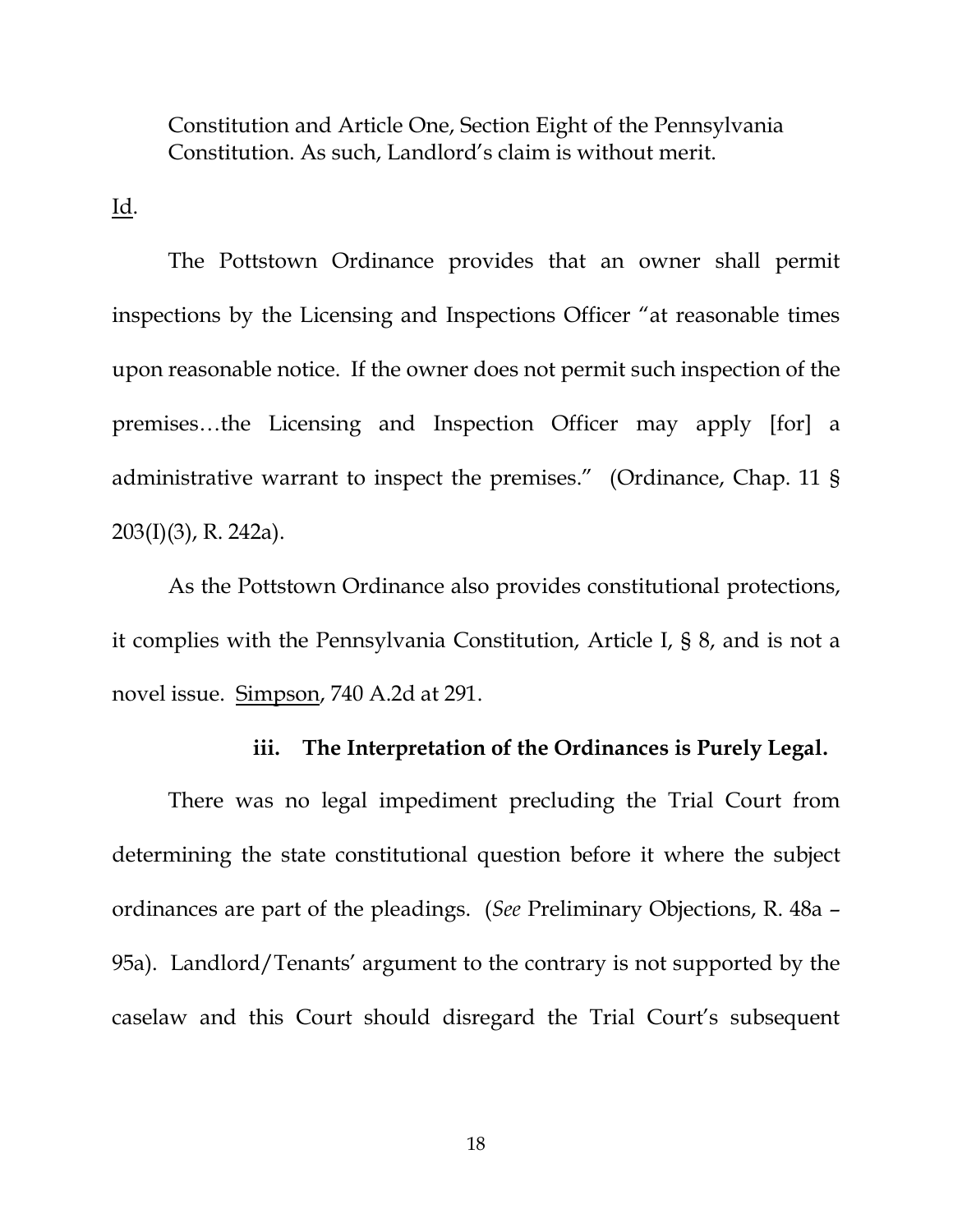suggestion in its Opinion that this court should cede jurisdiction back to it. (R. 1023a; Landlord/Tenants' Brief, Appendix E, p. 4).

Even assuming **Taylor** applies, (which is denied) this Court may maintain jurisdiction, and decide the merits, if doing so serves the interests of judicial economy. Estate of Kinert v. Pennsylvania Dept. of Revenue, 693 A.2d 643, 645 n.1 (Pa.Cmwlth. 1997) (holding that even though it was doubtful that the Commonwealth Court properly had jurisdiction over the matter under 42 Pa.C.S. § 762, the court would retain jurisdiction and decide the case on the merits); Bukics v. Bukics, 570 A.2d 1364, n.1 (Pa.Cmwlth. 1990) (while the court had serious doubts about jurisdiction, it retained the appeal and addressed the merits in the interest of judicial economy). *See also*, Derry Township School District v. Suburban Roofing, 517 A.2d 225, 227 (Pa.Cmwlth. 1986).

In addressing Landlord/Tenants' claimed relief – whether the ordinances are unconstitutional, it would necessarily require an analysis on the merits to determine whether the issue is truly novel. Judicial economy supports this Court's adjudication rather than returning the matter to the Trial Court, with an additional appeal to this Court being likely.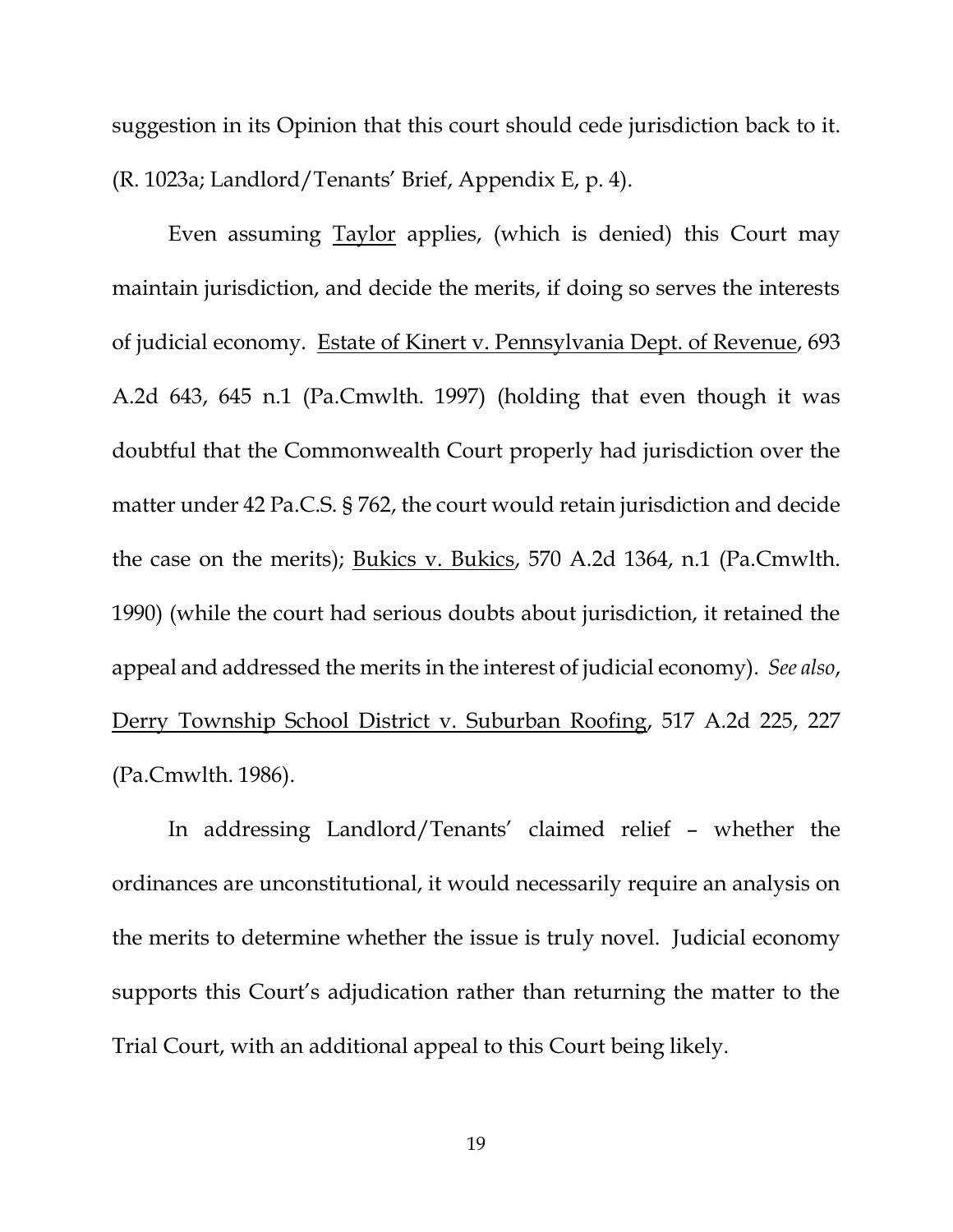#### **B. The Pottstown Ordinance is Constitutional.**

<span id="page-26-0"></span>The Landlord/Tenants seek to deem the mandatory inspection requirements of the Pottstown Ordinances unconstitutional. (Am.Cmplt., p. 19, R. 44a). A review of the referenced inspection provisions, Chapt. 5, § 301, et seq. and Chapt. 11 § 201 and § 203, confirm, in accordance with Simpson, that they comply with both the Fourth Amendment and the Pennsylvania Constitution. *Also see*, Camara.

A review of the Ordinances provides that an owner must register the property and the property is then subject to bi-annual inspections, at a reasonable time upon reasonable notice. If there is no consent, an administrative warrant is to be obtained. Accordingly, like the provision in Simpson, there are constitutional protections to preclude unreasonable inspections; or, the necessity of obtaining an administrative warrant. As this has already been deemed to comply with Article One, Section 8, this Court must affirm the Trial Court's dismissal of the Constitutional Claim. Simpson, 740 A.2d at 291.

## <span id="page-26-1"></span>**C. Pottstown's Ordinance Need not be Supported by Individualized Probable Cause.**

The Landlord/Tenants also seek to enjoin Pottstown from seeking

20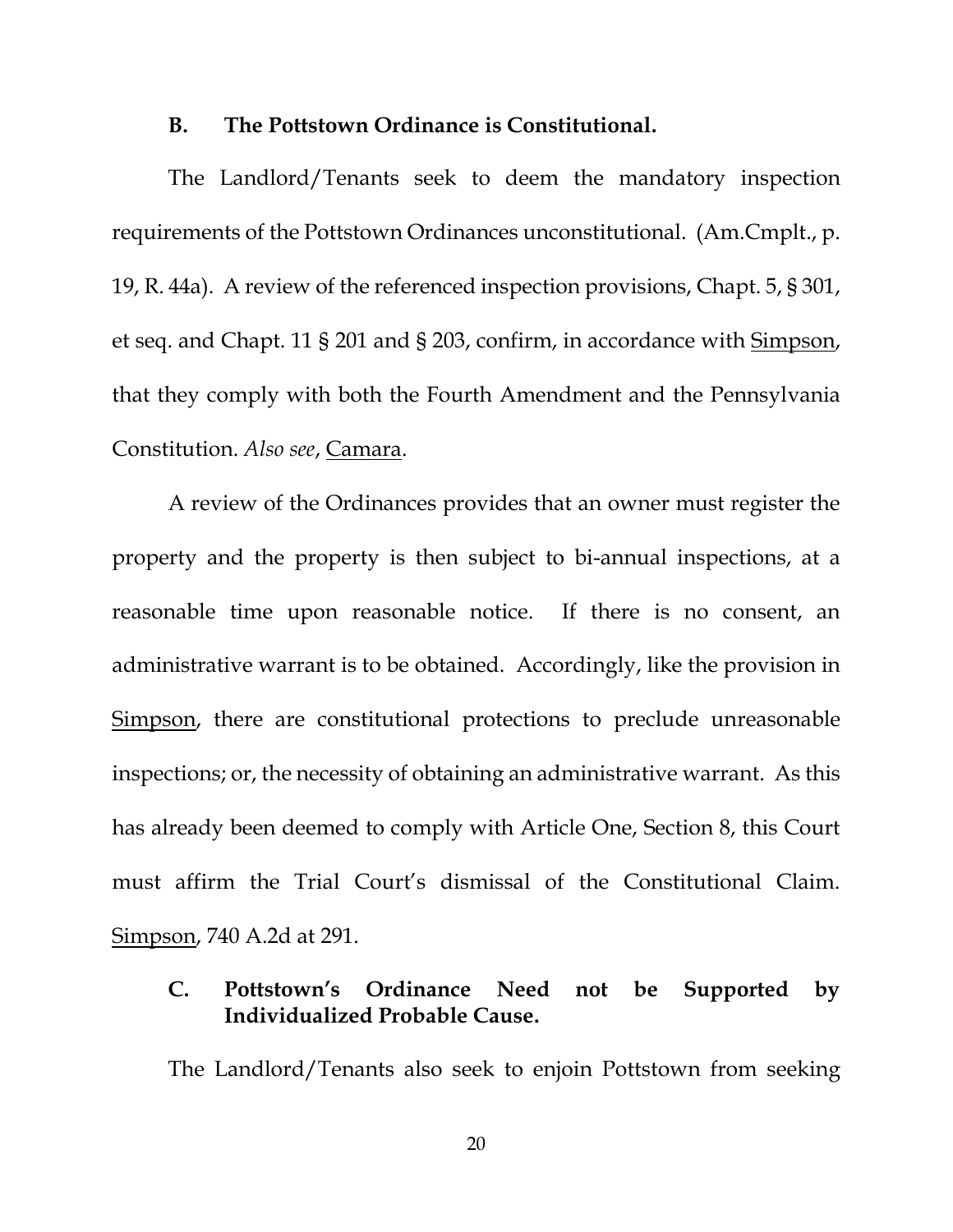warrants to conduct inspections with less than "traditional, individualized probable cause" and from seeking "Camara-style administrative warrants..." (R. 44a). Considering that the Pottstown Ordinance complies with the Pennsylvania Constitution, this relief is moot. Out of an abundance of caution, however, Pottstown asserts that no such individualized probable cause is required pursuant to Art. I, § 8 of the Pennsylvania Constitution.

For at least half a century, *federal* constitutional law has been clear: an administrative search warrant need not be supported by individualized suspicion of a code violation to justify an unconsented-to rental housing inspection. Camara v. Municipal Court of San Francisco, 387 U.S. 523, 538 (1967). An administrative warrant satisfies the probable cause requirement in the Fourth Amendment to the United States Constitution "if reasonable legislative or administrative standards for conducting an area inspection are satisfied with respect to a particular dwelling." Id*.* Pennsylvania courts have relied upon the sound reasoning in Camara pertaining to the issuance of administrative warrants to conduct rental inspections. *See, e.g.*, Tobin*,* supra; Simpson, supra; Greenacres Apts., Inc., supra. On each occasion, the health, welfare and safety of citizens was favored over the landlord's rights. Id*.*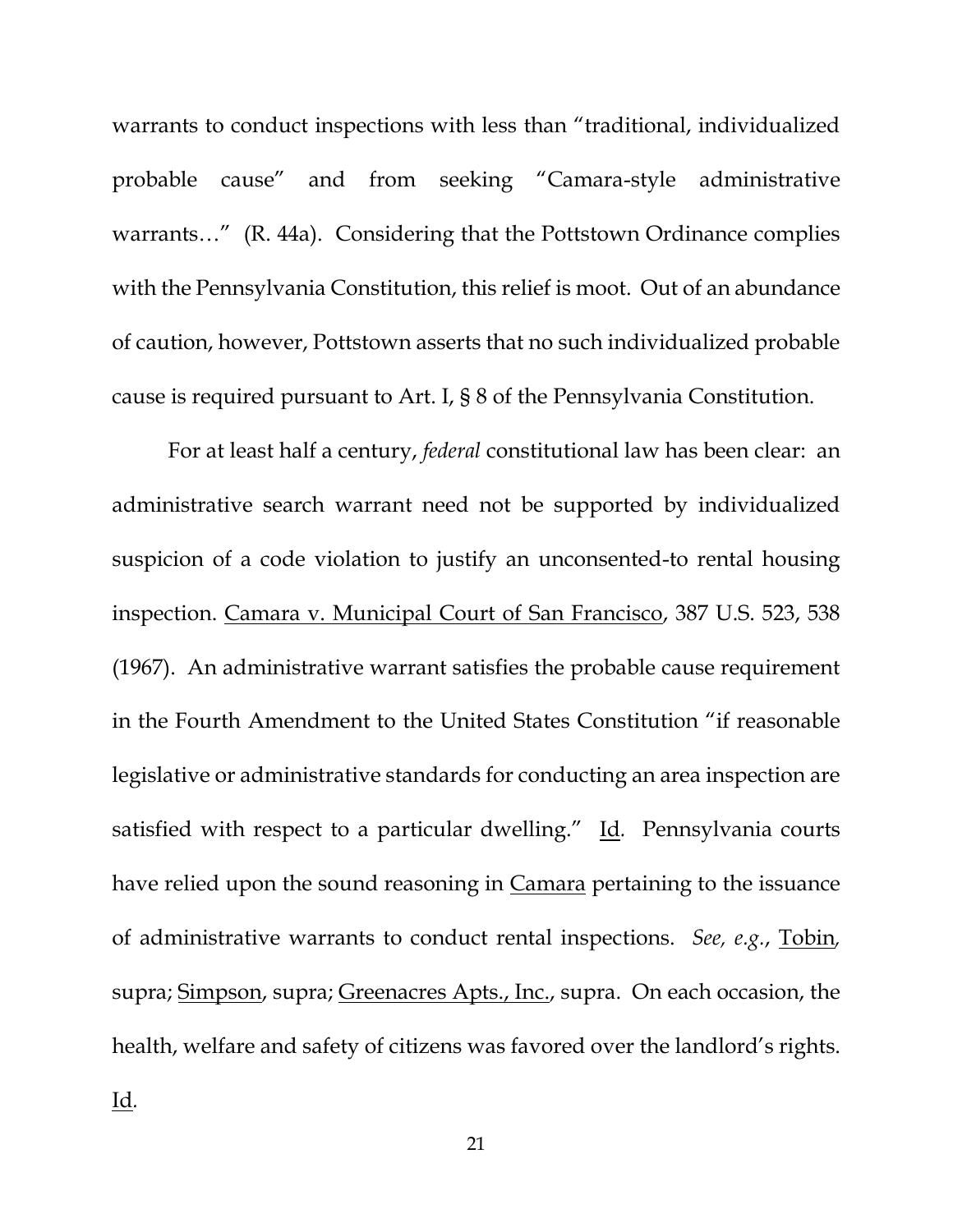Landlord/Tenants ask this Court to depart from decades of established law and hold that Article I, Section 8 of the Pennsylvania Constitution requires more: probable cause of the sort required in a criminal investigation. No jurisdiction has adopted Landlord/Tenants' position.

Conversely, Pennsylvania courts have confirmed the issuance of Camara-style administrative search warrants to inspect rental units. *See* e.g. Com. v. DeLuca, Nos. 8095-07 and 8101-07, 2008 WL 5691584, 6 Pa. D&C. 5th 306, 318 (Pa. Ct. C.P., Del. Cty. 2008), *aff'd without opinion* at 981 A.2d 309 (Pa.Super.2009)<sup>6</sup>; <u>Tobin</u>, supra.

Additionally, Pennsylvania Courts already recognize two types of search warrants. A general search warrant permitting law enforcement officials to search for fruits of a crime; and (2) an administrative warrant which permits an municipal official's inspection of premises to ensure compliance with municipal codes, i.e. construction codes, fire codes. Tobin, 828 A.2d at 419, *citing* Camara. As noted by this Court in Tobin, citing Camara, probable cause for an administrative warrant exists if "reasonable legislative or administrative standards for conducting an area inspection are

<sup>&</sup>lt;sup>6</sup> DeLuca is a Court of Common Pleas that is cited herein for its persuasive value only.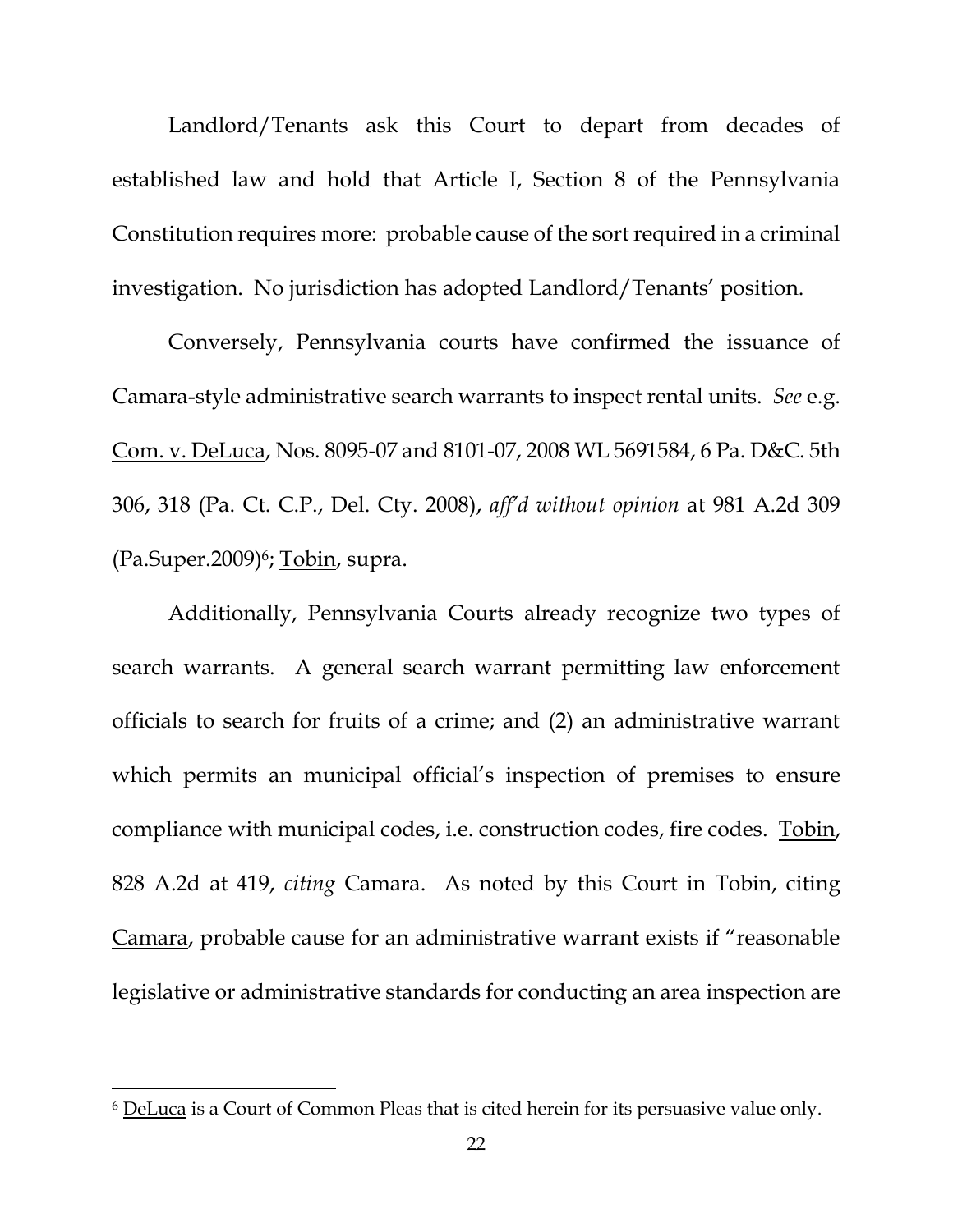satisfied with respect to a particular dwelling." Tobin, 828 A.2d 420; Camara, 387 U.S. at 538. Another basis for finding probable cause for an administrative warrant is the presence of a general administrative plan for the enforcement of the ordinance which is derived from neutral sources. Tobin, at 420. Reasonableness remains the ultimate standard and is assessed by balancing the need to search against the level of invasion. Tobin, at 420, citations omitted. The Tobin court again noted that if the code requirement to inspect is subject to constitutional restrictions, it is adequate protection against unreasonable searches and seizures pursuant to the Fourth Amendment and "Article One, Section Eight of the Pennsylvania Constitution." Tobin at 424, citing Simpson, 740 A.2d at 291.

Although the Tobin court overturned the underlying criminal conviction, it upheld the underlying ordinance, which required an administrative warrant to inspect (if no consent). Tobin, 828 A.2d at 424.

Simply, there is no "compelling reason" to interpret Article I, Section 8 differently than the Fourth Amendment in the context of an administrative search warrant to conduct rental housing inspections. Com. v. Moore, 928 A.2d 1092, 1101 (Pa. Super. 2007). Such a warrant, when issued by a magisterial district court and satisfying an ordinance containing reasonable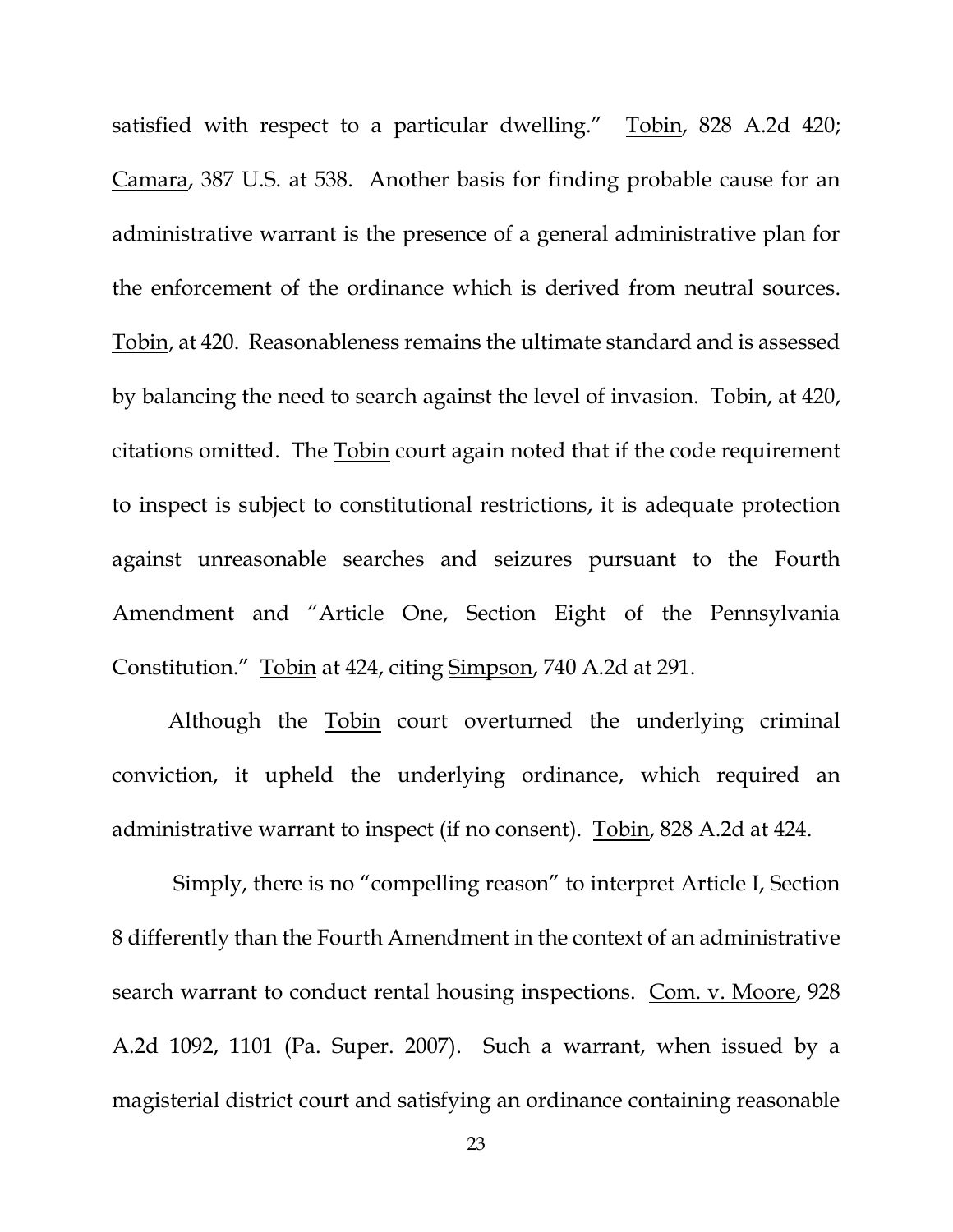standards, need not be supported by individualized suspicion of a code violation.

In evaluating compliance with the Fourth Amendment's warrant and probable cause requirements, the United States Supreme Court concluded:

> [I]t is obvious that 'probable cause' to issue a warrant to inspect must exist if reasonable legislative or administrative standards for conducting an area inspection are satisfied with respect to a particular dwelling. Such standards, which will vary with the municipal program being enforced, may be based on the passage of time, the nature of the building, (e.g., a multi-family apartment house), or the condition of the entire area, but they will not necessarily depend upon specific knowledge of the condition of the particular dwelling.

Camara*,* 387 U.S. at 538.

Through the application of a balancing test focused upon reasonableness, the Camara Court also concluded that rental-housing inspections are regulatory, not criminal. Id*.* at 538. Because there was no other effective way to enforce the code, the Supreme Court held that criminal-type probable cause was an *unreasonable standard* for administrative warrants. Id. (emphasis added). Here, the Pottstown Ordinance supplies the requisite probable cause for an administrative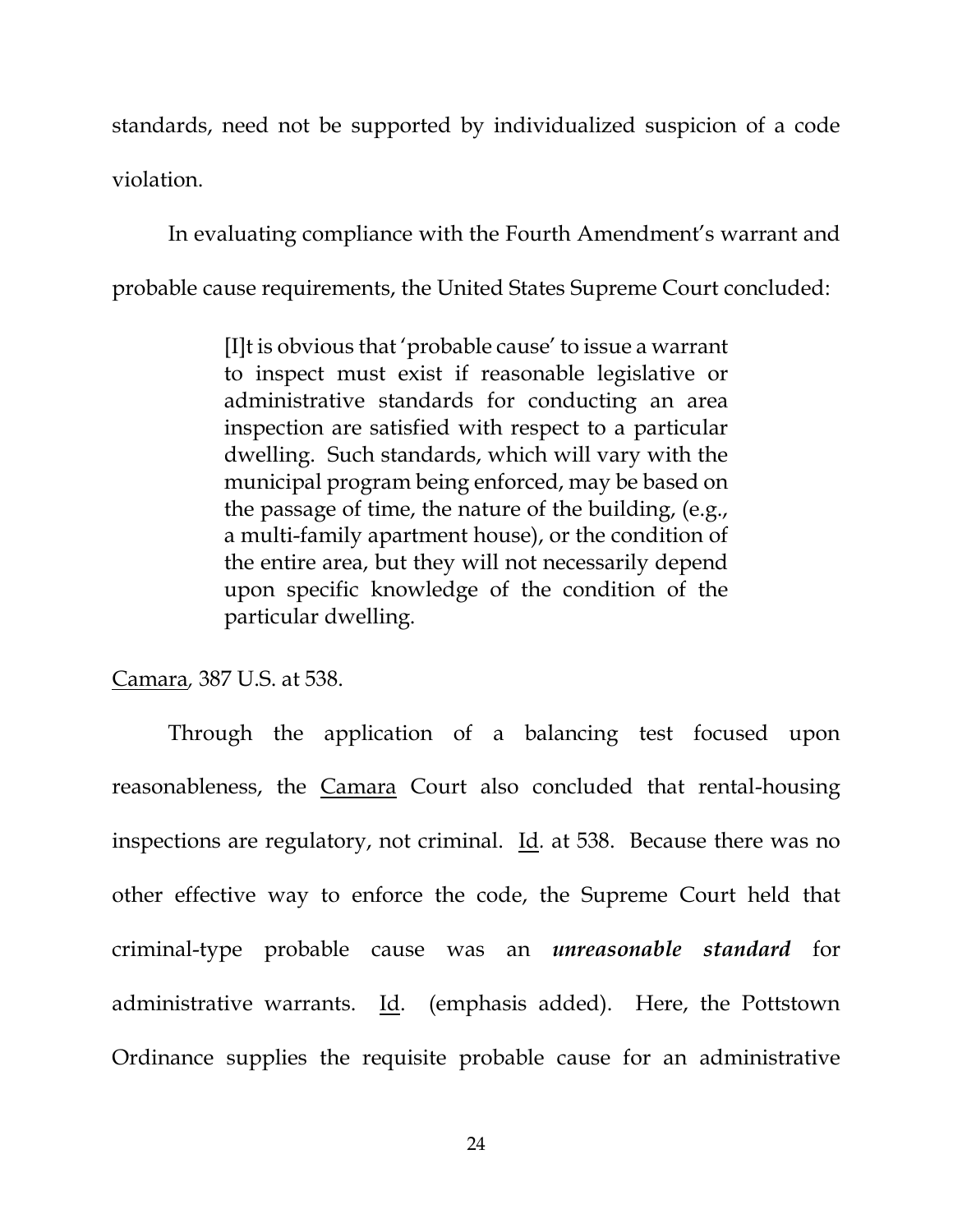warrant because it requires non-discriminatory, routine, periodic inspections as part of code compliance, which is consistent with both Camara and Pennsylvania precedent.

## **D. The Pottstown Ordinance is Legally Consistent with Article I, Section 8.**

<span id="page-31-0"></span>Like the Fourth Amendment, Article I, Section 8 of the Pennsylvania Constitution does not ban all searches and seizures; it bans *unreasonable* searches and seizures. *See* U.S. CONST. amend. IV; PA. CONST. art. I § 8; Com. v. Miller, 518 A.2d 1187, 1191 (Pa. 1986) (emphasis added). In this case, the pleadings, along with a careful reading of the Ordinance, and particularly Chapter 11, in conjunction with the general provisions of the Property Maintenance Code, (Ordinance, Chap. 5 § 301, *et seq.*), reflect that the Pottstown Ordinance provides adequate protections against *unreasonable* searches. (R. 86-94a; R. 76-79a). It provides for inspections at reasonable times with reasonable notice; and, if there is no consent, an administrative warrant is required.

Landlord/Tenants argue that Pottstown must have individualized probable cause to inspect their private property. (R. 42-43a). Yet, Pennsylvania Courts already recognize a distinction between criminal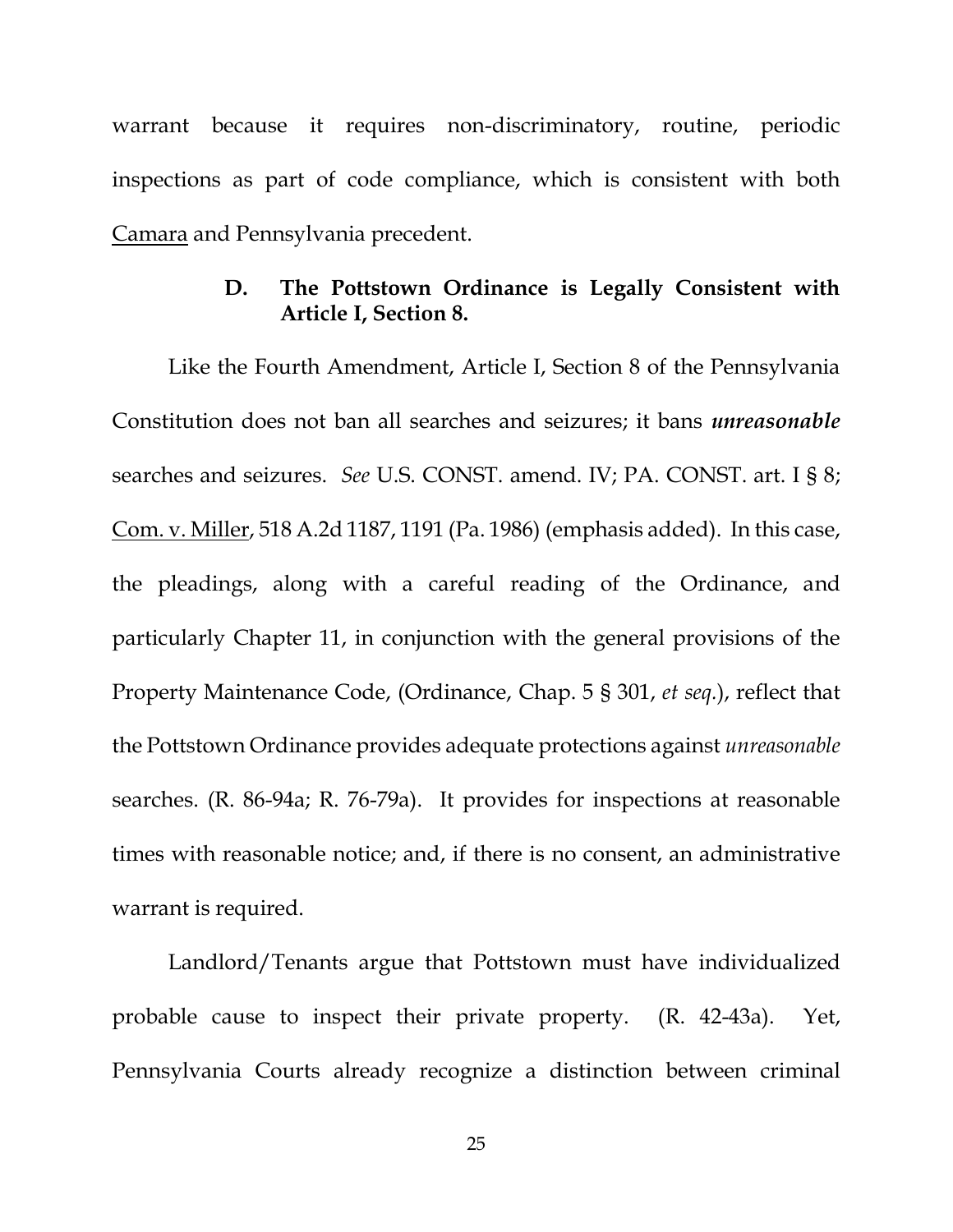searches and regulatory rental-housing inspections with advance notice. See, Tobin, DeLuca, supra.

The objective of the search determines whether an administrative or a criminal warrant is required. Mich. v. Clifford, 464 U.S. 287, 294 (1984) (requiring administrative warrants for inspections by fire officials in absence of exigent circumstances). If the primary objective of a search is to gather evidence of criminal conduct, then a criminal search warrant is required. Id*.* Such a warrant must be supported by criminal-type probable cause, meaning "there is a fair probability that contraband or evidence of a crime will be found in a particular place." Com. v. Otterson*,* 947 A.2d 1239, 1244- 45 (Pa. Super. 2008) (*quoting* Com. v. Brown*,* 924 A.2d 1283, 1286-87 (Pa. Super. 2007)). This high standard is appropriate considering the heightened consequences for a criminal conviction, such as incarceration, disenfranchisement, prohibition on gun ownership, registration as a sex offender, revocation of professional licensure, and other collateral consequences. *See, e.g.*, Sentencing Code, 42 Pa.S.C. §§ 9701, *et seq.*; Sentencing Guidelines**,** 204 Pa. Code §§ 303.1, *et seq.*

Second, administrative warrants are not intended for seizure of criminal evidence, but merely for inspection of homes or businesses to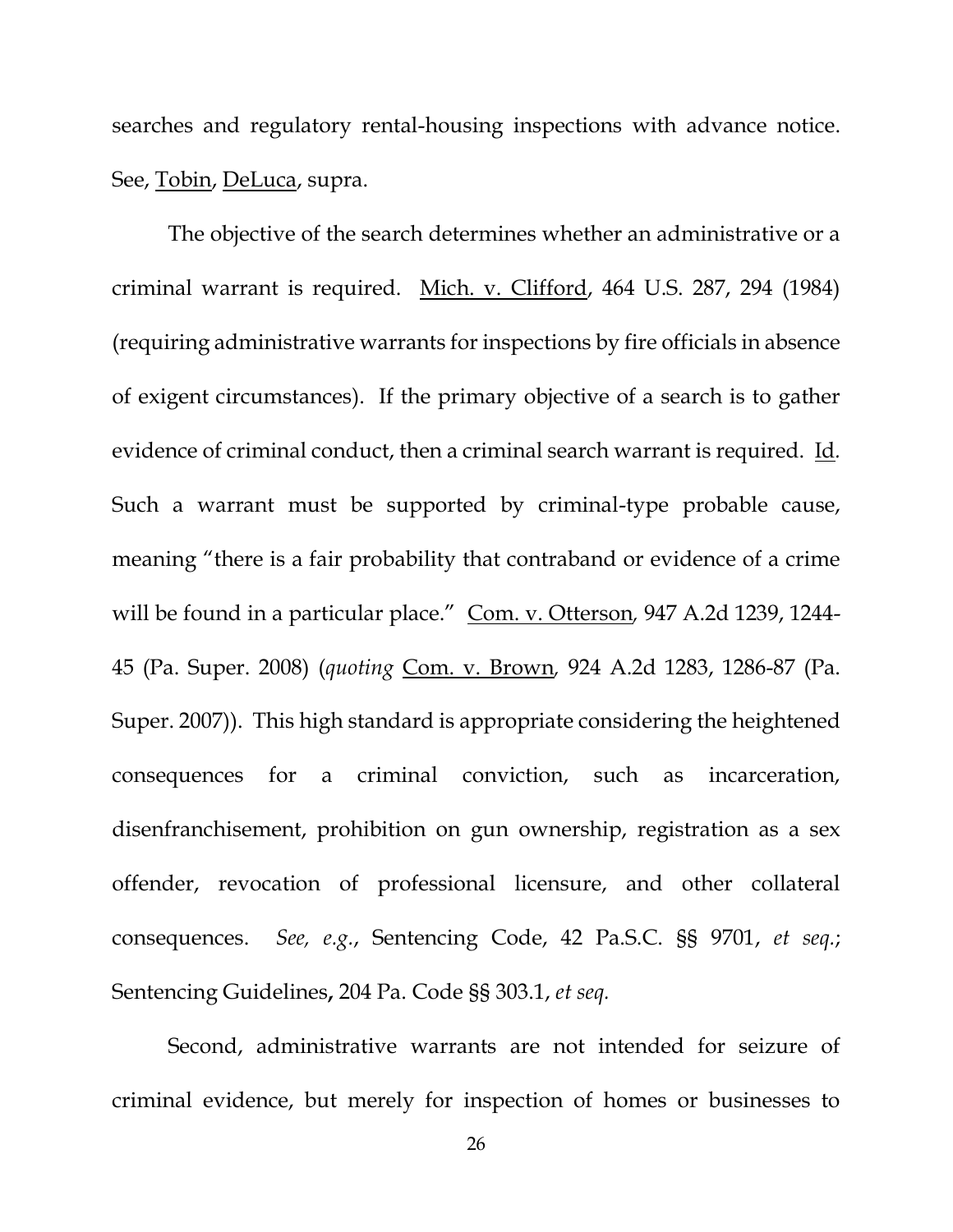ensure compliance with health and safety codes. Tobin*, supra.* An administrative search warrant is required where the primary objective of the search is to ascertain compliance with the minimum standards set forth in regulatory ordinances. Id., at 419*.* (*citing* Griffin v. Wisconsin, 483 U.S. 868, 877 (1987)); *see also* Camara, 387 U.S. at 530. This is reasonable because rental-housing inspections are less intrusive than criminal searches. The inspection is of the rental housing itself, not the tenant's body or possessions, so it is "a relatively limited invasion" of the tenants' privacy. Camara, at 537; Tobin*, supra* at 422-23. Regardless, if there is a need for an additional search related to criminal activity, the police would still need to obtain a criminal warrant. See DeLuca, supra.

Finally, rental-housing inspections also are less intrusive because landlords and tenants receive advance notice. (R. 167a; R. 91a). The fact that tenants are entitled to advance and reasonable notice before an inspection illustrates that the target of the inspection is the housing's condition, not its occupants or their possessions. Advance notice "mitigates [the inspection's] intrusiveness to some degree." City of Golden Valley v. Wiebesick, 881 N.W.2d. 143, 148 (Minn. Ct. App. 2016); *see also* Camara, 387 U.S. at 531, n. 10 (noting that advance notice supports the reasonableness of an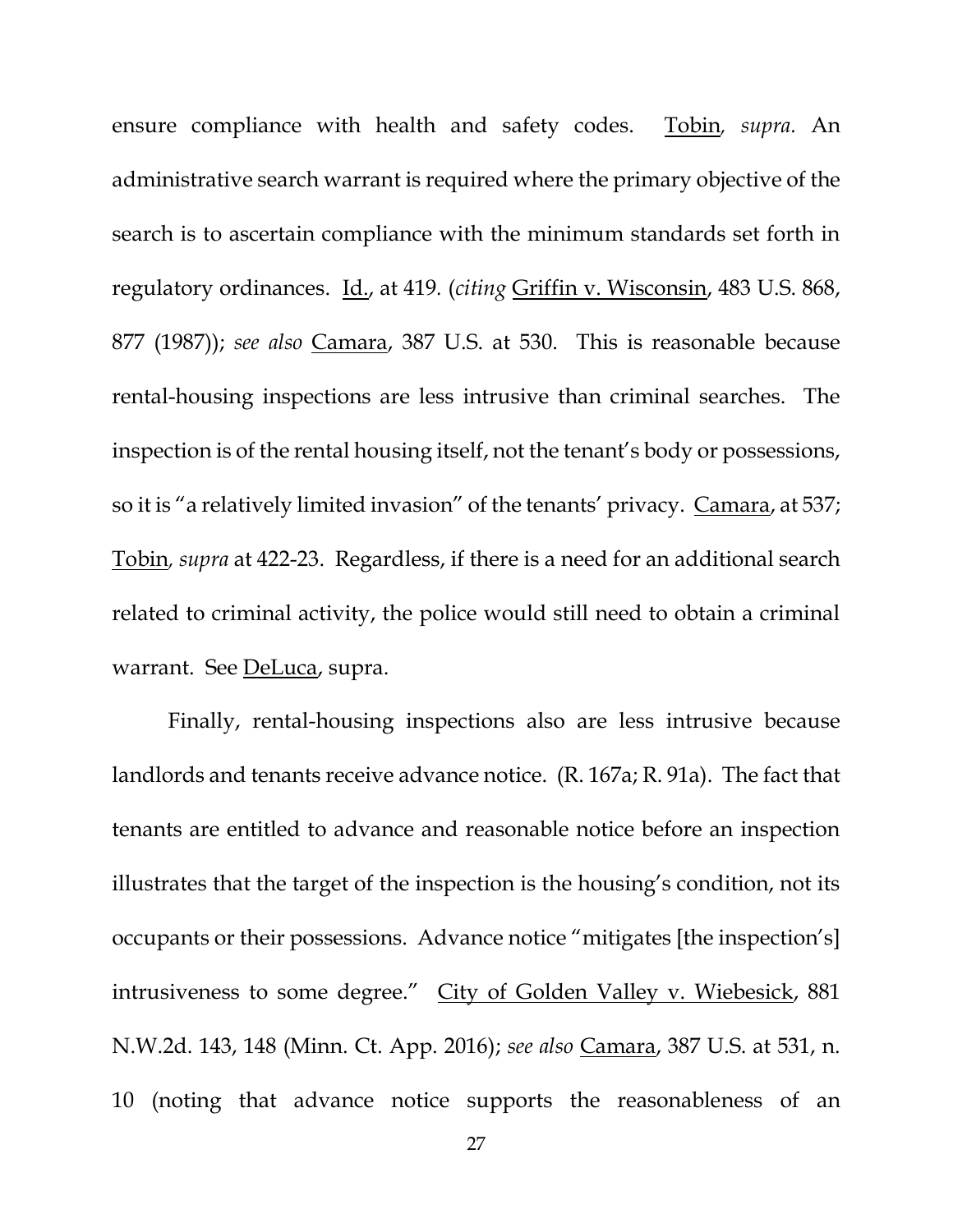administrative search). As recognized in Pennsylvania, an administrative search warrant does not require as high a level of probable cause as a criminal search warrant. Tobin, 828 A.2d. at 423.

In Tobin, this Court cites Camara with approval*,* observing:

[Camara] reasoned that because an agency's decision to conduct an area inspection is based on conditions in the area as a whole, the "criminal" probable cause standard asserted by the appellant was unworkable and would result in area inspections being eliminated, dealing a "crushing blow" to the goals of code enforcement. Relying on the long history of judicial and public acceptance of inspection programs, the public interest in preventing and abating dangerous conditions, and the impersonal nature of the search, which does not seek to "discover a crime," **it held, as we noted earlier in this opinion, that probable cause to issue an administrative search warrant exists if "reasonable legislative or administrative standards for conducting an area inspection are satisfied with respect to a particular dwelling." We too, must determine "probable cause" within this context.**

Tobin, 828 A.2d at 423 (emphasis added).

The Landlord/Tenants' arguments that the Pennsylvania constitution provides greater protection than the Fourth Amendment, as a generalized statement is misplaced. In fact, the Pennsylvania Supreme Court has previously concluded that Article I, §8 is co-extensive with the Fourth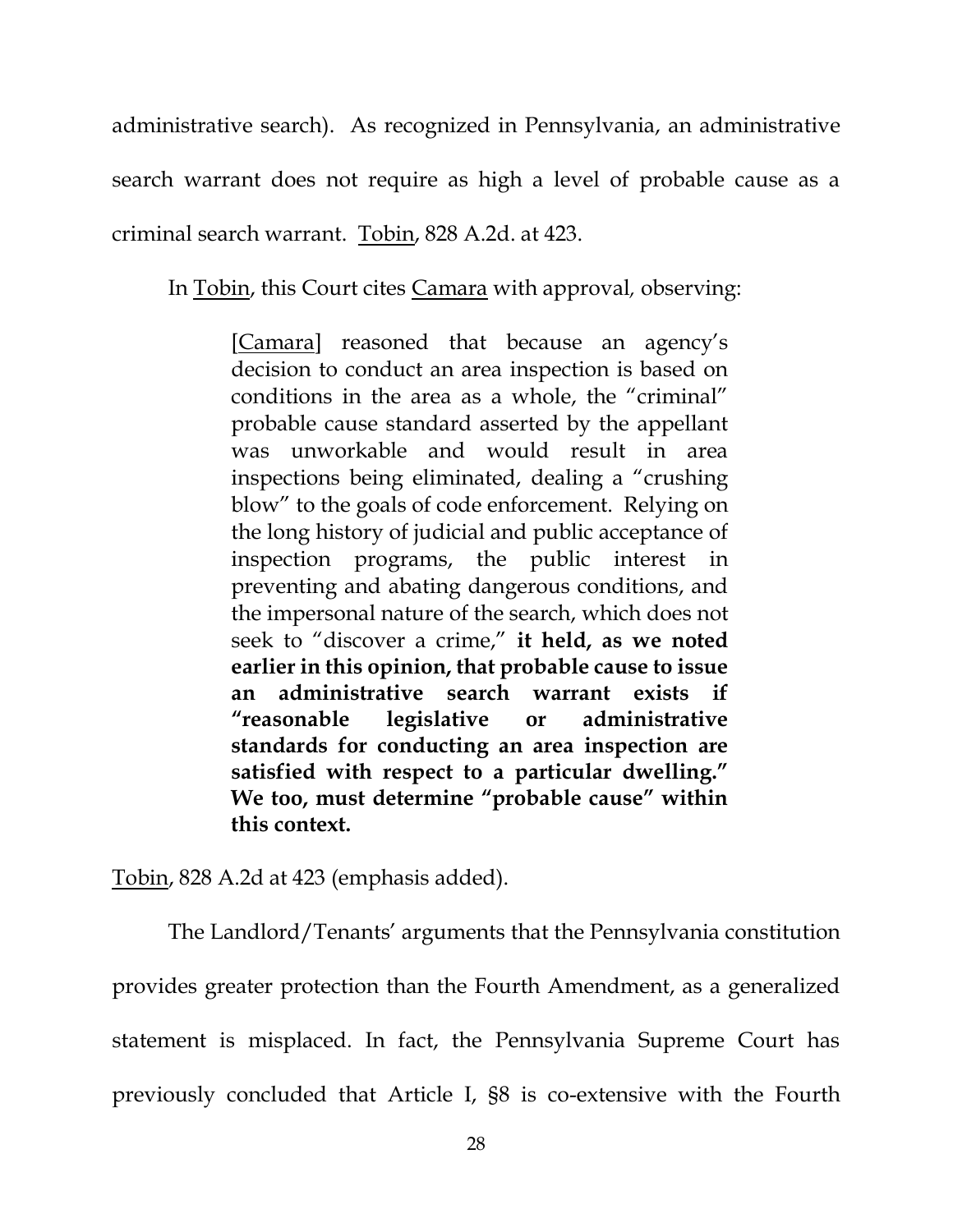Amendment. *See*, Commonwealth v. Harris, 176. A.3d 1009 (Pa.Super. 2017) *citing* Com. v. Gary, 91 A.3d 102 (Pa. 2014). And, while the Court "may" extend greater protections under the Pennsylvania Constitution than those afforded under the U.S. Constitution, it should only be done when an independent analysis indicates a distinct standard should be applied. Com. v. Edmunds, 586 A.2d 887, 894-95 (Pa. 1991). Here, no such distinct standard is indicated, especially where the Pennsylvania Commonwealth Court cites Camara with approval. See, Tobin, supra.

Courts are to construe the Pennsylvania Constitution as providing greater rights to its citizens than the federal constitution **only where there is a compelling reason** to do so. Com. v. Gray, 503 A.2d 921, 926 (Pa. 1985); Moore*, supra* at 1101 (emphasis added). There is no such compelling reason to do so.

## **E. The** *Edmunds* **Factors Do Not Require Greater Protection for Rental-Housing Inspections.**

<span id="page-35-0"></span>To determine whether the Pennsylvania Constitution confers more rights than its federal counterpart, courts must examine: (1) the text of the Pennsylvania constitutional provision; (2) the history of the provision, including Pennsylvania case law; (3) related case law from other states; and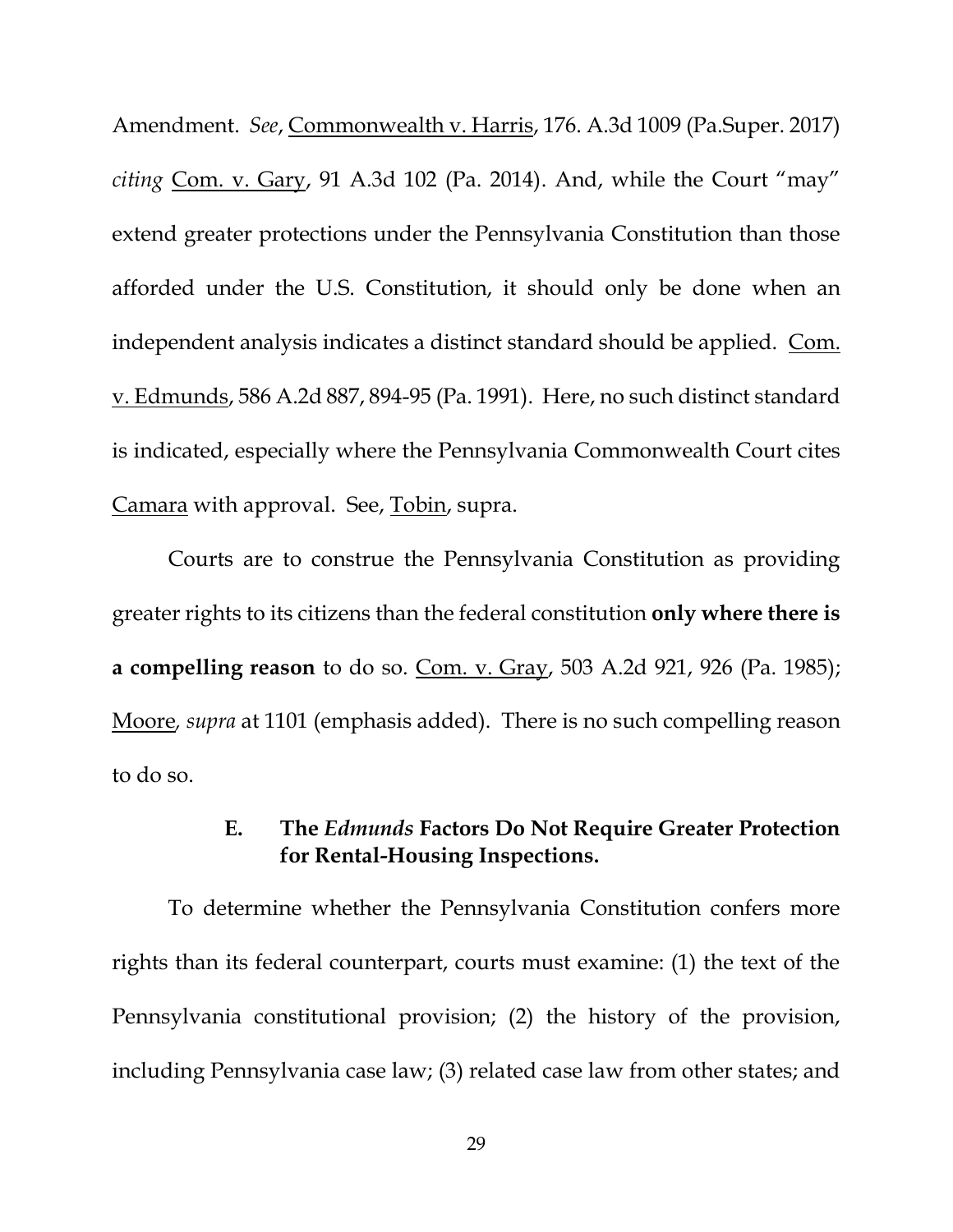(4) policy considerations, including unique issues of state and local concern, and applicability within modern Pennsylvania jurisprudence. Com. v. Crouse*,* 729 A.2d 588, 594 (Pa. Super. 1999), *appeal denied,* 747 A.2d 364 (Pa. 1999) (*citing* Com. v. Edmunds*,* 586 A.2d 887, 895 (Pa. 1991)). Pennsylvania courts may give weight to federal decisions where they "are found to be logically persuasive and well reasoned, paying due regard to precedent and the policies underlying specific constitutional guarantees." Edmunds, 586 A.2d at 895 (*citing* Commonwealth v. Tarbert, 535 A.2d 1035, 1038 (Pa. 1987)).

While it is acknowledged that the Landlord/Tenants address the Edmunds factors in their Brief, they use their argument merely to mount an ad hominem assault on the Pottstown Ordinance as a proxy for all privacy concerns as opposed to addressing whether administrative rental search warrants that are constitutional under the Federal Constitution are also constitutional under the Pennsylvania Constitution. Notably, the Landlord/Tenants do not argue how the Pennsylvania Constitution provides greater protections than the U.S. Constitution in the area of rental inspections and administrative search warrants, but rather, they make blanket arguments that the Pennsylvania Constitution provides greater protection. In doing so, Landlord/Tenants conflate criminal cases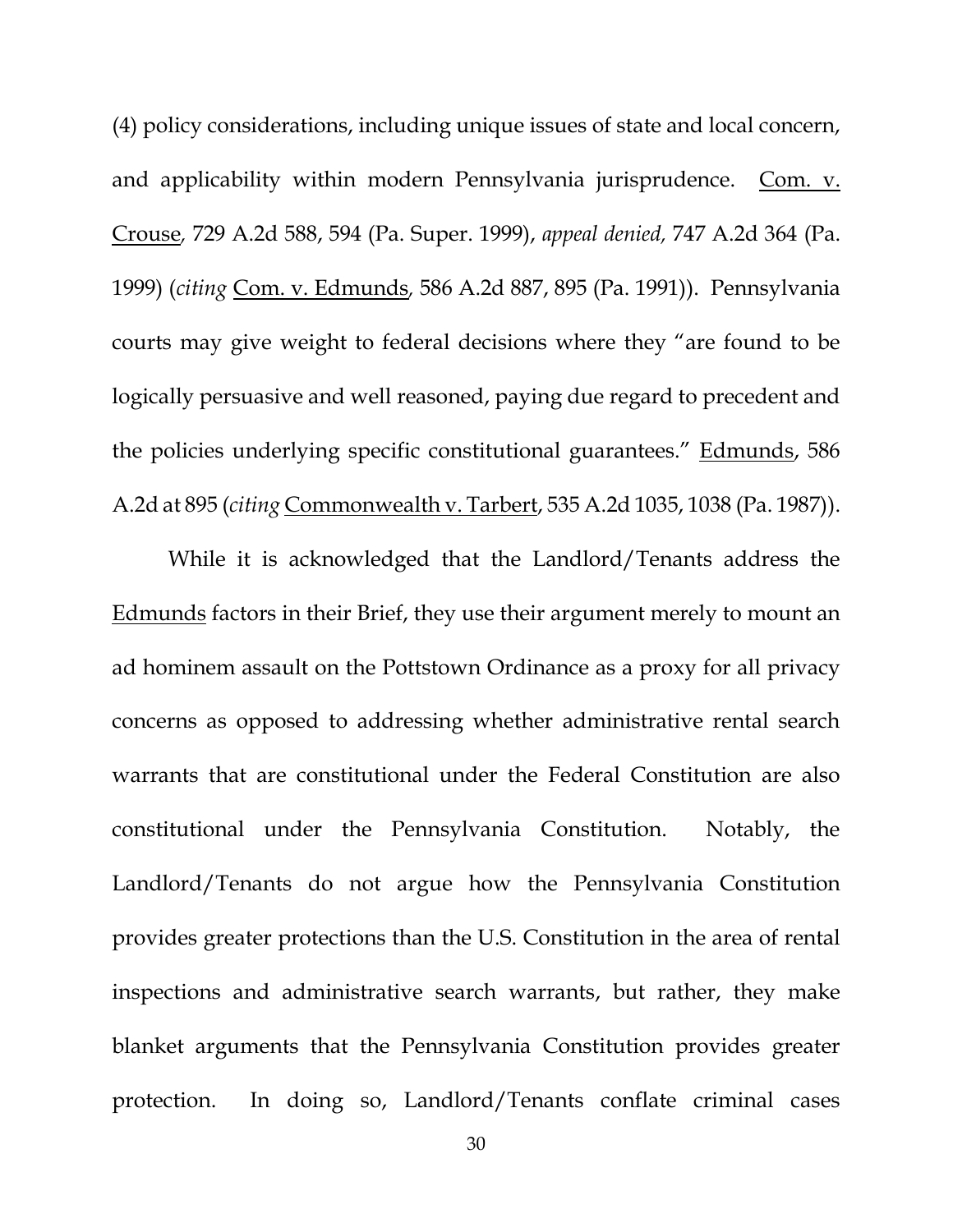addressing the Fourth Amendment with the instant civil matter and conflate the sanctity of the home with rental properties. Neither comparison is relevant.

First, Landlord/Tenants' exhaustive citation to criminal cases in which they argue that the Pennsylvania Constitution provides greater protection than the Fourth Amendment is an irrelevant and unpersuasive comparison. The rental inspection Ordinance is an administrative program designed to secure and advance the health, safety and welfare of those citizens who reside in rental properties, which they do not own, and, accordingly, cannot ensure that they are safe. The criminal cases to which Landlord/Tenants cite involve the application of the Pennsylvania Constitution to criminal evidentiary searches that can lead to criminal convictions and deprivations of liberty and property. The Ordinance and its application do not carry such weighty life and liberty concerns; to the contrary, it is designed to promote health and welfare. For example, the DeJohn case, upon which Landlord/Tenants hang much of their argument, is a *murder and theft by extortion* case, where the appellant was convicted, in part, upon evidence obtained pursuant to a search of her bank records upon a "court subpoena," which she alleged should have been suppressed. Com. v. DeJohn, 403 A.2d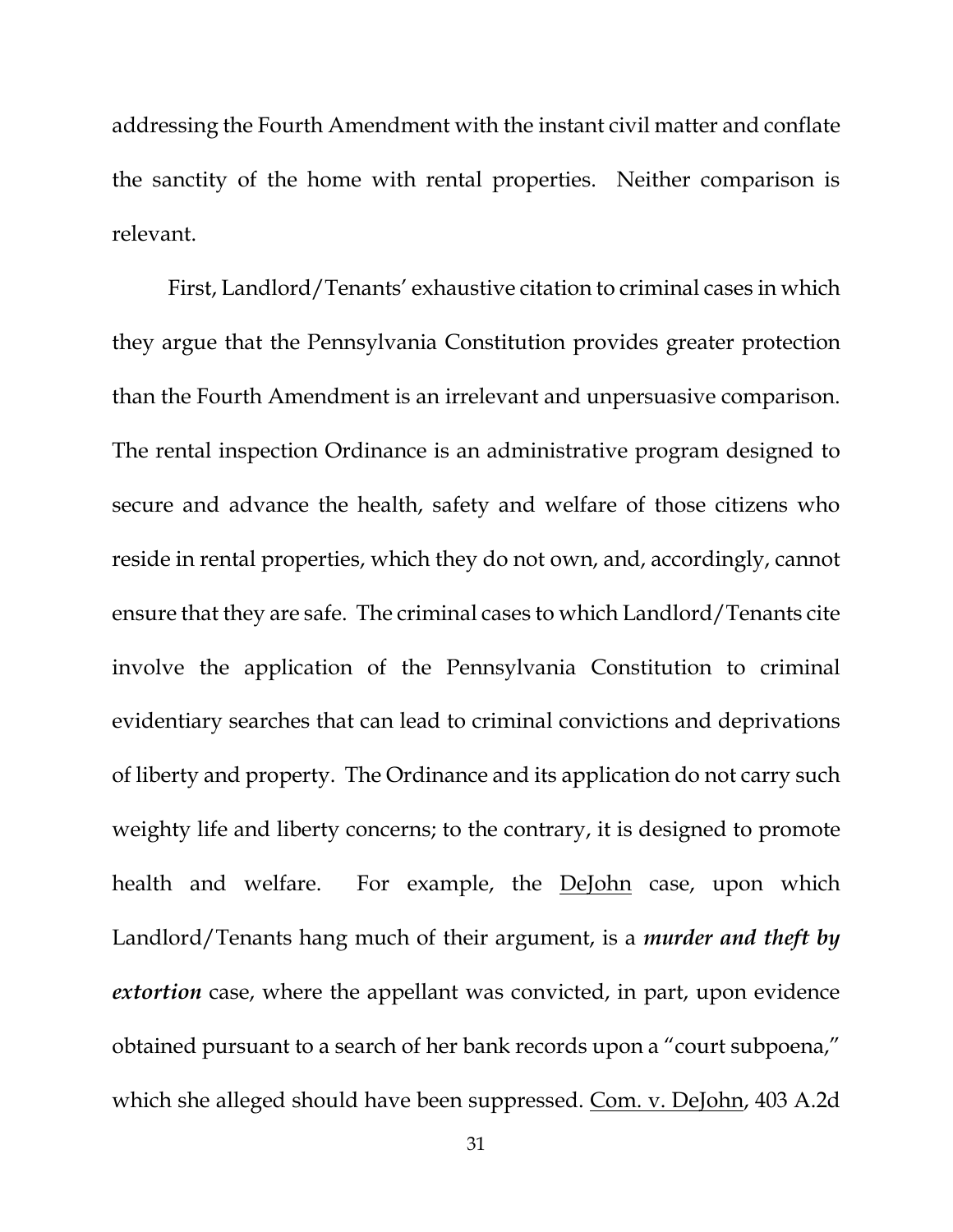1283, 1287 (Pa. 1979). Landlord/Tenants also rely on the **Brion** case, which is a *narcotics case* in which the plaintiff sought the suppression of *conversations recorded by a confidential informer* who wore a wire into his home to record conversations for the police. Com. v. Brion, 652 A.2d 287, 287-288 (Pa. 1994).

The criminal cases do not consider the reasonableness or other municipal interests in ensuring the safety of rental properties, which have a significant impact on the health, safety and welfare of the citizens, and particularly the renters themselves. Pennsylvania Courts have expressly addressed these issues and, in reference to the same safety issues raised in Camara, have upheld the administrative warrants. *See*, *e.g.*, Tobin, Simpson, and Greenacres, *supra*.

Accordingly, this Court should reject Landlord/Tenants' attempt to conflate the instant matter with criminal searches and address the issue that is presented, whether an ordinance providing for rental inspections upon administrative search warrants is constitutional, and whether individualized probable cause is necessary, which Pottstown denies.

The Landlord/Tenants also improperly conflate the searches of one's home with administrative health and safety inspection of a rental property.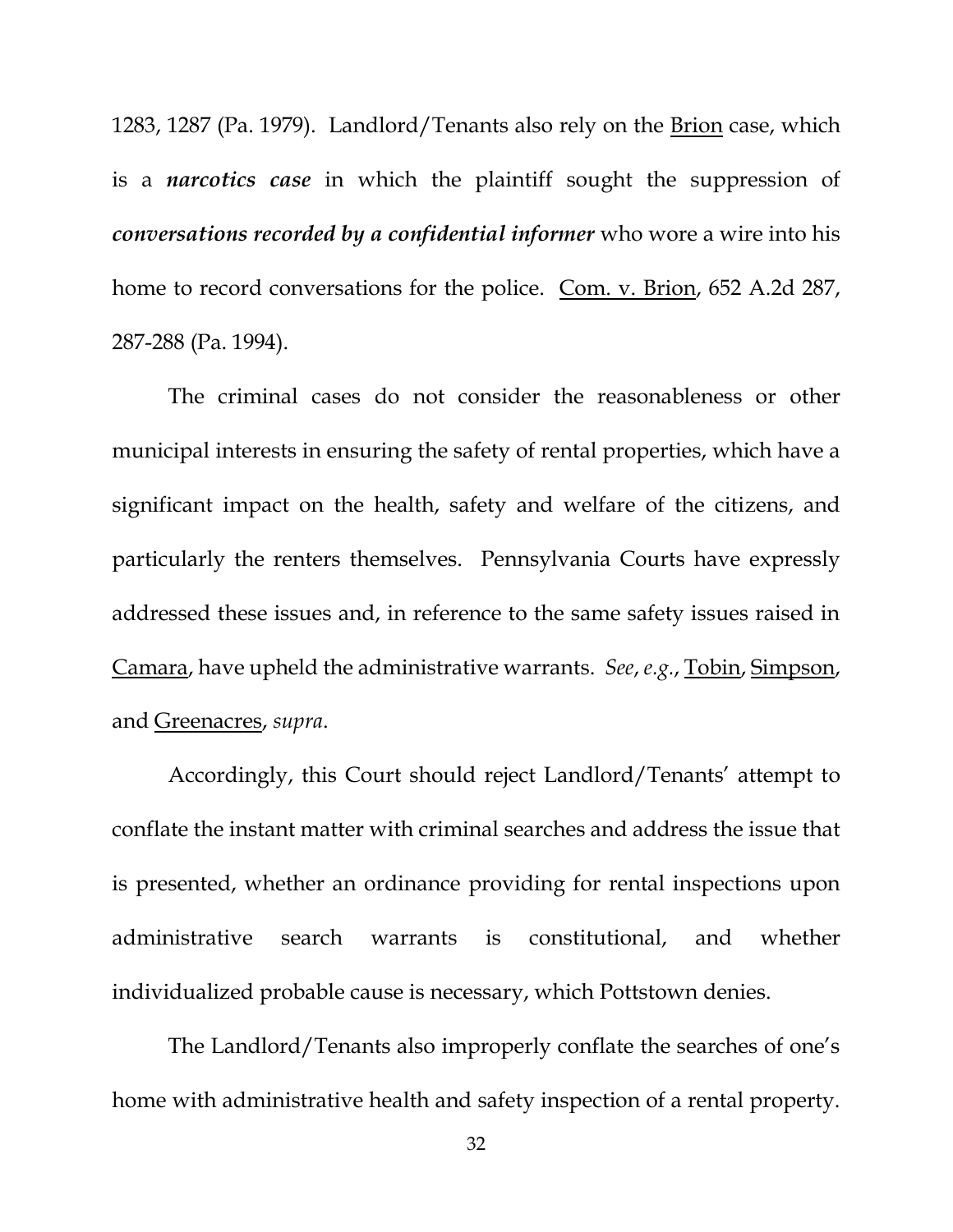In repeatedly asserting broad themes such as the sanctity of the home and the sacredness in Pennsylvania for privacy in one's home, Landlord/Tenants ignore the fact that safety interests in one's home is different than regulating and ensuring the safety of a tenant. Pottstown has an interest in ensuring that rental properties that are available to its citizens are safe and well maintained, where the renters do not necessarily have the ability to ensure their safety. *See* Greenacres, supra. Accordingly, Landlord/Tenants' invitation to lump home owners and rental properties under one broad "privacy" theme should be rejected.

Moreover, Landlord/Tenants do not challenge the legitimacy or the validity of the purpose of the Ordinance; nor do they assert discriminatory enforcement. (*See* R. 23a, et. seq.). Rather, Landlord/Tenants allege that the substance of the Ordinance permitting administrative warrants on less than "traditional" probable cause is violative of the Pennsylvania Constitution. Id. Yet, Pottstown and Dir. Place assert that the Ordinance *does not* permit illegal searches of rental properties because a warrant is required for nonconsensual searches. (R. 167a; R. 91a). This is wholly consistent with federal and state precedent.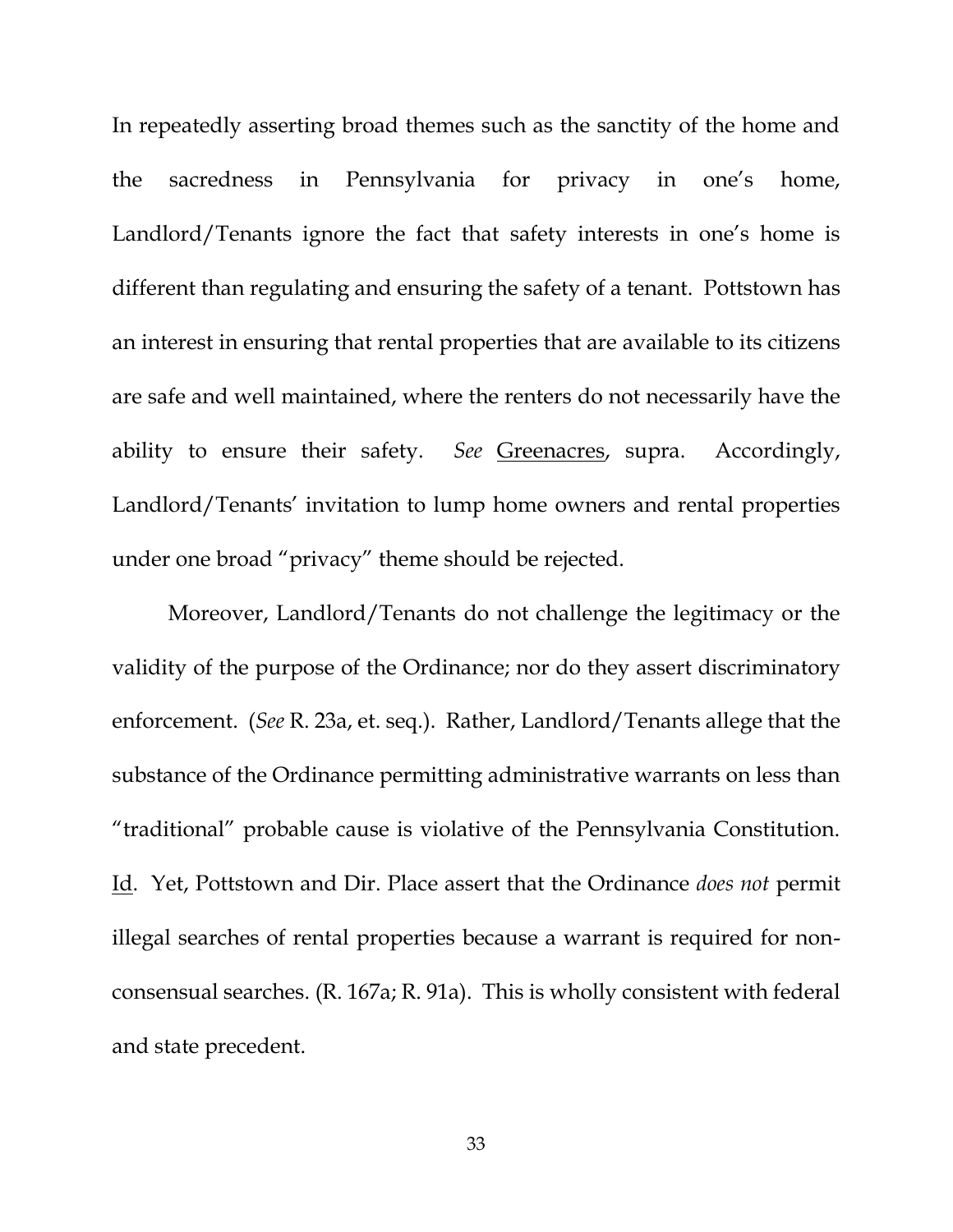# **i. Article 1, Section 8 of the Pennsylvania Constitution.**

Article 1, Section 8 of the Pennsylvania Constitution provides:

The people shall be secure in their persons, houses, papers and possessions from unreasonable searches and seizures, and no warrant to search any place or to seize any person or things shall issue without describing them as nearly as may be, nor without probable cause, supported by oath or affirmation subscribed to by the affiant.

PA. CONST. art. I, § 8. Although the protections against unreasonable searches and seizures in the Pennsylvania Constitution predate those contained in the United States Constitution, the guarantees under the Fourth Amendment are similar.<sup>7</sup> Edmunds*, supra*. Accordingly, this factor does not provide a compelling reason for this Court to declare the Pottstown Ordinance unconstitutional.

# **ii. The History of Article 1, Section 8.**

The requirement of probable cause in Pennsylvania traces its origin to

<sup>7</sup> The Fourth Amendment states:

The right of the people to be secure in their persons, houses, papers and effects, against unreasonable searches and seizures shall not be violated, and no warrant shall issue, but upon probable cause, supported by oath or affirmation, and particularly describing the place to be searched, and the persons or things to be seized.

U.S. CONST. amend. IV.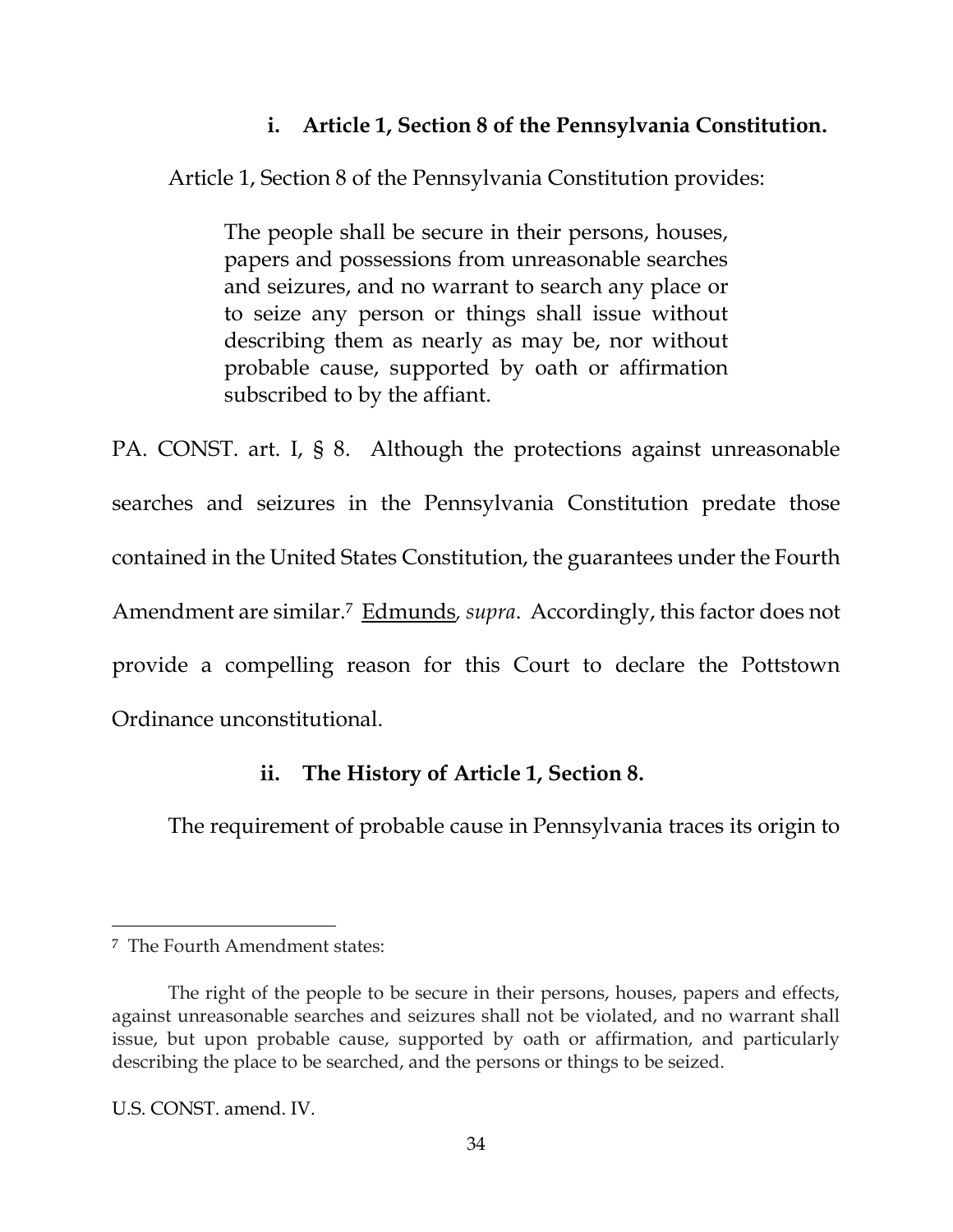its original Constitution of 1776. Edmunds, 586 A.2d at 394. As explained by the Pennsylvania Supreme Court, the language of Article 1, Section 8 remains nearly identical to the language drafted over 200 years ago and "embod[ies] a strong notion of privacy, carefully safeguarded in this Commonwealth . . . ." Edmunds, *supra* at 394.

The Commonwealth Court has provided several instructive cases that support the constitutionality of the Pottstown's inspection (and warrant) provisions utilizing the Camara probable cause for administrative search warrants. On each occasion, the health, welfare and safety of citizens was favored over the landlord's rights. For example, the Commonwealth Court in Tobin, citing Camara with approval, provided:

> While probable cause is required for both types of warrants, for the administrative search warrant, probable cause exists if "reasonable legislative or administrative standards for conducting an area inspection are satisfied with respect to a particular dwelling." Relevant factors for evaluating probable cause are the passage of time since a prior inspection, the condition of the premises, and the condition of the general area. Another basis for finding probable cause to support the issuance of an administrative search warrant is the presence of a general administrative plan for enforcement of the ordinance, which is "derived from neutral sources."

Tobin, *supra*, at 419-20 (citations omitted).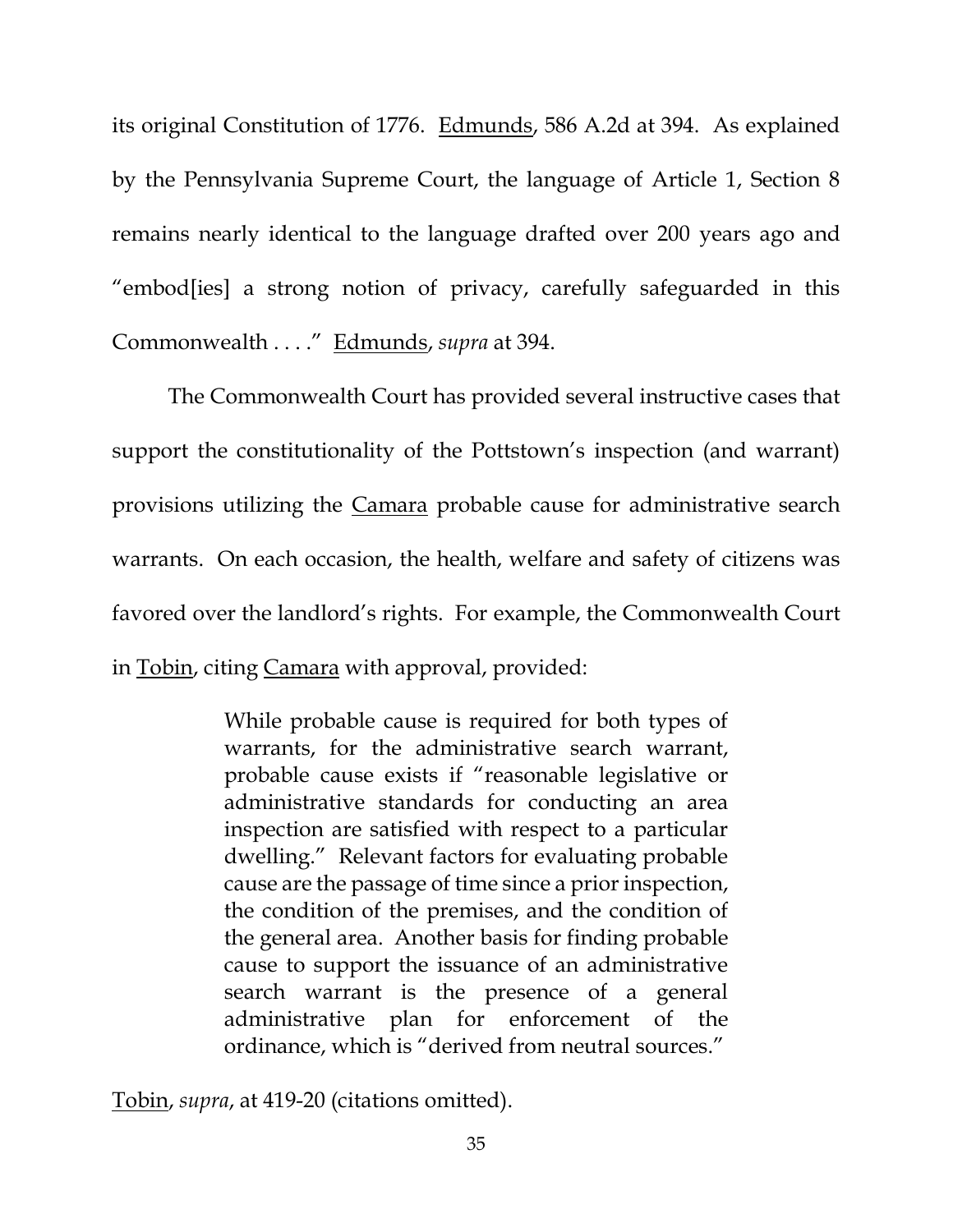In Simpson, this Court determined a landlord's claim was without merit where the code provision adequate protection against unreasonable searches and seizures in compliance with Article One, Section Eight of the Pennsylvania Constitution. Simpson, 740 A.2d at 291.

Additionally, this Court upheld the process:

The Appellant additionally argues that the ordinance is unconstitutional and invalid as violative of state and federal constitutional guarantees protecting against illegal searches, seizures, and self incrimination. It notes that Section 11 of the ordinance provides that a Building Officer who has been unable to obtain consent to enter a unit and conduct an inspection may apply to a Justice of the Peace for a warrant to inspect any such units if he has reason to believe, based upon a complaint, that a violation exists therein. He may also obtain a warrant for such entry and inspection where he asserts that the inspection is sought due to the lapse of time since the last inspection or because of conditions in the general area within which the premises are located. We agree with the court below that these warrant provisions contradict the Appellant's search and seizure contentions.

*See*, Greenacres Apts., Inc. v. Bristol Twp 82 A.2d 1356, 1359-60 (Pa.

Cmwlth. 1984) (citations omitted).

The history of related Pennsylvania case law provides that administrative warrants may be issued on a lesser basis than traditional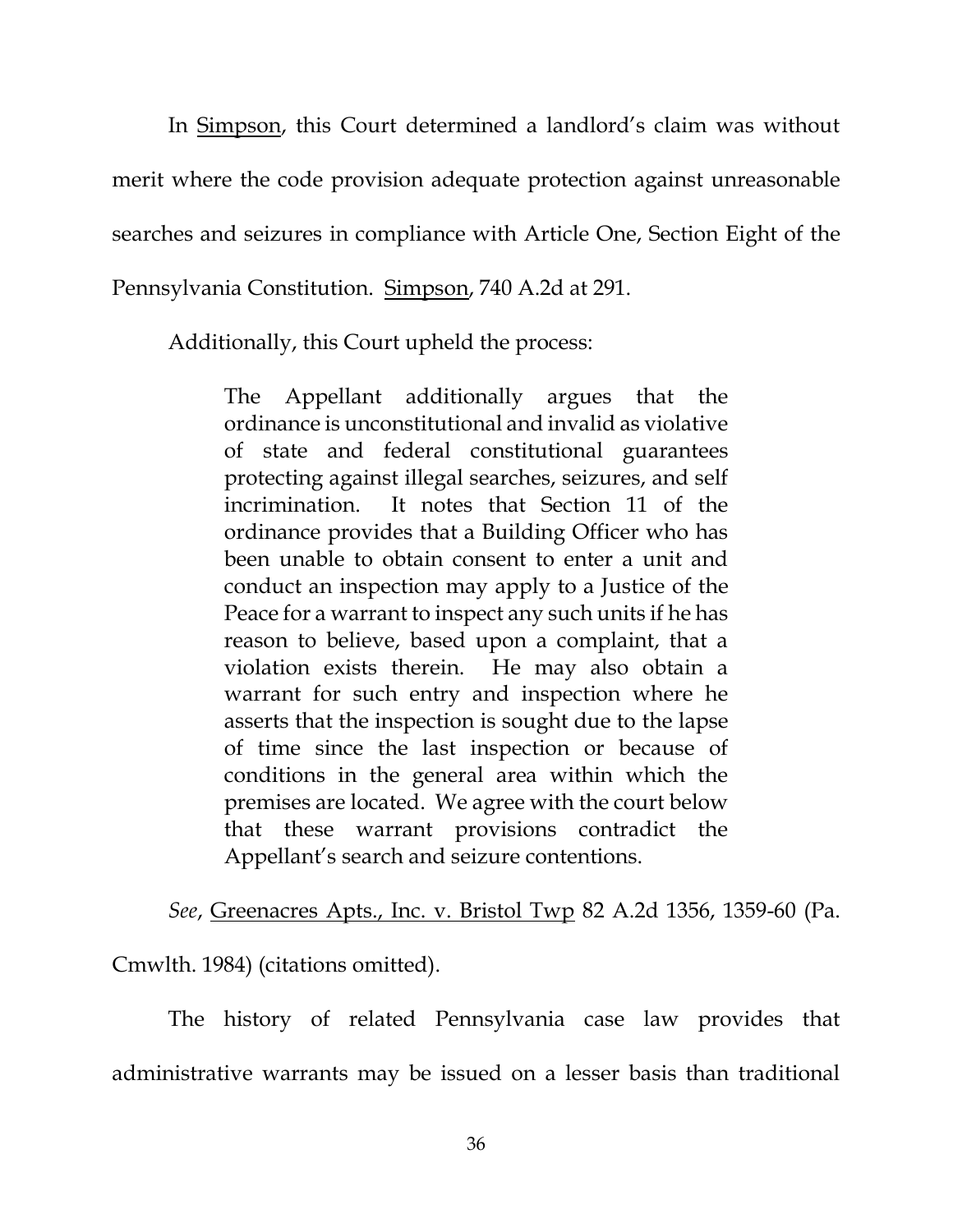criminal-based probable cause for reasonable legislative or administrative standards, derived from neutral sources. Accordingly, this factor does not provide a compelling reason for this Court to declare the Pottstown Ordinance provision unconstitutional based upon the necessity of a stricter criminal-based probable cause.

### **iii. Related Case Law from other States.**

The next factor to consider is a review of case law from other jurisdictions. As cited by the Landlord/Tenants, Minnesota chose not to be the first state to depart from the U.S. Supreme Court's decision in Camara and hold that administrative search warrants require probable cause of the sort in criminal investigations. *See*, City of Golden Valley v. Wiesbesick, 899 N.W.2d. 152 (Minn. 2017). While the Landlord/Tenants focus on the dissent, rather than the holding of the case, Pottstown directs this Court to the holding which declined to extend probable cause for administrative warrants. Id., at 167-68. Likewise, the Landlord/Tenants' attempt to distinguish Minnesota's reliance on the federal constitution, arguing Pennsylvania does not so rely, is also misplaced. *See*, Harris, Gary, *supra*, noting the co-existence of the Fourth Amendment and Art. I, § 8.

Additionally, Pottstown is not unique in its use of administrative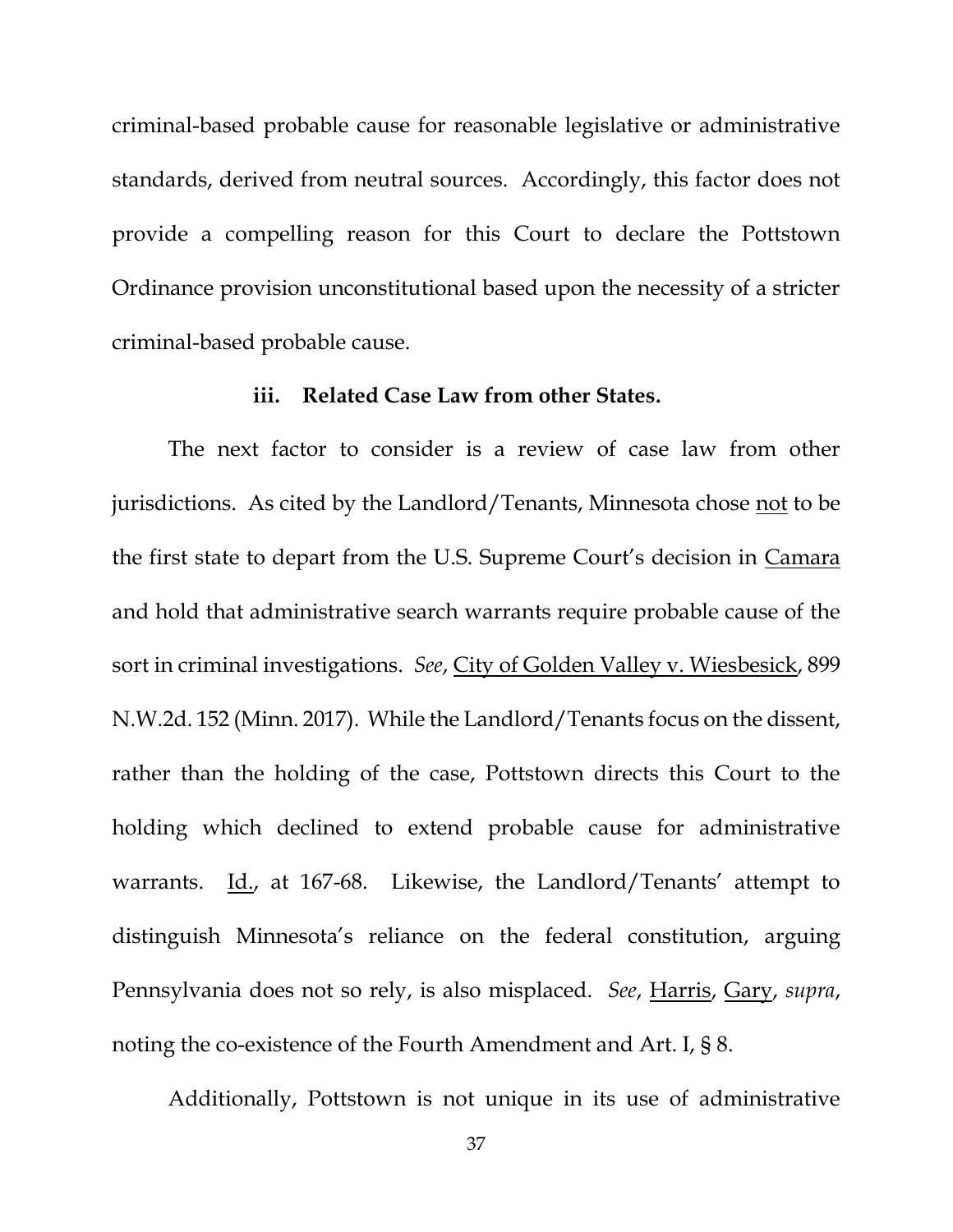search warrants for non-consensual rental-housing inspections based upon Camara's probable cause standard. *See, e.g.*, City of Lebanon, Residential Rental Licensing and Inspection Ordinance, Art. 1907-06; Borough of Trappe, Residential Rental Licensing and Inspection Ordinance, Ord. No. 408; Township of Hanover, Residential Rental Permitting and Inspection Ordinance, Ord. No. 09-12 Borough of Lititz, Residential Rental Inspection Ordinance, Ord. No. C-523; City of Pottsville, Residential Rental Unit Registration and Inspection Law, Ord. No. 860 § 176-1.

Additionally, no state has rejected Camara's probable cause standard by finding greater rights under its state constitution. To the contrary, at least fifteen states, including Pennsylvania (*see* Tobin*, supra*), have applied Camara probable cause to administrative warrants for rental housing to enforce municipal codes: California, Connecticut, Kansas, Kentucky, Minnesota, Mississippi, Missouri, Nevada, New York, Virginia, Washington, Iowa, Florida, and Wisconsin. *See, e.g.*, Griffith v. City of Santa Cruz, 207 Cal. App. 4th 982, 993 (Cal.App.6th Dist. 2012) (affirming precedent rejecting Fourth Amendment challenge to an ordinance allowing inspection without consent only by way of an administrative warrant); City and County of San Francisco v. Mun. Court, 167 Cal. App. 3d 712, 720-21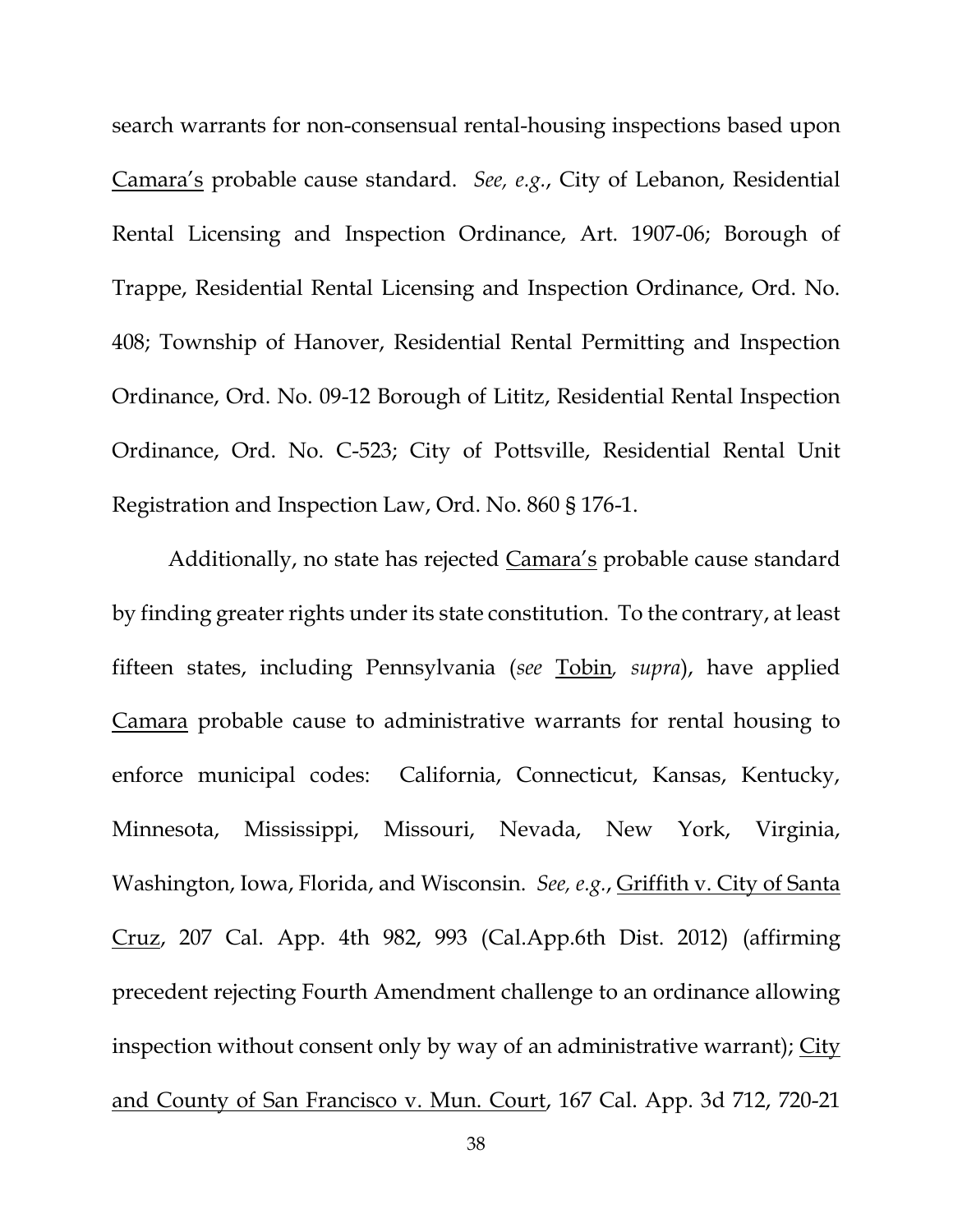(Cal.App.1st Dist. 1985) (applying Camara's balancing test to establish probable cause for inspection); Town of Bozrah v. Chmurynski, 36 A.3d 210, 215 (Conn. 2012) (requiring criminal-type probable cause to issue the warrant because "the proposed search is not part of a periodic or area inspection program," like in Camara); Board of Cnty. Comm'rs v. Grant, 954 P.2d 695, 699 (Kan. 1998) ("We are convinced ... based on the analysis found in Camara and *See* that the existence of an administrative policy or ordinance which specifies the purpose, frequency, scope, and manner of the inspection provides a constitutional substitute for probable cause that a violation has occurred."); Louisville Bd. of Realtors v. Louisville, 634 S.W.2d 163 (Ky. Ct. App. 1982) (applying Camara to affirm that requiring inspections of rental housing before tenant moves in does not violate landlord's rights under the Kentucky Constitution or Fourth Amendment); In re Search Warrant of Columbia Heights v. Rozman, 586 N.W.2d 273, 275-76 (Mn. Ct. App. 1999) (concluding administrative warrant for rental-housing inspection was properly issued and enforceable by civil contempt); Crook v. City of Madison, 168 So. 3d 930, 940 (Miss. 2015) (applying Camara probable cause to invalidate ordinance); Ashworth v. City of Moberly, 53 S.W.3d 564, 578- 80 (W.D. Mo. App. 2001) (applying Camara to affirm that requiring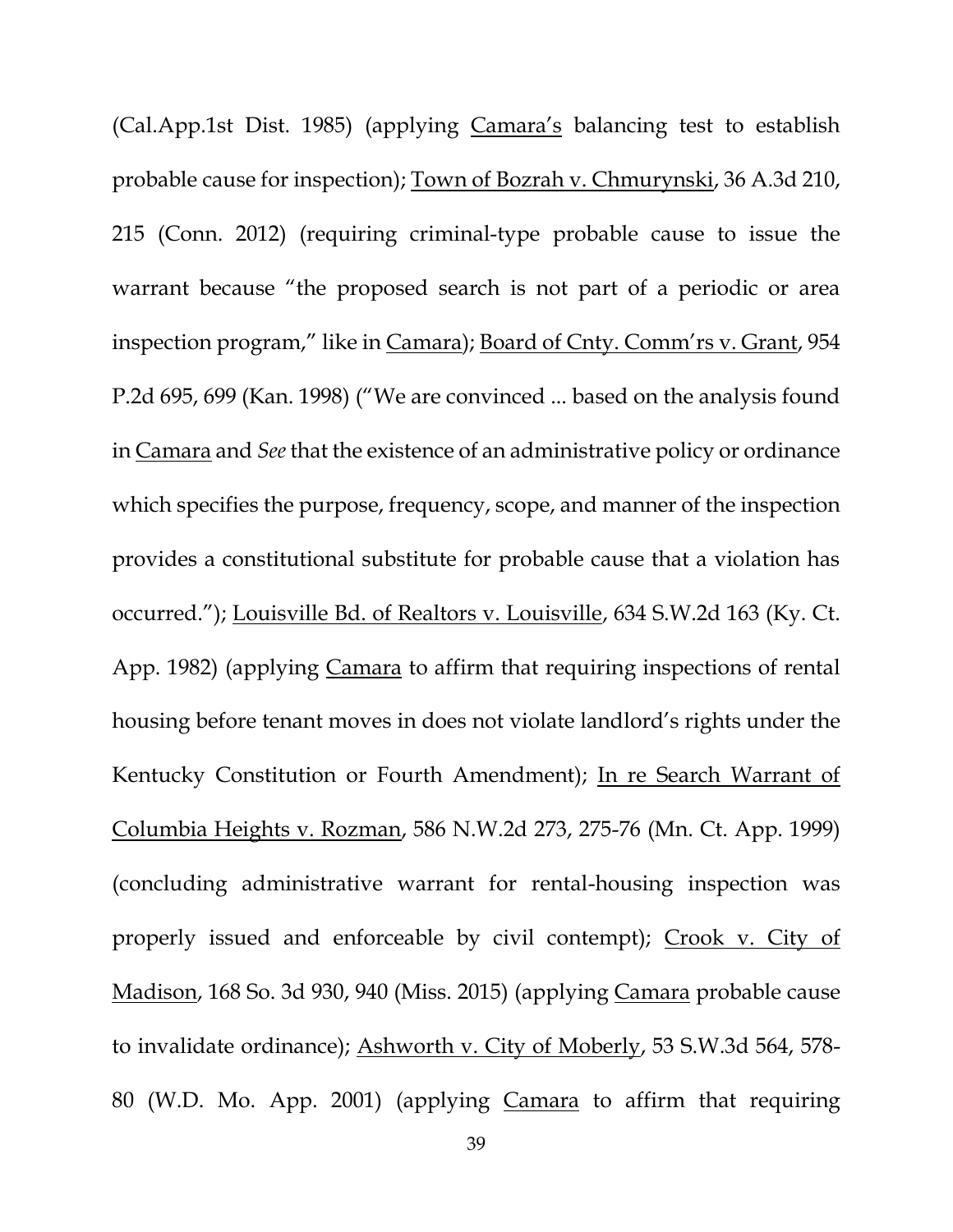inspections of rental housing does not violate the Missouri Constitution or Fourth Amendment); Owens v. City of North Las Vegas, 450 P.2d 784, 787 (Nev. 1969) ("Where considerations of health and safety are involved, the facts that would justify an inference of 'probable cause' to make an inspection are different from those that would justify an inference when a criminal investigation has been undertaken."); Sokolov v. Freefort, 420 N.E.2d 55, 58 (N.Y. 1981) ("In addition, and of compelling significance, the Camara opinion expressly provided that the strict standards attending the issuance of a warrant in criminal cases are not applicable to the issuance of a warrant authorizing an administrative inspection."); Logie v. Town of Front Royal, 58 Va. Cir. 527, 533-34 (2002) (applying Camara probable cause to a rental inspection ordinance); City of Seattle v. Leach, 627 P.2d 159, 161 (Wash. 1981) ("Equally well established is the principle that a lesser degree of probable cause is necessary to satisfy issuing an inspection warrant than is required in a criminal case."); City of Seattle v. McCready, 931 P.2d 156, 159 (Wash. 1997) (upholding the constitutionality of an administrative warrant issued on the basis of Camara probable cause); State v. Carter, 733 N.W.2d 333, 337 (Iowa 2007) (applying Camara to find that administrative search warrant does not require the probable cause necessary for a criminal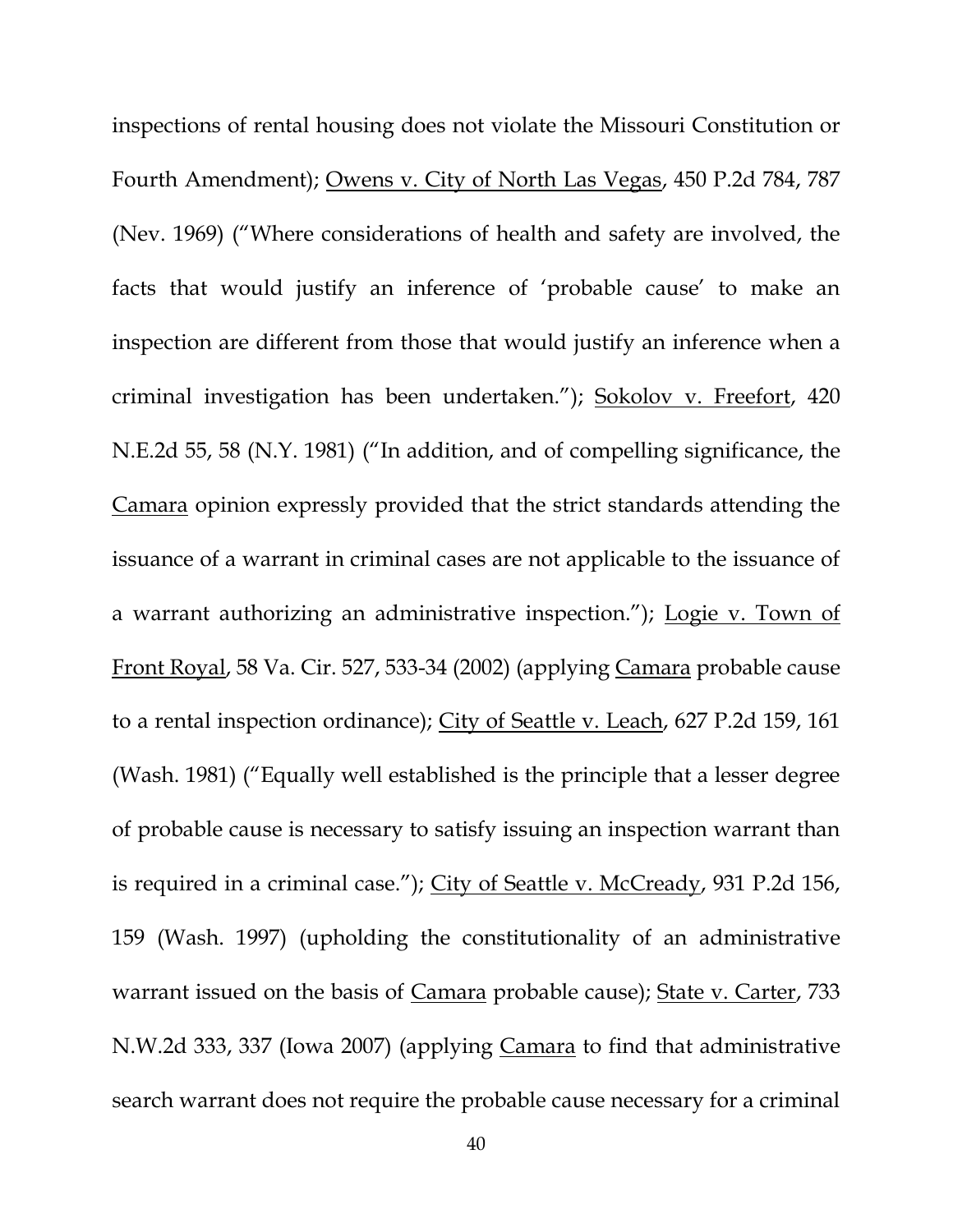warrant); Florida Dept. of Agriculture and Consumer Services v. Haire, 836 So.2d 1040, 1058 (Fl. App. 4 Dist. 2003) (applying Camara to find "relaxed" probable cause evaluation in administrative search situations); State v. Jackowski, 633 N.W.2d 649, 654 (Wis. Ct. App. 2001) ("Thus, Jackowski's claim that the application for the inspection warrant was deficient because it did not establish probable cause to believe code violations then existed in his building is unavailing.") (*citing* Platteville Area Apartment Assoc. v. City of Platteville, 179 F.3d 574 (7th Cir. 1999)).

### **iv. Policy Considerations.**

Finally, courts are to take into account policy considerations in interpreting Article I, Section 8. The United States Supreme Court determined that providing for public health and safety in rental housing is so critical that nothing short of "universal compliance" with the property maintenance code is satisfactory. The Court held that "the public interest demands that all dangerous conditions be prevented or abated . . ." Camara, *supra* at 537. These same public health and safety interests identified by the Camara court are embraced in the Pennsylvania Constitution. The Pennsylvania Constitution states that the government is instituted for the "peace, safety and happiness" of its people. PA. CONST. art. I, § 2. As such,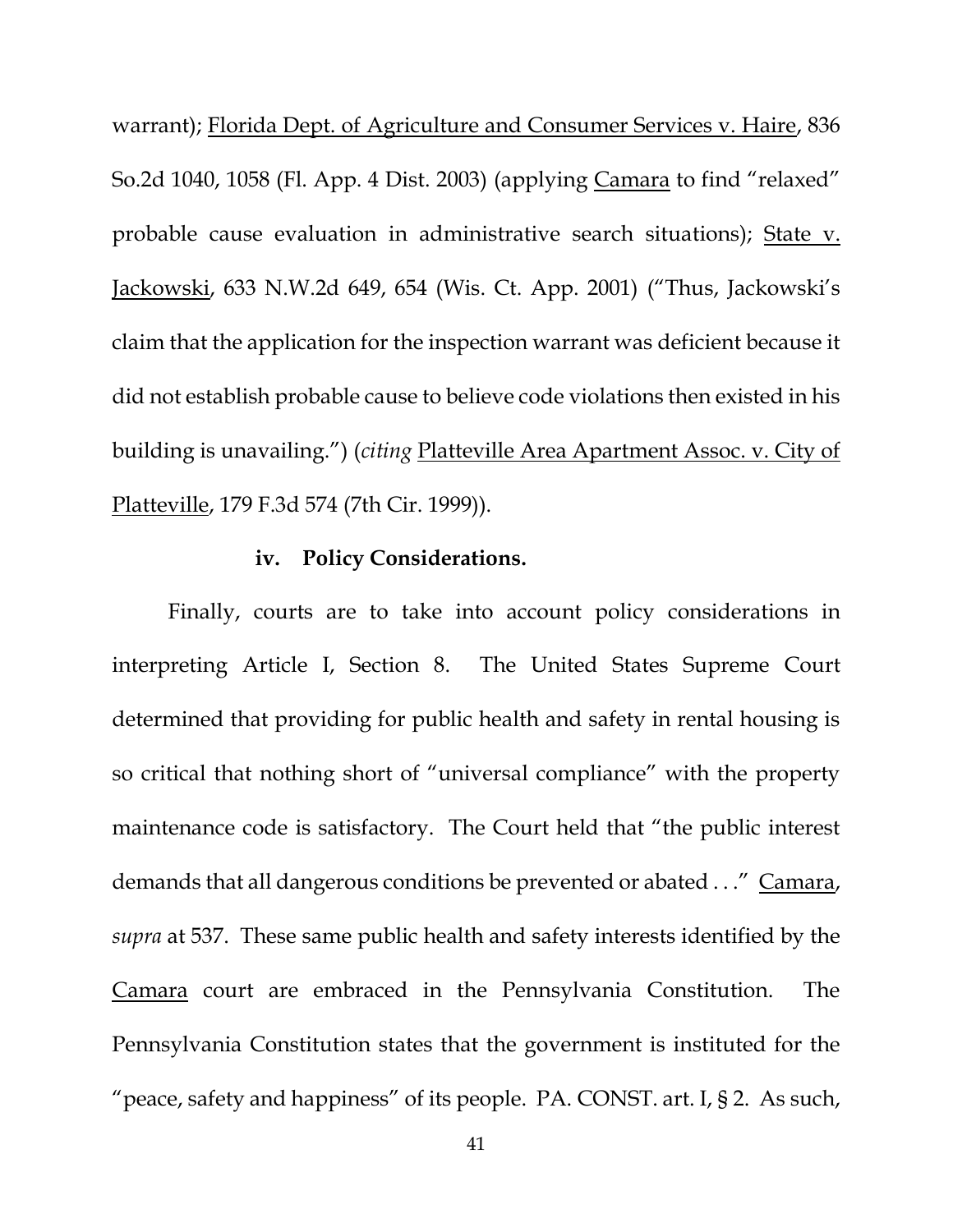the Borough's police powers permit it to promote the health, morals or safety and the general well-being of the community through its rental-inspection Ordinance. Adams Sanitation Co., Inc. v. Com. Dept. of Environmental Protection, 715 A.2d 390 (Pa. 1998). The policy of promoting public health and safety is exemplified by the undisputed purpose of the subject Ordinance which is to "[p]rotect and promote the public health, safety and welfare of its citizens, to establish rights and obligations of owners and occupants relating to residential rental units in the Pottstown and to encourage owners and occupants to maintain and improve the quality of life and quality of rental housing within the community." (R. 166a; R. 86a).

Additionally, periodic rental-housing inspections are the only effective way to enforce property maintenance codes. "There is unanimous agreement among those most familiar with this field that the only effective way to seek universal compliance with the minimum standards required by municipal codes is through routine periodic inspections of all structures." Camara, *supra* at 535-36. The Supreme Court found, "[i]t is doubtful that any other canvassing technique [other than periodic inspections] would achieve acceptable results." Id*.* at 537.

Furthermore, many property violations are internal to the residence,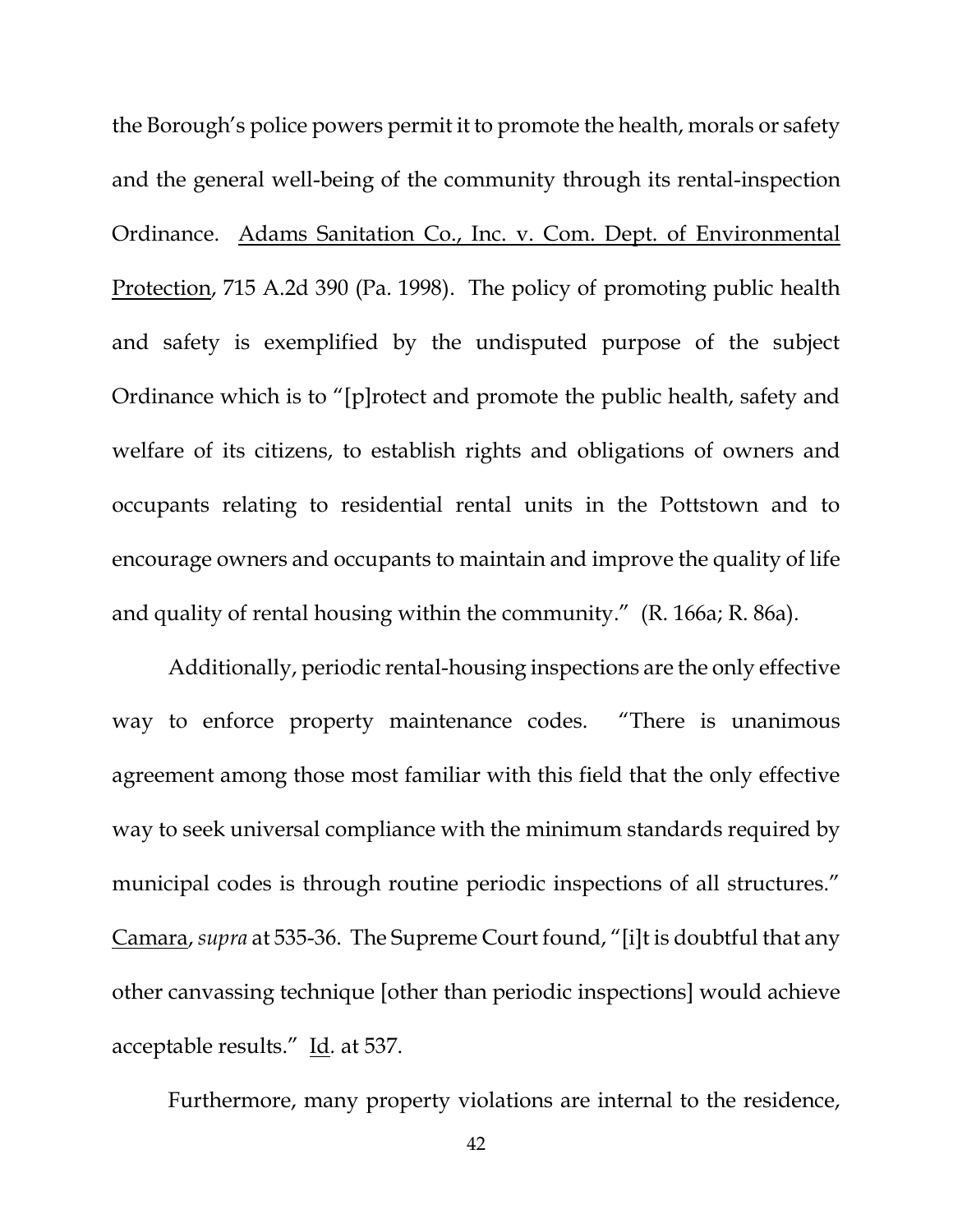and not visible from the public right-of-way. This echoes the Supreme Court's determination that "[m]any such [dangerous] conditions - faulty wiring is an obvious example - are not observable from outside the building and indeed may not be apparent to the inexpert occupant. . ." Camara, *supra* at 537. It is unreasonable to assume that tenants or landlords have the same technical expertise as the Borough's inspectors. Therefore, they are not wellsituated to self-inspect rental properties. If no administrative search warrant is issued, then no inspection occurs, and the code violation continues unabated, putting the tenant's and the public's health and safety at risk. Camara probable cause is critical to the enforcement of the subject Ordinance.

Finally, as detailed above, a routine inspection of the physical condition of private rental properties is minimal intrusion compared to the typical police officer's search for the fruits and instrumentalities of crime. Tobin*, supra*. When a tenant/landlord does not consent to the periodic inspection, the subject Ordinance requires the application of an administrative warrant and approval by a neutral magistrate before inspecting the property. (R. 167a; R. 91a). Since reasonableness is the ultimate standard, the Pottstown Ordinance adequately protects a tenant's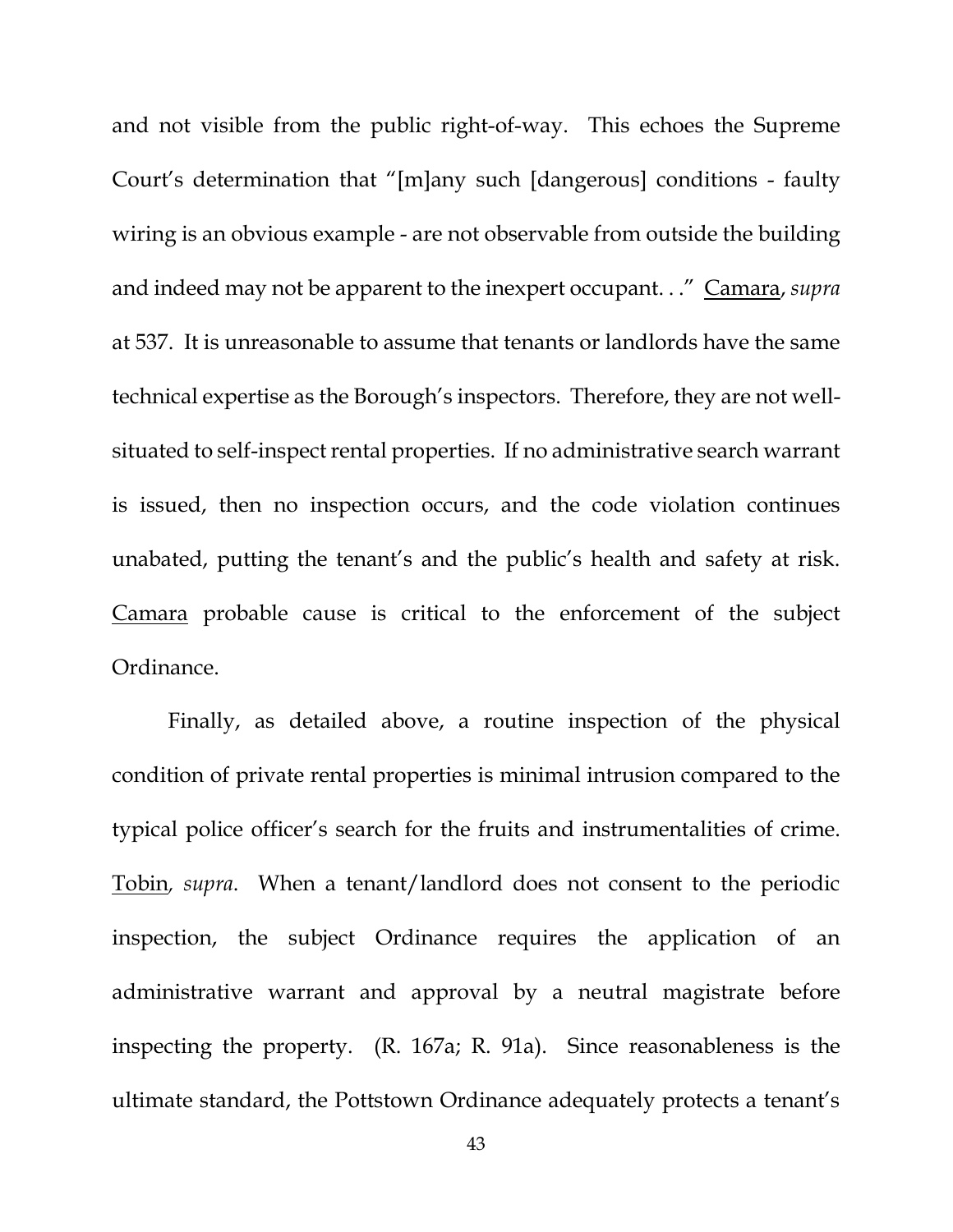or landlord's constitutional rights by providing notice of an inspection, and where objection, to require an authorized administrative search warrant before conducting a rental inspection. Tobin*, supra*; Camara, *supra*. It is sound public policy to allow routine rental inspections subject to the Camara probable cause where a valid public interest, such as the health and safety of the community, justifies the intrusion contemplated. Tobin*, supra.*

Based upon the analysis of the Edmunds factors, there is no compelling reason for this Court to declare the Pottstown Ordinance provision unconstitutional based upon the necessity of a stricter criminal-based probable cause.

### **F. Keith Place entitled to Official Immunity.**

<span id="page-50-0"></span>The Landlord/Tenants have waived the issue of whether the Trial Court properly granted Judgment on the Pleadings as to Dir. Place. It is well established that a party's failure to brief an issue on appeal is to waive it. Commonwealth v. Taylor, 451 A.2d 1360, 1361 (Pa.Super.1982) (holding that the defects in an appellant's brief represented more than mere matters of form, but were instead the complete absence of those material sections of the brief which facilitate appellate review).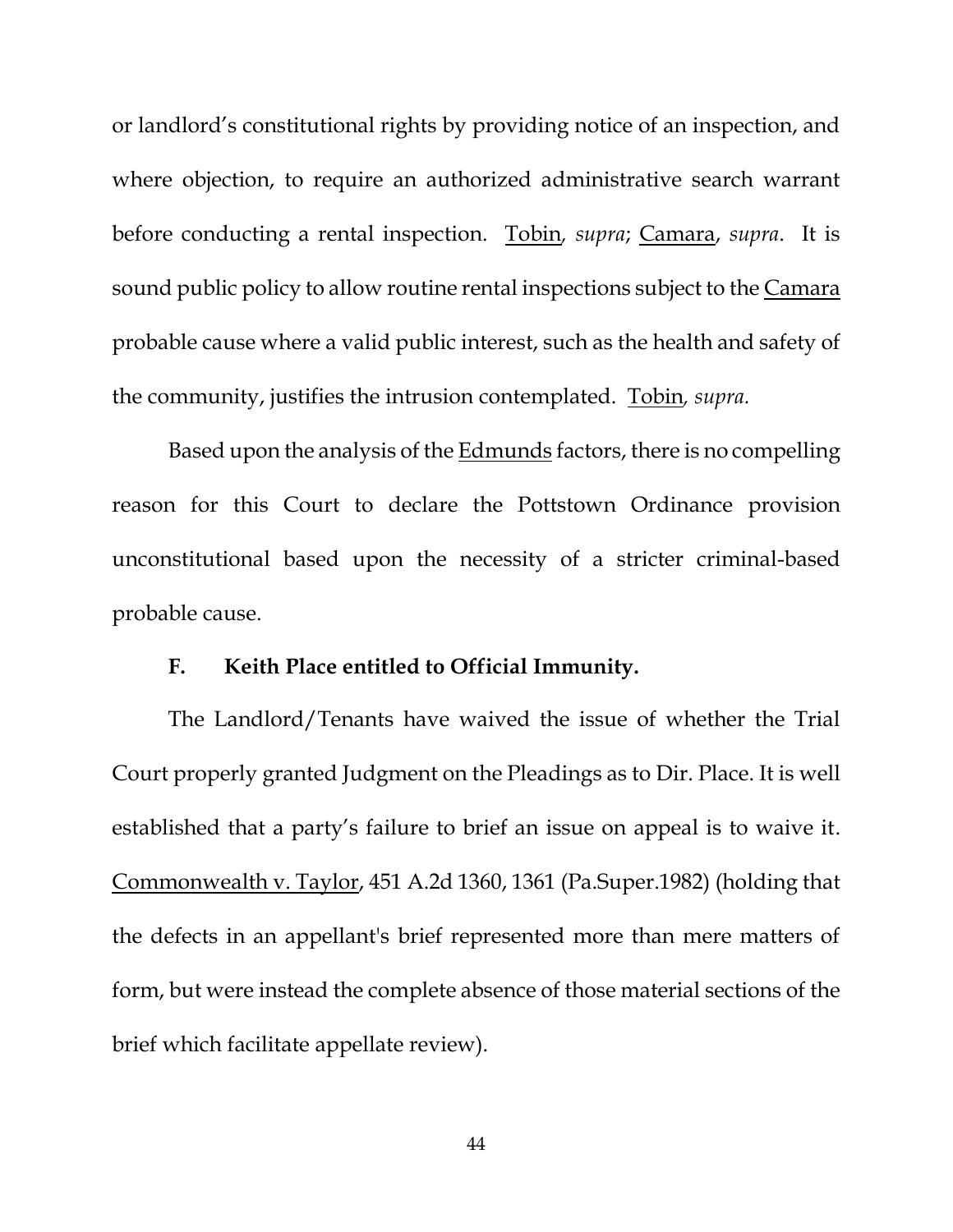In this case, Landlord/Tenants failed to brief the issue of whether the Trial Court erred in granting judgment to Dir. Place. While Landlord/Tenants make the conclusory assertion in a footnote that Dir. Place is a proper party, they do not argue the matter or oppose his entitlement to official immunity. (*See* Landlord/Tenants' Brief, p. 13, n. 2). As the Landlord/Tenants fail to address the issue of Official Immunity, they have waived the issue and this Court should affirm the Trial Court's entry of judgment as to Dir. Place.

Even assuming Landlord/Tenants have not waived the issue of official immunity, Dir. Place is entitled to official immunity where his involvement solely arises out of his status as Pottstown's Director of the Licensing and Inspections Department. (R. 28a). Furthermore, Landlord/Tenants name Dir. Place *only* in his official capacity; and make no factual allegations against Dir. Place regarding his role in the Ordinance process, implementation, or enforcement of the rental inspection elements of the Ordinance. Id*.* The Declaratory Judgment claim asserted in Count I, is asserted *only* against Pottstown, not Dir. Place. (R. 42-43a).

As is well settled, official immunity from civil suits applies to government officials when the official acts within the course and scope of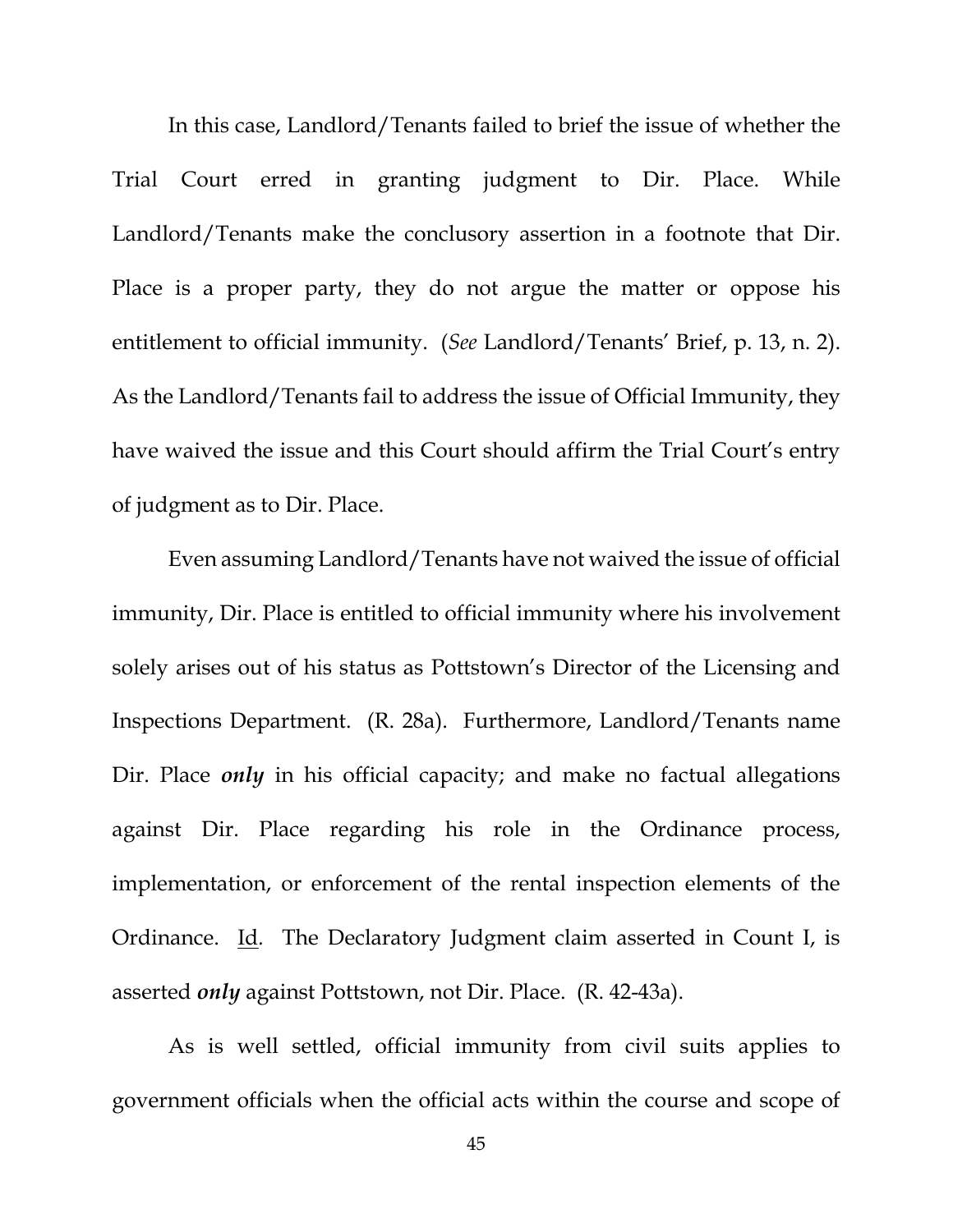their duties. *See* Heicklen v. Hoffman, 761 A.2d 207, 209 (Pa. Cmwlth. 2000). Section § 8546 grants official immunity for such employees when, *inter alia,* "the conduct of the employee which gave rise to the claim was authorized or required by law, or that he in good faith reasonably believed the conduct was authorized or required by law." 42 Pa.C.S. § 8546 (2)*.*

Dir. Place is entitled to Official Immunity where his conduct – as alleged, was taken in his official capacity within the scope of his official duties. Moreover, there are no allegations in the pleadings to establish that his acts amounted to willful misconduct to make the defense of official immunity unavailable to him. Accordingly, the Trial Court's judgment in favor of Dir. Place must be affirmed.

## <span id="page-52-1"></span><span id="page-52-0"></span>**G. Discovery is Not Necessary to Determine the Merits.**

## **1. The Constitutionality of the Ordinance is a Question of Law, not Fact.**

Contrary to Landlord/Tenants' argument, it is well-settled that the constitutionality of a statute presents a pure question of law for the court to resolve. Commonwealth v. Turner*,* 80 A.3d 754, 759 (Pa. 2013); Ario v. Ingram Micro, Inc.*,* 965 A.2d 1194, 1200 (Pa. 2009); Buffalo Twp. v. Jones*,* 813 A.2d 659, 664 n.4 (Pa. 2002); Com. v. Thompson, 106 A.3d 742, 763 (Pa. Super.

46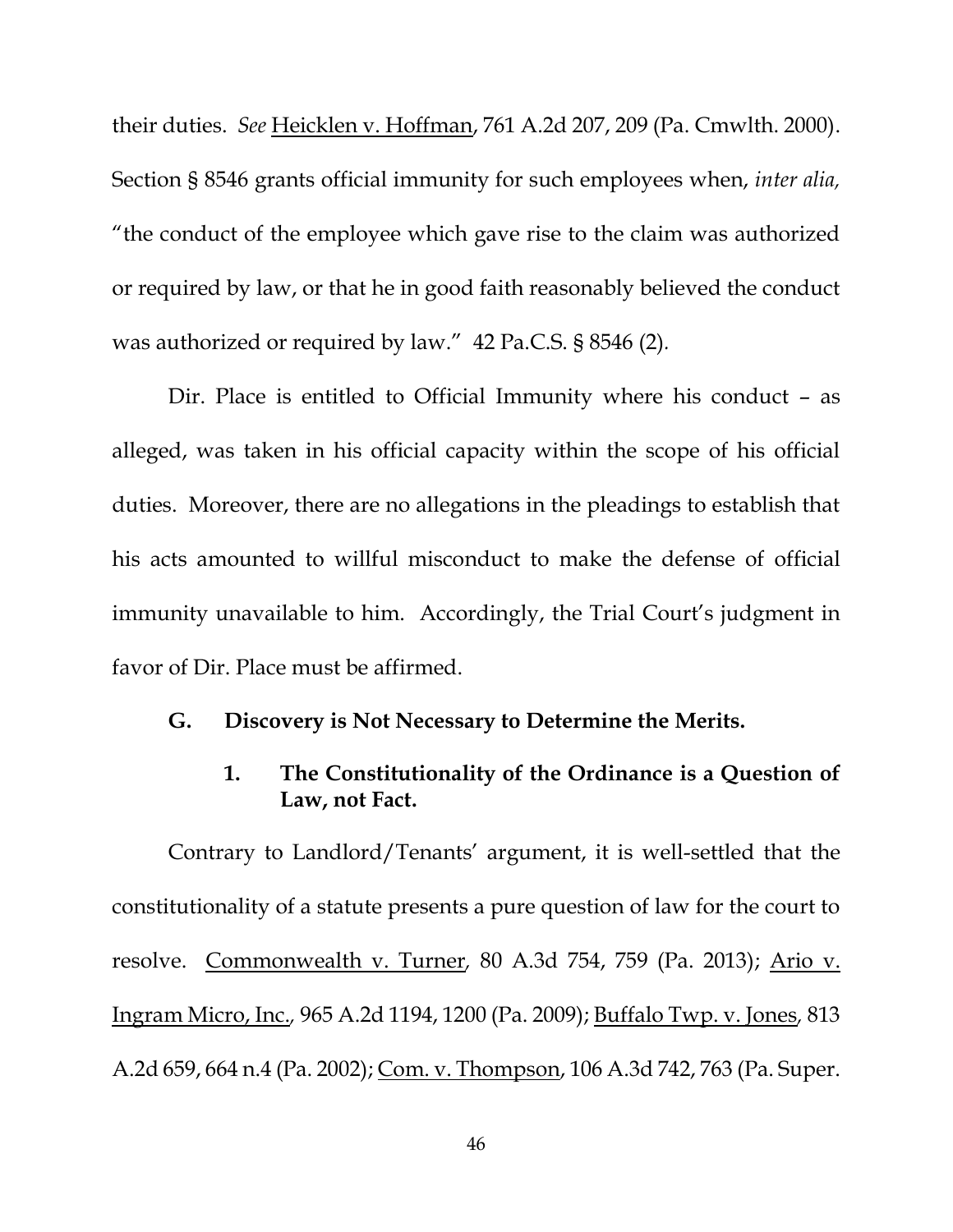2014). A purely legal question is appropriately disposed in the context of a judgment on the pleadings. Paustian v. Pennsylvania Convention Center Authority, 561 A.2d 1337, 1338 (Pa.Cmwlth. 1989)*.* Since the constitutionality of the Ordinance is purely a question of law, there is no need to resolve any factual disputes. Indeed, Landlord/Tenants allege that the Pottstown Ordinance could *never* be applied in a *constitutional* manner. (R. 27a, 42-43a). Accordingly, discovery relating to the invasiveness of the inspections, the Borough's interest in the inspections, or whether alternatives exist, is superfluous to the inquiry. Moreover, because Landlord/Tenants did not have any inspections performed, the as-applied challenge fails.

Constitutional challenges are of two kinds: facial challenges or as applied challenges. Lehman v. Pennsylvania State Police, 839 A.2d 265, 275 (Pa. 2003). "[A]n as-applied attack . . . does not contend that a law is unconstitutional as written but that its application to a particular person under particular circumstances deprived that person of a constitutional right." Nigro v. City of Philadelphia, 174 A.3d 693, 699–700 (Pa. Cmwlth. 2017). It is well-established that a different standard is applied when the challenge to an ordinance is "as-applied" as opposed to a "facial" challenge.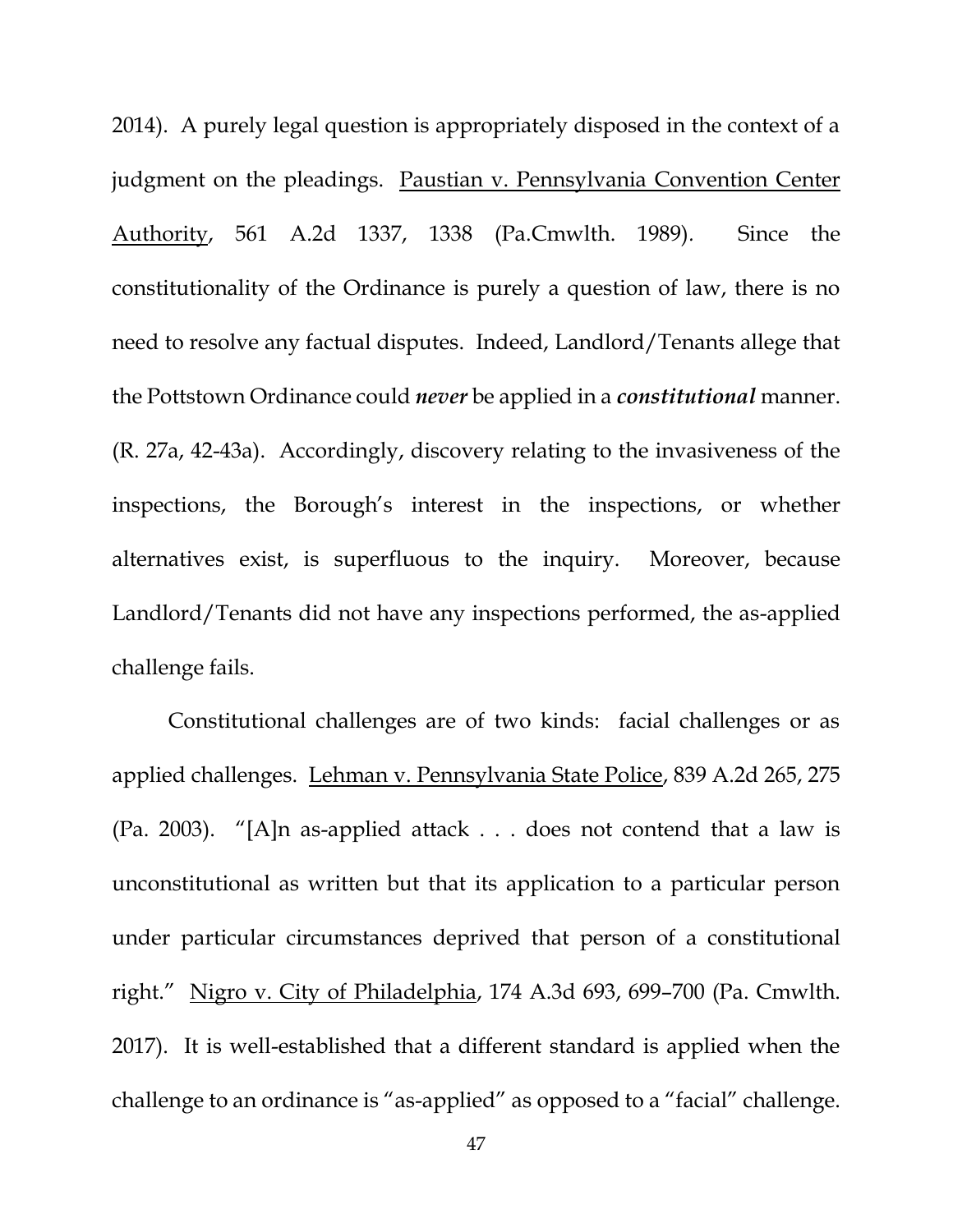*See* Phila. Entm't & Dev. Partners v. City of Phila., 937 A.2d 385, 392, n.7 (Pa. 2007) (noting that "as-applied challenges require application of the ordinance to be ripe, facial challenges are different, and ripe upon mere enactment of the ordinance."). As it is not disputed that the Landlord/Tenants' properties have not been inspected under the Ordinance, there is no as-applied challenge nor is any such challenge ripe.

As the Landlord/Tenants fail to present an as applied challenge, discovery is irrelevant. *See* Berwick Area Landlord Ass'n v. Borough of Berwick, 48 A.3d 524 (Pa.Cmwlth. 2012) (holding that the plaintiffs could not assert an as applied challenge to the constitutionality of landlord registration ordinance because they had not been affected by it). In Berwick, the Berwick Area Landlord Association and the Pennsylvania Residential Owners Association filed a declaratory judgment action seeking to have an ordinance regulating rental units, and specifically requiring registration and inspection of units, to be declared invalid. Id. at 527-28. The trial court issued an order granting in part and denying in part plaintiffs' summary judgment motion, striking two provisions of the Berwick Ordinance because it was ambiguous and imposed obligations on landlords inconsistent with Pennsylvania law. Id. at 527.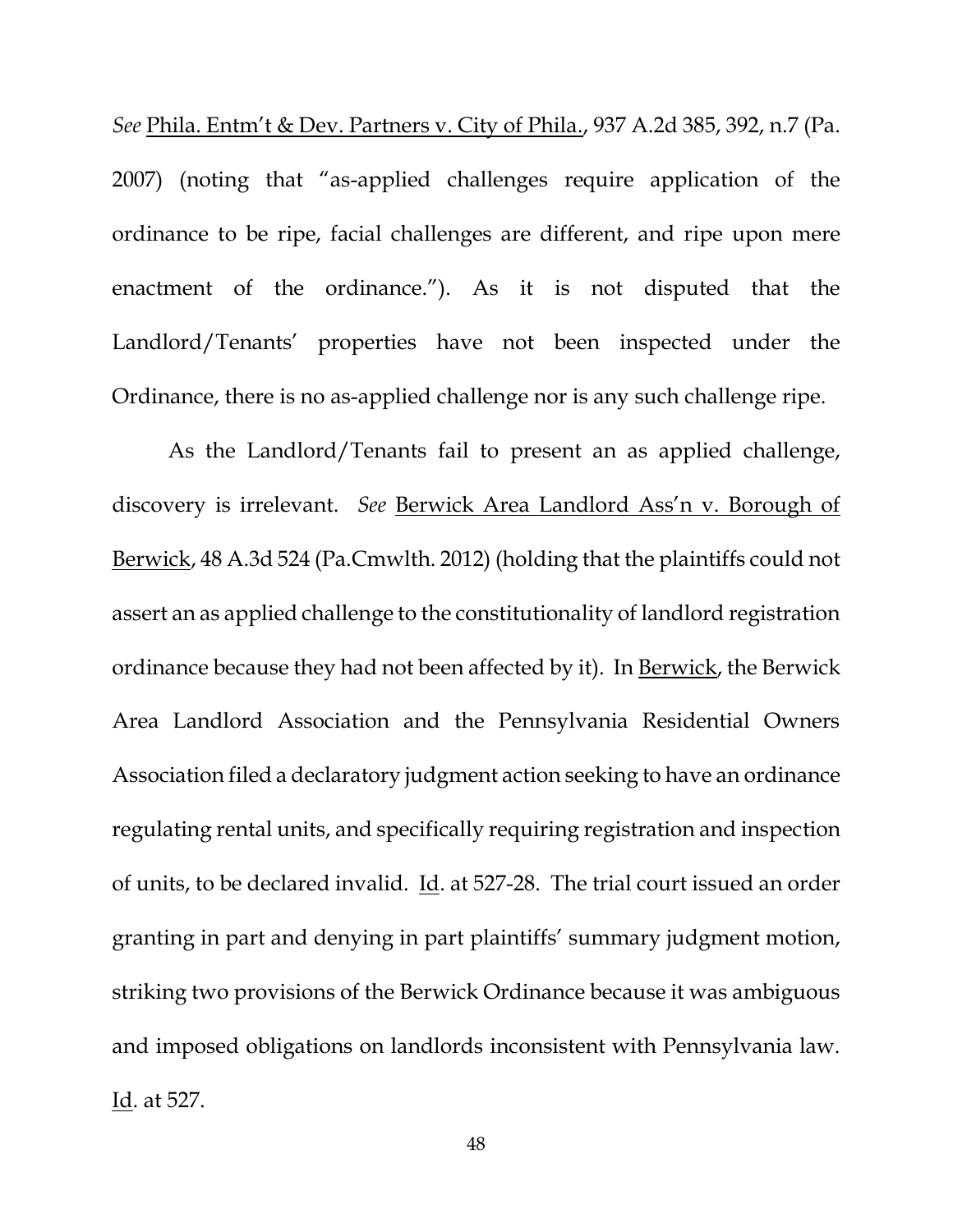The Berwick plaintiffs appealed, raising an issue on appeal that directly impacts whether discovery is necessary in this case, i.e. whether the trial court erred when it treated the Berwick plaintiffs' claims as a "facial" challenge rather than an "as applied" challenge. Id. at 533.

The Berwick plaintiffs failed to demonstrate an application of the Berwick Ordinance for the Court's review. Id. The Court also concluded that the notices could not form the basis of an "as applied" challenge because the individual landlords who had received the notices were not parties to the case. Consequently, the Berwick plaintiffs did not have standing to assert an "as applied" challenge on behalf of the non-party landlords. Id.

To the extent that Landlord/Tenants have asserted a "facial" challenge, discovery pertaining to non-parties and/or uninvolved properties, is outside of the relevant scope of discovery – i.e., whether the Pennsylvania Constitution mandates a higher level of probable cause. A facial challenge asserts that a law "always operates unconstitutionally," BLACK'S LAW DICTIONARY 223 (7th ed. 1999). Therefore, it is a purely legal question which does not open the door to seek the requested discovery since Landlord/Tenants' claim essentially is that the Pottstown Ordinance could never be applied in a constitutional manner. As such,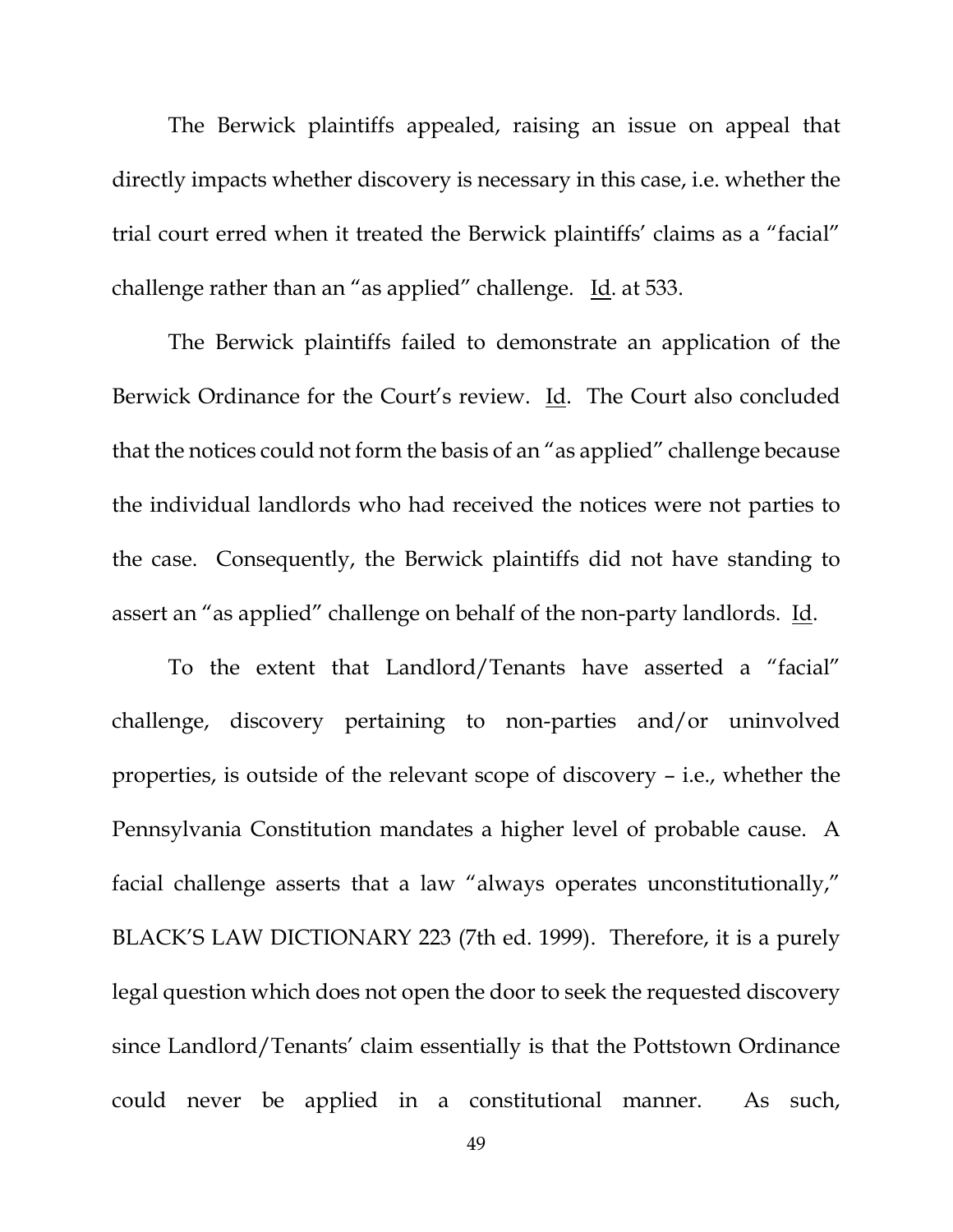Landlord/Tenants' overly broad discovery requests as to how the inspections are accomplished, the background of the Borough's inspectors, whether other landlords and/or tenants have voluntarily allowed for rental inspections or how many administrative warrants have been issued are wholly irrelevant to the legal question at issue.

Second, to the extent Landlord/Tenants allege that they have asserted an "as applied" challenge (which is denied), the Berwick case instructs that discovery involving non-party landlords and/or tenants (and properties in this case) is irrelevant. Berwick, 48 A.3d at 533. Because Landlord/Tenants seek discovery about individuals (or properties) that *are not parties to this action*, the requested information and/or documents have no bearing on whether the Pottstown Ordinance has been applied unconstitutionally to Landlord/Tenants. Landlord/Tenants may only challenge the Pottstown Ordinance *as applied to them specifically*. They have no standing to assert an "as applied" challenge as to non-parties. Consequently, discovery is not necessary. Nigro*, supra.*

Third, there is no "application" of the Pottstown Ordinance for this Court to review as to the parties. An as-applied challenge is ripe only where a plaintiff has been affected. Phila. Entertainment and Development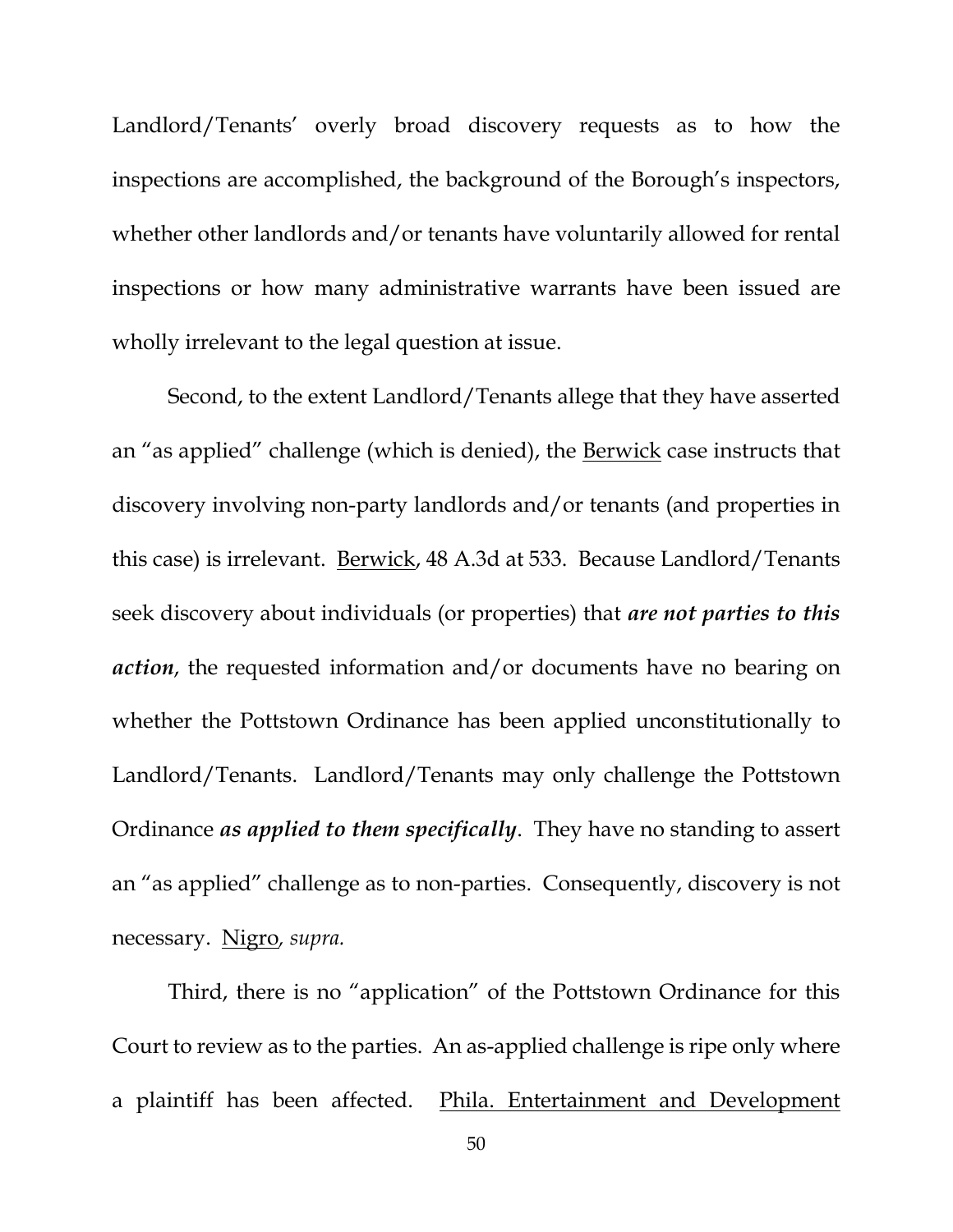Partners, L.P. v. City of Phila., 937 A.2d 385 (Pa. 2007) (dismissing "as applied" challenge to city zoning ordinance as unripe because plaintiffs had not yet been affected, despite presence of some evidence from city officials regarding how ordinance would be applied). Here, Landlord/Tenants' properties have not undergone inspection and, therefore, they are not affected.

Landlord/Tenants' citation to Theodore v. Delaware Valley School District is easily distinguishable. In Theodore, the Pennsylvania Supreme Court held that the Delaware Valley School District had not articulated a compelling rationale for instituting a warrantless drug testing policy that applied to only certain groups of students. Theodore, 836 A.2d 76, 91 (Pa. 2003).

In the case at hand, the purpose of the Ordinance is to "protect the public health, safety and welfare of its citizens, to establish rights and obligations to owners and occupants relating to residential rental units in the Borough and to encourage owners and occupants to maintain and improve the quality of life and quality of rental housing within the community." (R. 86a). It is not limited to a subset or selected group, like the policy in Theodore, but applies to "every owner, operator, responsible agent," "each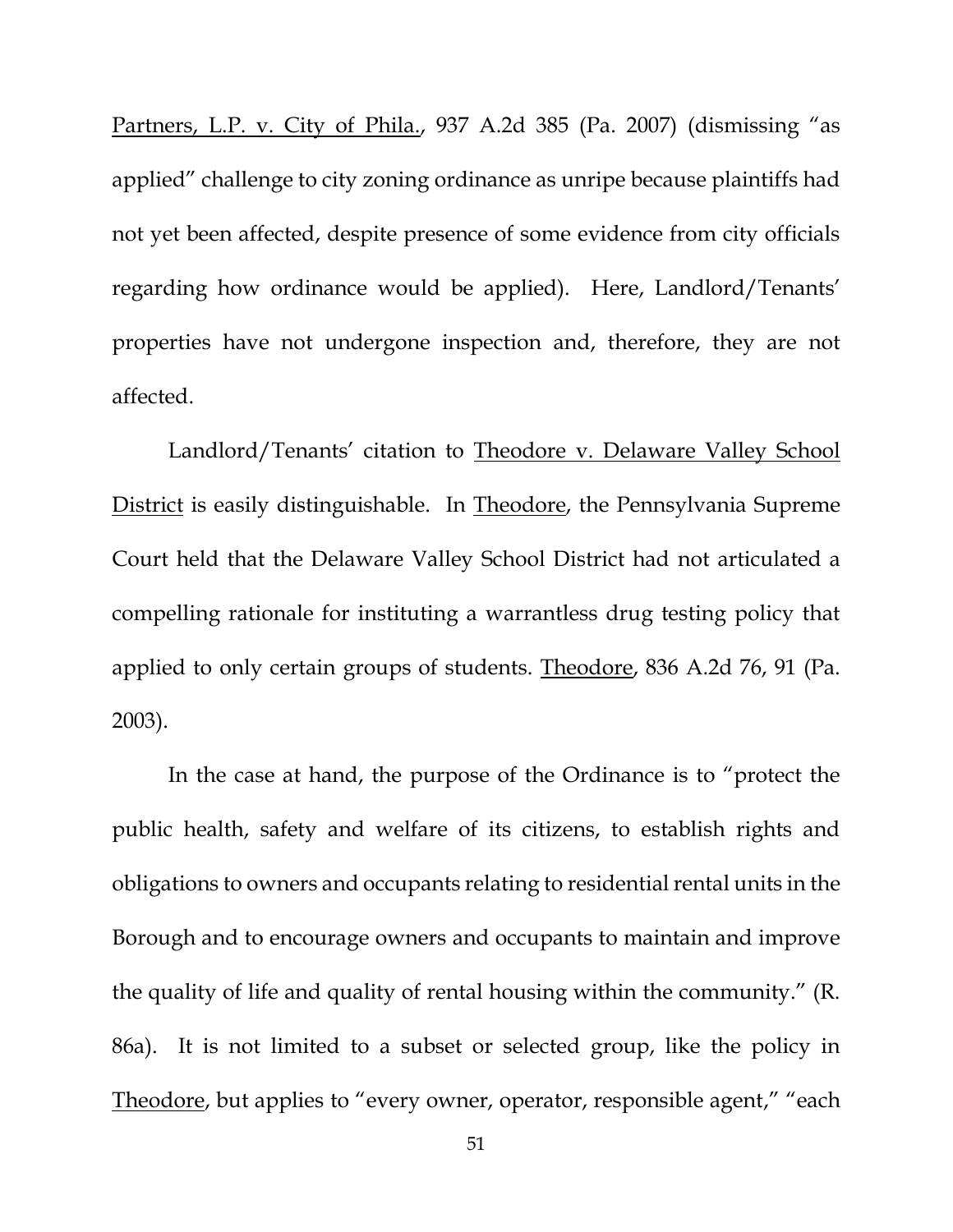residential unit" and all "occupants," as those terms are defined, in the Borough. (R. 82a, 89-92a). Finally, in Theodore, the plaintiffs presented an "as applied" challenge, as they had taken drug tests pursuant to the school district's policy. Theodore, 836 A.2d at 80.

Theodore is distinguishable to the pending case as the Ordinance herein is not limited to a certain group, nor do Landlord/Tenants have a valid as-applied challenge. To the contrary, the Ordinance, on its face, provides sufficient rationale for an administrative warrant.

# **2. The Discovery Issues Must not be Conflated with the Substantive Issues.**

<span id="page-58-0"></span>This Court should reject Landlord/Tenants' attempt to meld the issues of whether the Pottstown Ordinance is Constitutional with whether the Trial Court properly adjudicated the discovery disputes. Not only is discovery irrelevant to the determination of a motion for judgment on the pleadings, but it is improper to consider such discovery. To wit, the question for a court to consider on a motion for judgment on the pleadings is whether, "the moving party's right to succeed is certain and the case is so free from doubt that trial would clearly be a fruitless exercise." Lewis v. Erie Insurance Exchange, 753 A.2d 839, 842 (Pa.Super.2000). An appellate court should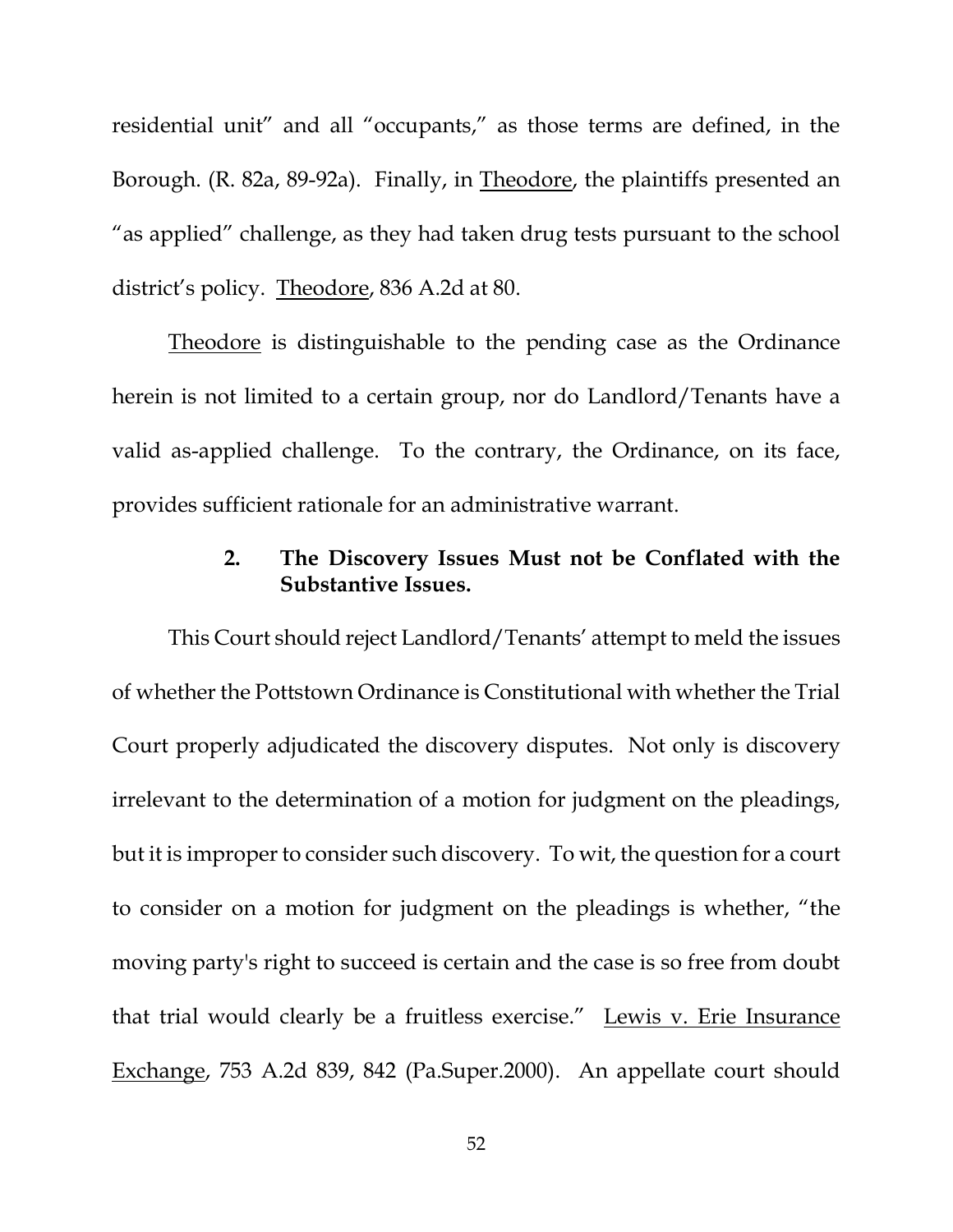determine whether the trial court's grant of the motion for judgment on the pleadings "was based on a clear error of law or whether there were *facts disclosed by the pleadings* which should properly go the jury." Id. (emphasis added). Accordingly, the development of a factual record through discovery is irrelevant and, in fact, Landlord/Tenants' insistence on such demonstrates the insufficiency of their complaint and belies their attempt to fish for facts that might support a claim.

The Landlord/Tenants have formulated an argument that they were wrongfully denied discovery. This is a back-door attempt for this Court to re-interpret the Trial Court's Discovery Orders, to open the flood gate to unnecessary discovery on a purely legal issue, i.e., the constitutionality of the subject ordinances, based upon a facial theory. (There is no "as-applied" theory considering no inspections of the subject properties ever took place).

Second, the resolution of discovery disputes falls within the sound discretion of the Trial Court and it is not this Court's role to second-guess that discretion. The Landlord/Tenants, in consistently arguing that only if they were permitted to develop a factual record they would be able to show that the Ordinance is unconstitutional not only puts the cart before the horse (where the issue of whether the Ordinance is facially valid or invalid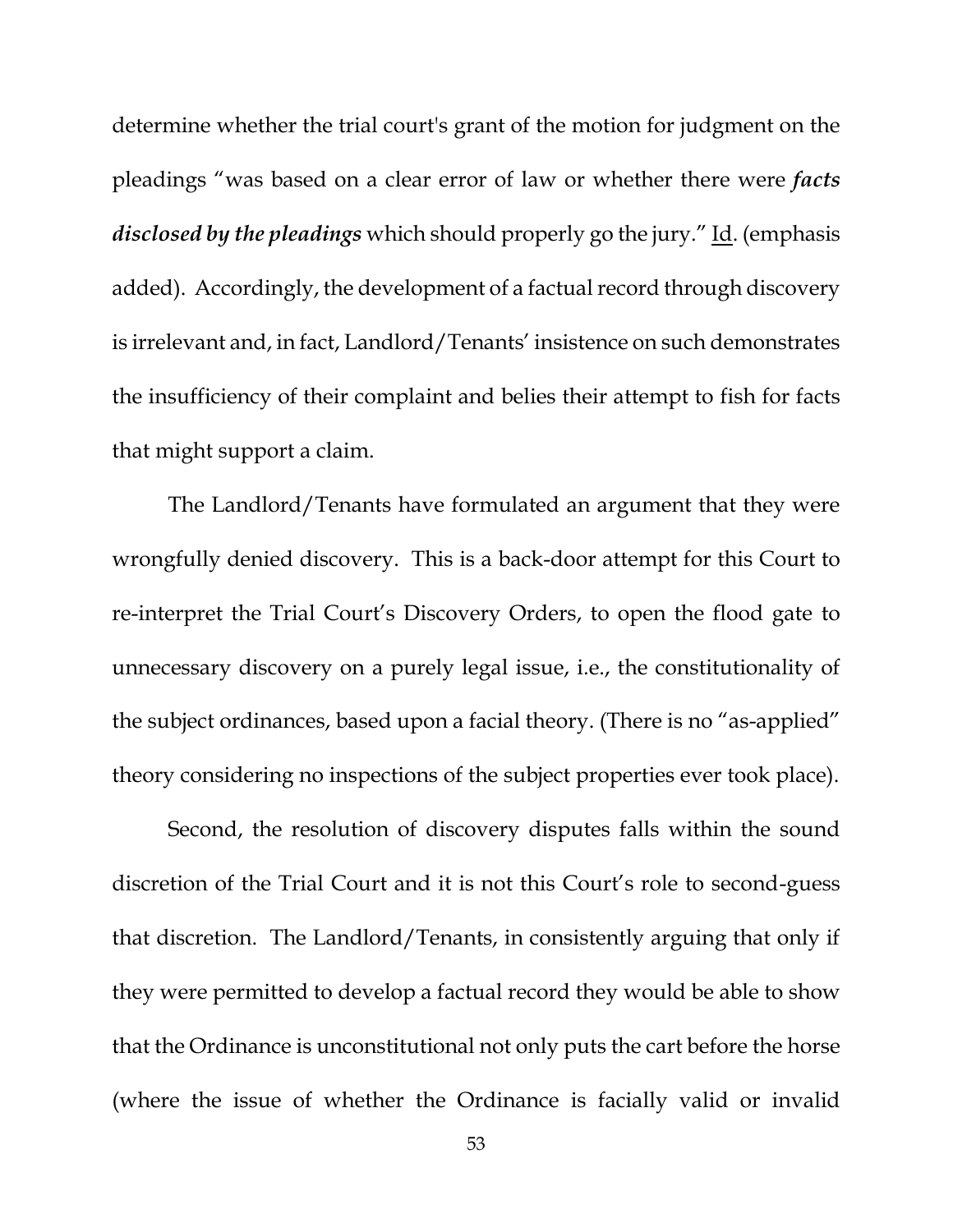requires no factual record) but also asks this Court to act as gatekeeper for discovery, which is not within its purview. *See* Berkeyheiser v. A-Plus Investigations, Inc., 936 A.2d 1117, 1125 (Pa.Super.2007).

This Court should not countenance Landlord/Tenants' attempt to develop and argue facts where they are not at issue and to have this Court substitute its discretion for that of the trial courts', in order to open a fishing expedition related to the Borough's rental inspection program.

### <span id="page-60-0"></span>**H. The Discovery Orders Must Not be Disturbed.**

### **1. The Discovery Orders are Interlocutory.**

<span id="page-60-1"></span>This Court does not have jurisdiction over orders that are not "final" within the meaning of the Rules of Appellate procedure and Pennsylvania statutes governing appellate jurisdiction. *See* Pa. R.A.P. 341(a) and 42 Pa.C.S. § 762 (a)(4)(i)(B). The instant discovery orders do not qualify as an interlocutory order over which this court may exercise jurisdiction. *See* Pa. R.A.P. 311 and 312. Should this Court remand this matter to the Trial Court on the basis of the merits, or in finding that a novel issue was presented that could not be resolved on a motion for judgment on the pleadings, the discovery orders should not be addressed as they are interlocutory.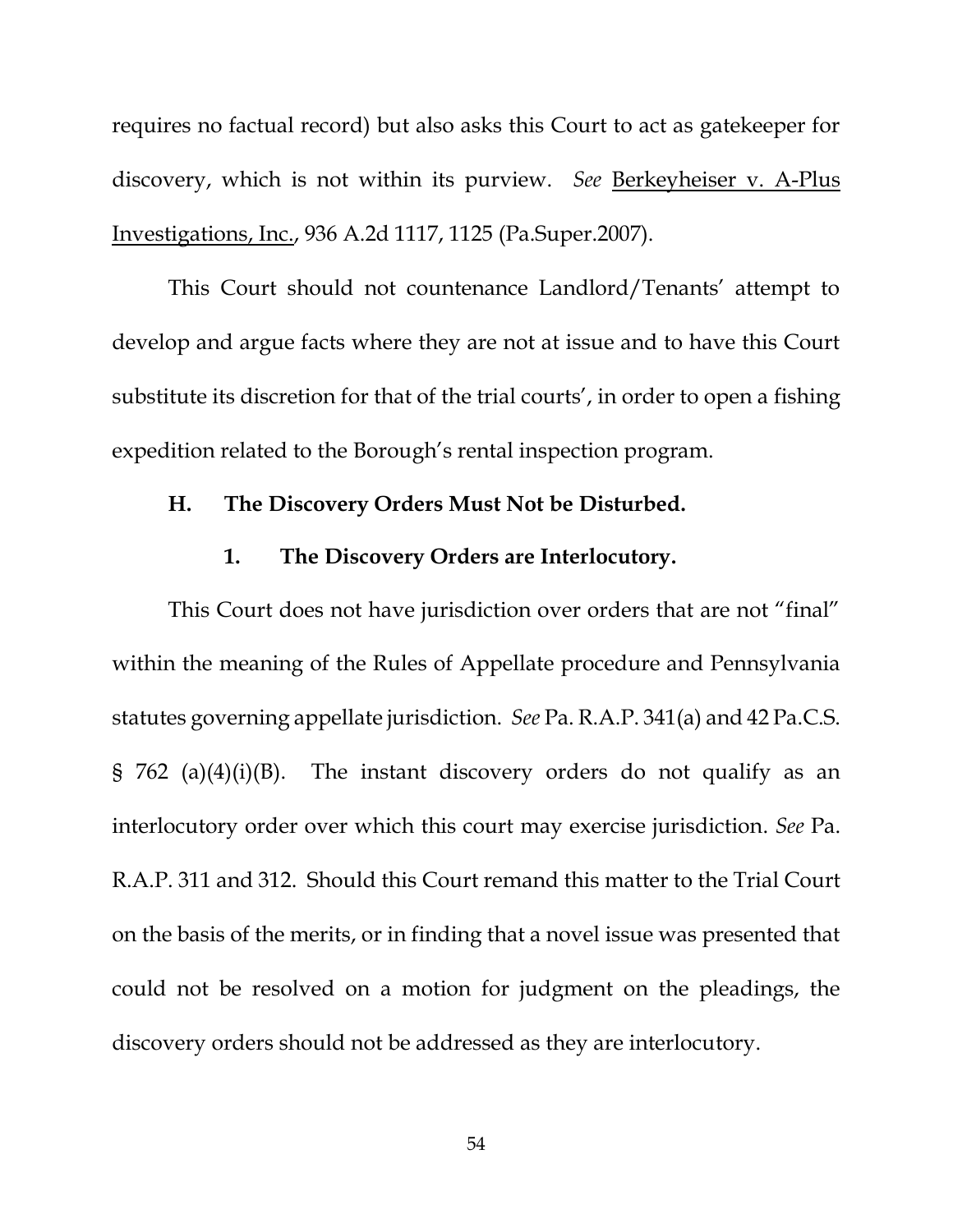Finally, the discovery orders are not collateral orders that are separable from the main cause of action and nor do they involve rights that will be irreparably lost if review is postponed until final judgment. "[I]n general, discovery orders are not final, and are therefore unappealable." Jones v. Faust, 852 A.2d 1201, 1203 (Pa.Super.2004). "A discovery order is collateral only when it is separate and distinct from the underlying cause of action." Feldman v. Ide, 915 A.2d 1208, 1211 (Pa.Super.2007). The issues presented by the discovery orders are not ones of privilege or confidentiality (which satisfy the collateral order doctrine), are not final orders, and therefore are not appealable on their own. T.M. v. Elwyn, Inc., 950 A.2d 1050, 1056-1057 (Pa.Super. 2008).

Accordingly, in the case of a remand on the merits, a review of the discovery orders is not ripe and is outside this Court's jurisdiction.

## **2. The Discovery Orders were Correctly Entered.**

<span id="page-61-0"></span>Should this Court rule on the merits of the Pennsylvania constitutional issue, it should not disturb the Trial Court's Orders. *See* Luckett v. Blaine, 850 A.2d 811, 818 (Pa.Cmwlth.2004).

As previously noted, to the extent that the Landlord/Tenants assert a purely legal question, no discovery is necessary; to the extent that the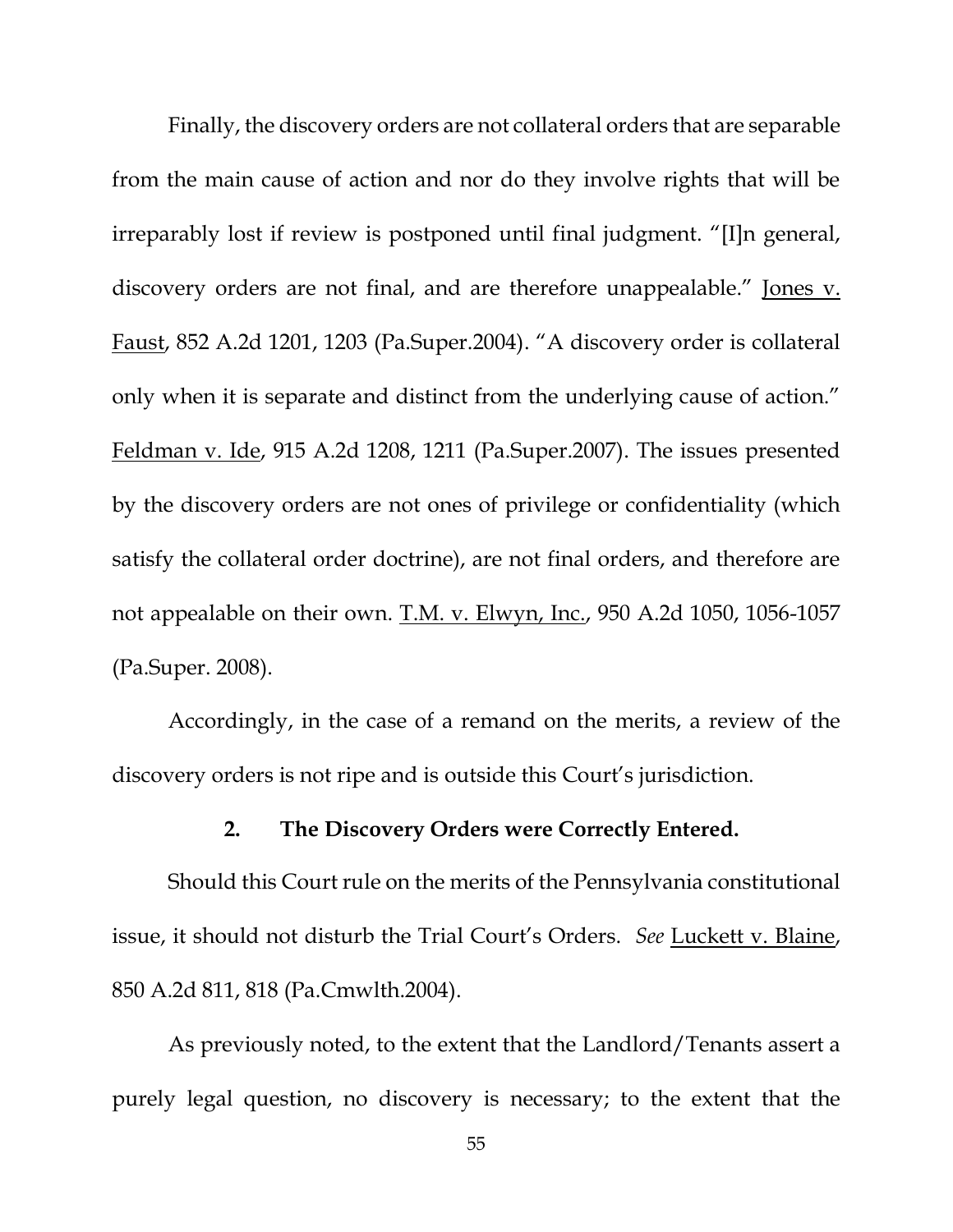Landlord/Tenants assert an "as applied" challenge, discovery involving non-party landlords and/or tenants is irrelevant. *See* Berwick Area Landlord Ass'n, supra.

Additionally, discovery related to the application of the Ordinance to non-parties is irrelevant because there is no "application" to review. (*See* Section VI.G of Pottstown and Dir. Place's Brief).

Rather than face these shortcomings, Landlord/Tenants merely attempt to lump the instant matter into an undefined and amorphous "constitutional litigation" category, which they claim requires discovery. This argument lacks any legal support and is simply too broad to have any merit. As analyzed extensively herein, a factual record is not necessary to resolve the purely legal question at issue.

Moreover, Theodore and League of Women Voters (relied upon by Landlord/Tenants) do not hold that discovery is required to determine the constitutionality of an ordinance. As addressed previously, Theodore merely denied preliminary objections to a Constitutional challenge to the facial validity of a school district's drug testing policy due to the policy's failure to provide an adequate rationale for its selective effect on different groups of students. Theodore, 836 A.2d at 93.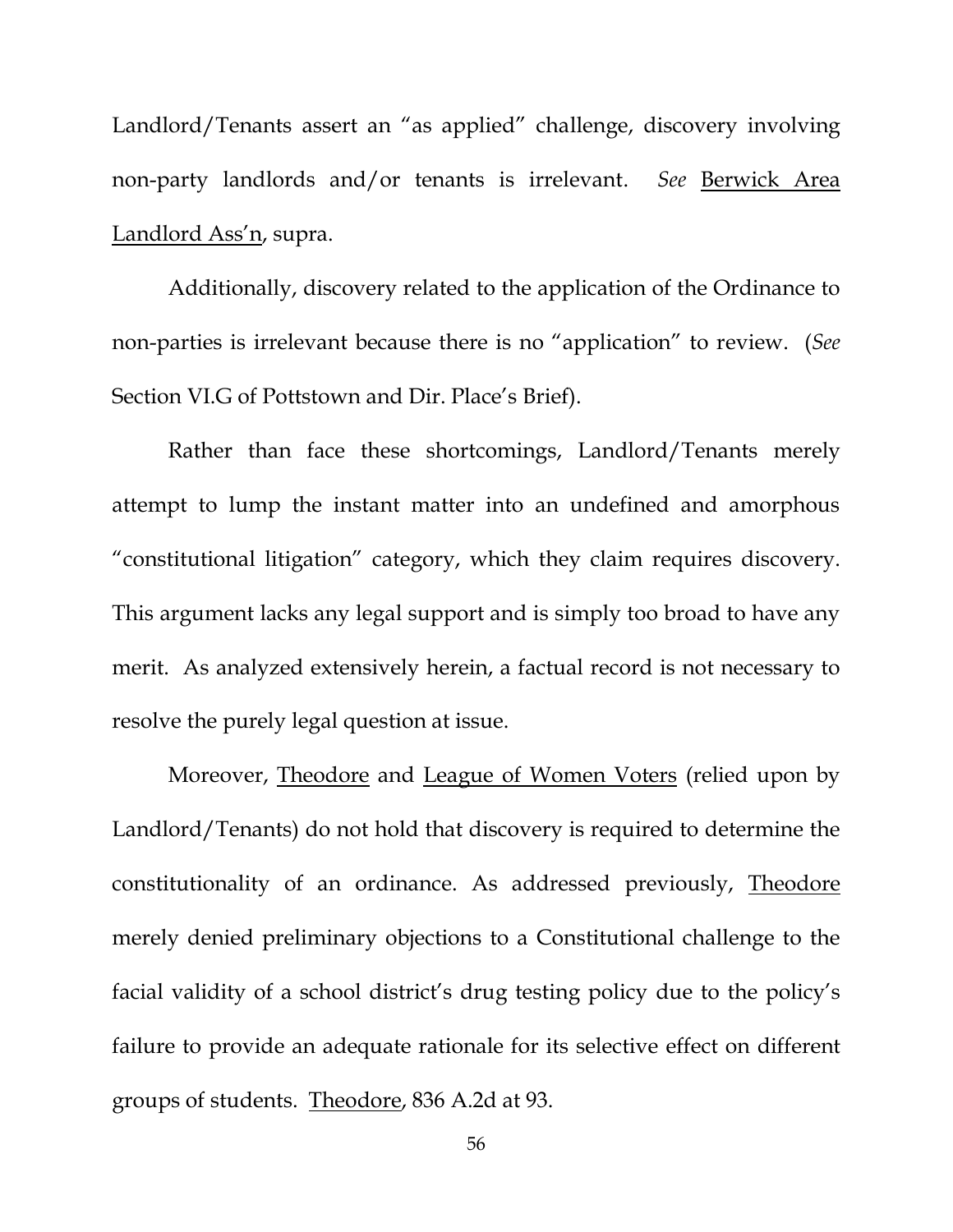Landlord/Tenants apparently hang their "discovery through facial challenge" argument on the holding of League of Women Voters, failing to address the scope of permissible discovery in facial challenge.

In League of Women Voters, a group of voters challenged the legality of the Pennsylvania Congressional Redistricting Act of 2011 (the "2011 Plan"), presenting a gerrymandering argument. Id. at 740, 765-67.

The plaintiffs therein raised an "as applied" constitutional challenge, not a facial one. (Plaintiffs included one voter from each of the 18 congressional districts and the Court took pains to review how each voter had been affected in the three U.S. Congressional elections since the enactment of the 2011 Plan. Id. at 741, 762-770). As part of determining the effect on the voters, the Commonwealth Court took extensive evidence, including expert testimony and statistical analysis, which was necessary given the unique circumstances of the case. Id. at 770-781. Specifically, only such evidence would be able to show that an individual's voting rights had been diluted. Id.

The instant matter lacks relevance to League of Women Voters. First, the Landlord/Tenants' raise a facial challenge and cannot assert an asapplied challenge as to non-parties. Second, League of Women Voters was a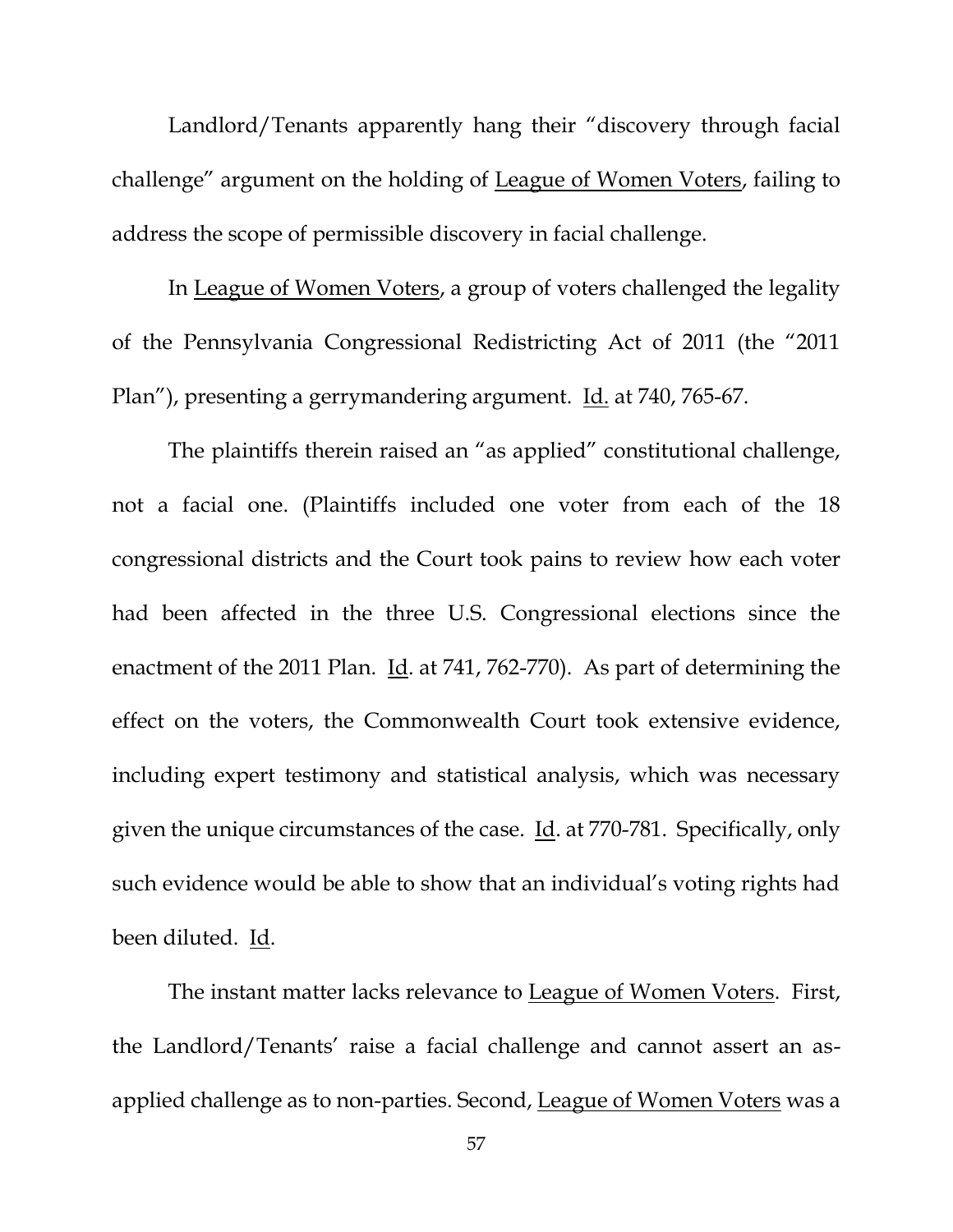unique case, where only extensive statistical analysis could resolve the issue of whether their votes were diluted. This case does not require such analysis.

Incorporating the foregoing analysis, and in addition to it, the discovery orders were correct as follows:

### **i. First Motion to Compel.**

The Trial Court correctly limited the scope of discovery to information relating to the "named Plaintiffs only" and correctly ruled that Landlord/Tenants could not pursue discovery through an as-applied challenge on behalf of non-parties. *See* Berwick, supra.

## **ii. Second Motion to Compel.**

The Trial Court correctly denied Landlord/Tenants' Second Motion to Compel, insofar as it sought documents outside the scope of permissible discovery as established by the Trial Court's April 3, 2018 Order (R. 400a; Landlord/Tenants' Brief, Appendix A).

### **iii. Motion for Protective Order.**

Notwithstanding Appellees' argument that no discovery is relevant, the Trial Court's order limiting Landlord/Tenants to the deposition of one of the inspectors was an exercise of discretion. To the extent that Landlord/Tenants' contend that five inspectors must be deposed to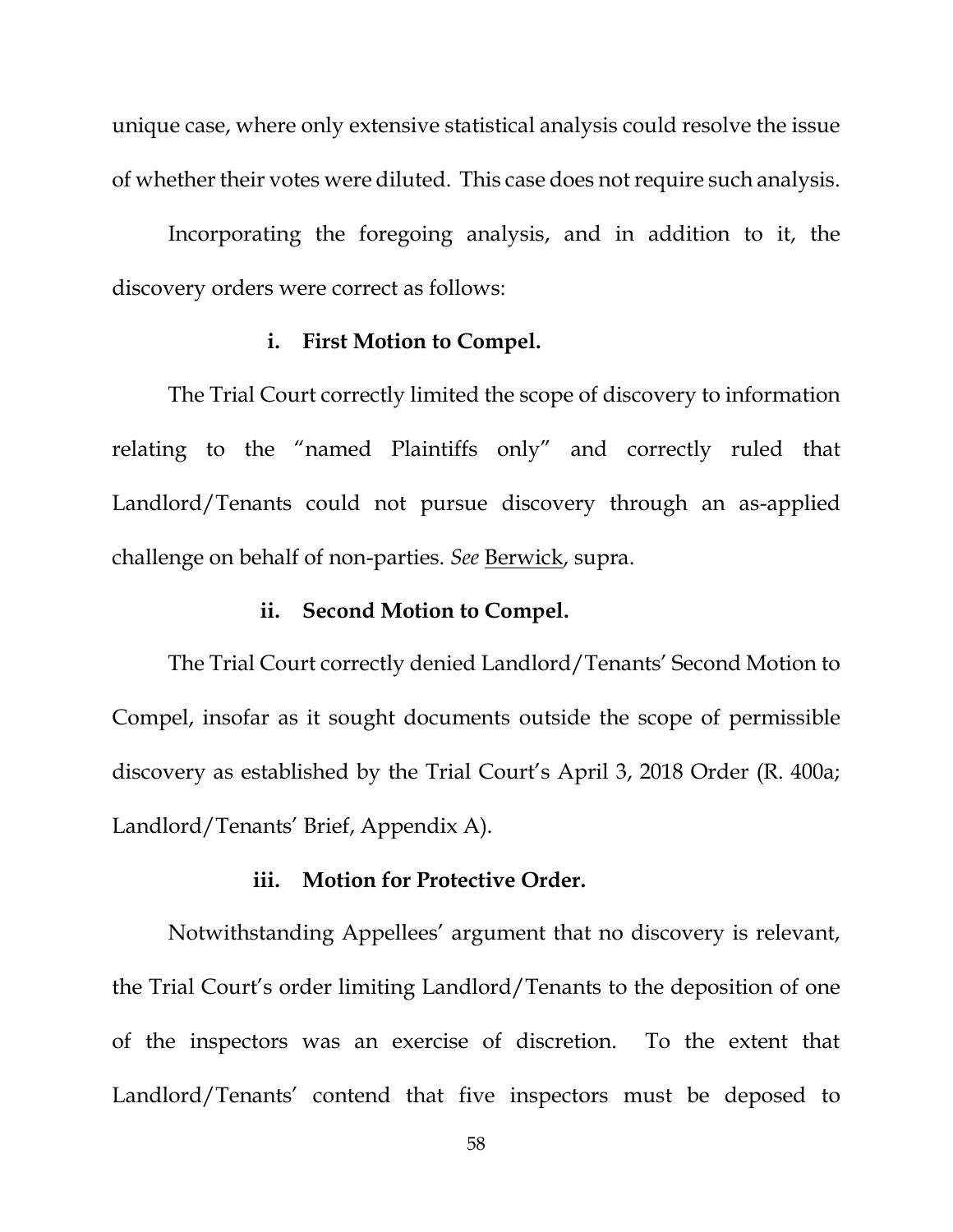understand the scope of the Ordinance, the argument is fallacious. By limiting discovery to one deposition, the Trial Court exercised its discretion. If any inspector depositions were permissible, which Appellees deny, the Trial Court's exercise in discretion was appropriate and should not be disturbed.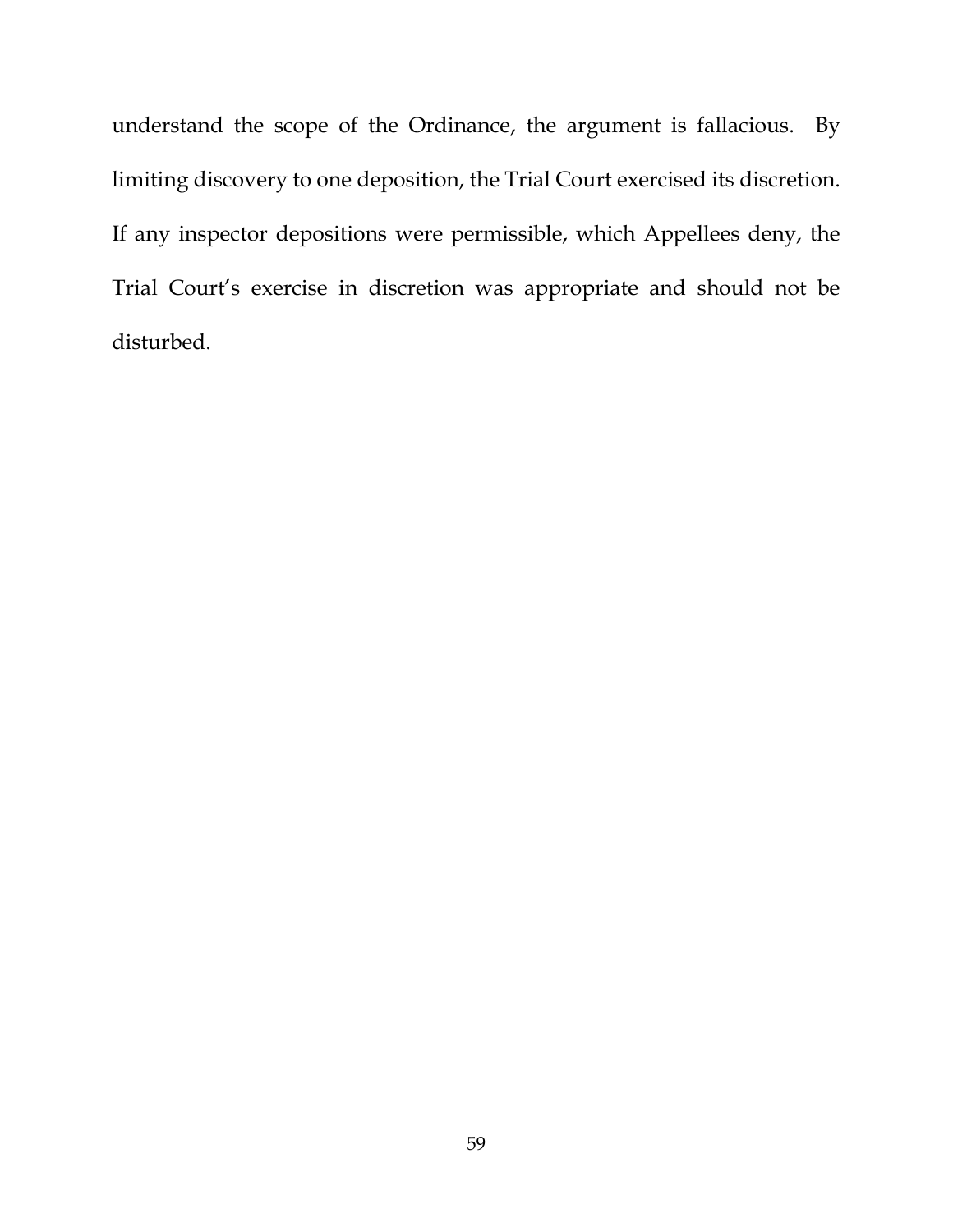## **CONCLUSION**

<span id="page-66-0"></span>The Borough of Pottstown and Keith Place request that the Trial Court's Order dated May 6, 2019 be affirmed; and that Appellants' appeal as to the discovery orders dated April 3, 2018, February 6, 2019 and May 3, 2019, be dismissed, with prejudice.

Respectfully submitted,

SIANA, BELLWOAR, & McANDREW, LLP

By: /s/ Sheryl L. Brown Sheryl L. Brown, Esquire Pa. I.D. No. 59313 SLBrown@Sianalaw.com Brian C. Conley, Esquire Pa. I.D. No. 311372 BCConley@Sianalaw.com 941 Pottstown Pike #200 Chester Springs, PA 19425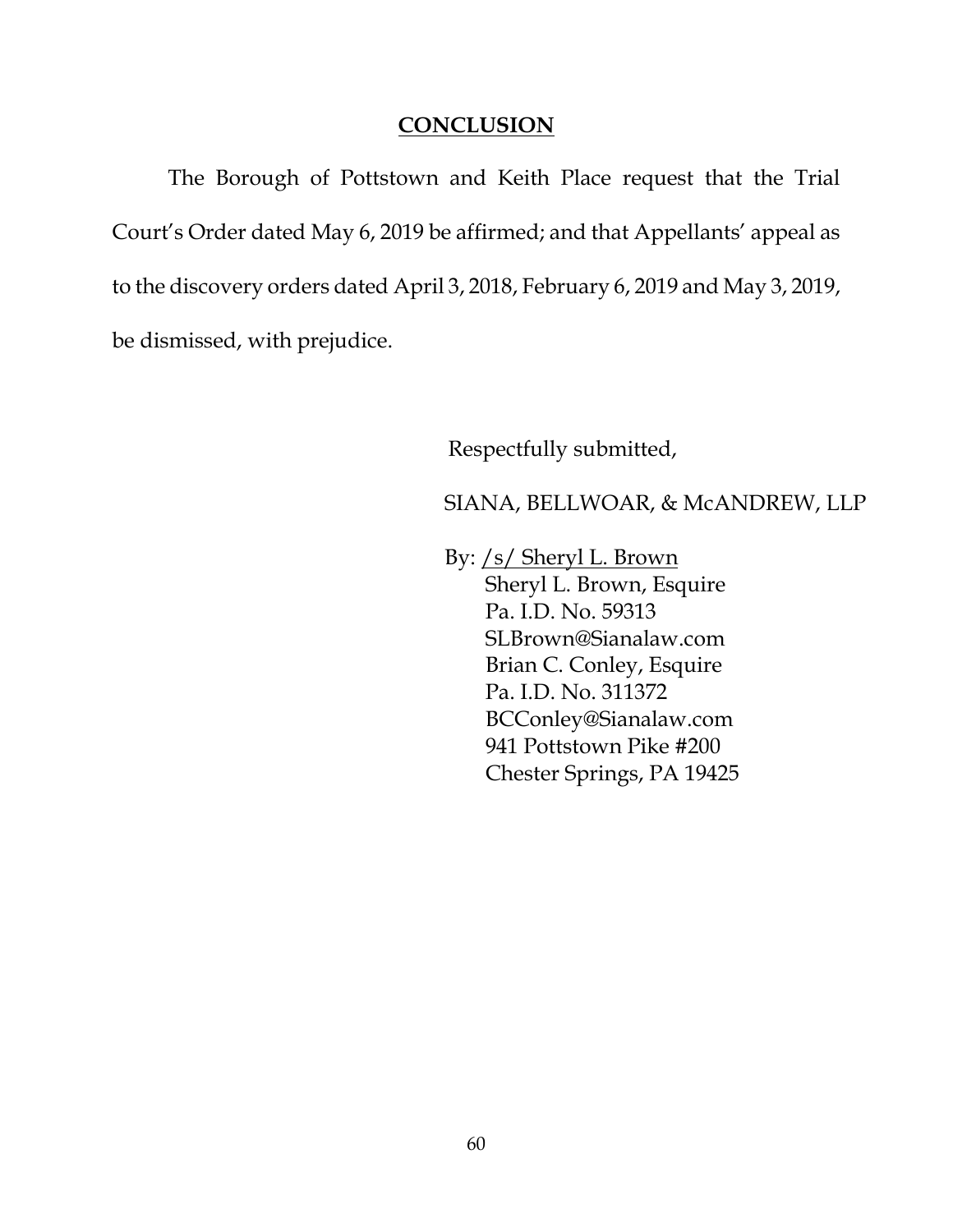## **CERTIFICATE OF WORD LIMIT COMPLIANCE**

The undersigned hereby certifies that, according to the word-count feature of Microsoft Word, this document contains 11,177 words, including footnotes, but excluding the cover page, table of contents, table of authorities and certificate of compliance.

# SIANA, BELLWOAR, & McANDREW, LLP

By: /s/ Sheryl L. Brown Sheryl L. Brown, Esquire Pa. I.D. No. 59313 SLBrown@Sianalaw.com Brian C. Conley, Esquire Pa. I.D. No. 311372 BCConley@Sianalaw.com 941 Pottstown Pike #200 Chester Springs, PA 19425